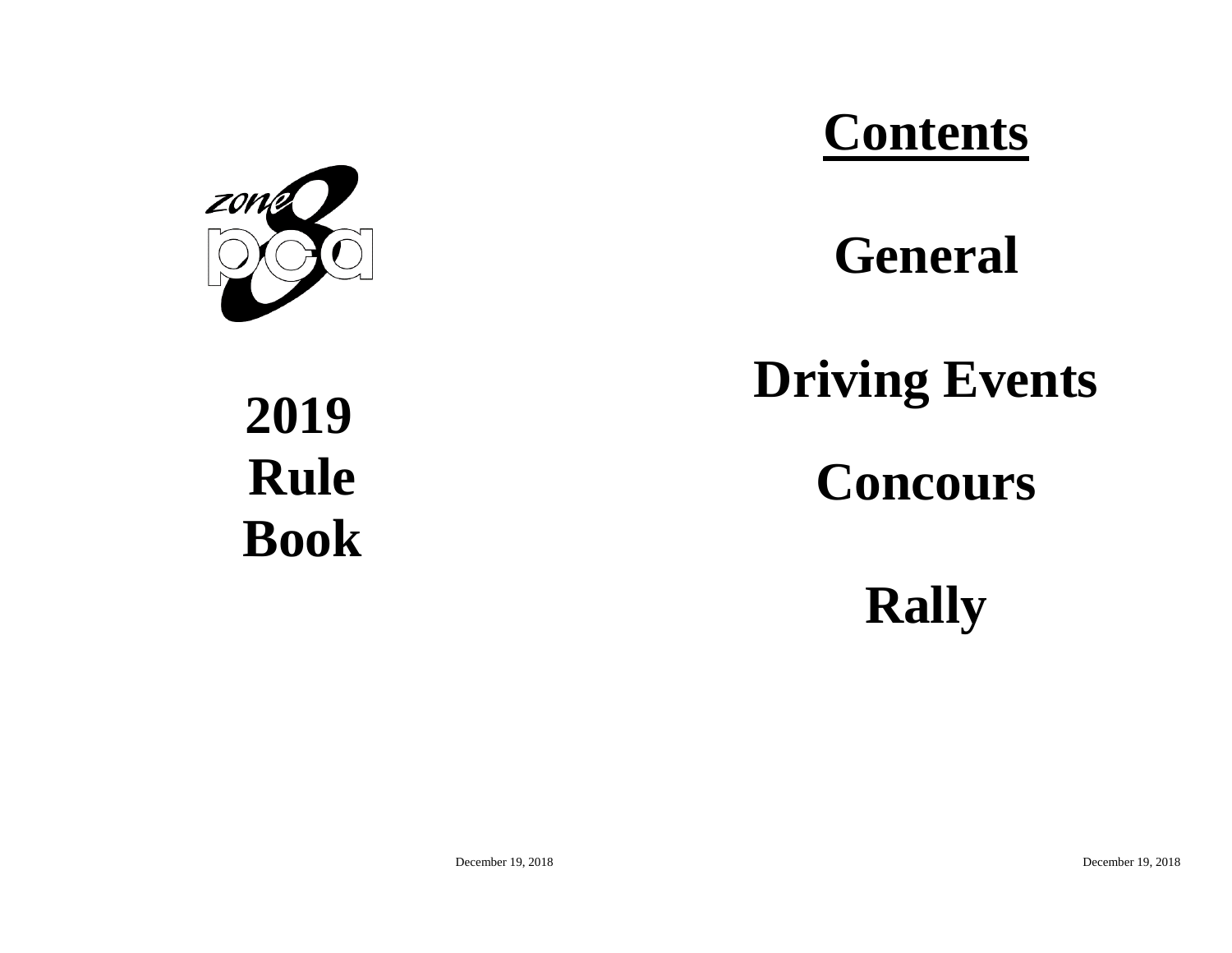# **General**

# **I PURPOSE**

The intent of these rules is to promote safety, fairness and equal competition in the spirit of sportsmanship.

These rules are applicable to all events declared to be Zone 8 events through mutual agreement amongst the regional and zone officials. While not required, regions are encouraged to use these rules for their regional events as well. If a region chooses to develop their own rules for events that are not in the Zone 8 series, they must, at a minimum, follow insurance requirements and meet PCA National event guidelines and/or minimum standards.

The rules and/or regulations set forth herein are designed to provide for the orderly conduct of these events and to further participant and spectator safety.

**No express or implied warranty of safety or fitness for a particular purpose shall result from publication of, or compliance with, these rules and/or regulations. They are intended as a guide for the conduct for the sport and are in no way a guarantee against injury or death to participants, spectators or others.** 

# **II GUIDING PRINCIPLES**

The following is paraphrased from the Introduction to the Porsche Club of America Parade Competition Rules as published within the Club's website at www.pca.org:

"The rules and/or regulations set forth herein are designed to provide for the orderly conduct of competitive events and to further participant and spectator safety. No express or implied warranty of safety or fitness for a particular use shall result from publication of, or compliance with these rules and/or regulations. Fairness to and among competitors is a goal of the PCRs. They are a guide for the conduct of the sport."

As such, the Zone 8 rules contained in this publication are with the same intent. That is:

- To provide a structure for participation in club events at the Zone level that allows club members reasonable expectations of policies, procedures and allowances within each of the competitive disciplines.
- . To assist the regions with risk management.
- $\bullet$  To reinforce the spirit of competition as a shared passion for the Porsche automotive marque in a variety of diverse disciplines.

As also defined in the rules, there are a number of circumstances where common sense and recognition of immediate circumstances dictate allowance of operational discretion to the event managers without altering the intent of these rules.

The Zone 8 Rules committee espouses the following:

- . Fairness to entrants
- $\bullet$ Encourage the regions to put on events
- . Encourage participation at ALL events
- $\bullet$ Encourage new member participation and retention
- . Make the rules clear and very hard to misinterpret
- $\bullet$ Keep the rules stable
- $\bullet$ Keep the events fun

If the rules were able to be reduced to their base elements, the Rules Committee might simply choose: "Be safe, have fun, play fair!"

#### **III TERMS**

- A. Zone Representative The Zone Representative is a Porsche Club of America (PCA) national staff member, appointed by the Executive Council. The Zone Representative's role is that of management consultant for the regions and liaison between the regions and national.
- B. Zone Staff The Zone 8 Representative shall establish committee chairpersons as necessary to assist in the administration of zone activities and to further zone objectives. For more information, see the Zone bylaws.
- C. Protest Committee This committee shall consist of the Regional Event Chairperson, the Zone Event Chairperson and the Zone 8 Representative. If any of these positions are duplicated or unavailable, the members present may select any region president, board officer, or other Zone 8 Staff member without a conflict of interest to stand in.
- D. Competition Committee The Zone 8 Representative shall establish a Competition Committee to provide general guidance to regions hosting zone events. This committee is typically made up of members of the Zone 8 Staff.
- E. Rules Committee The Zone 8 Representative shall establish a Rules Committee to oversee the process to modify, adapt and improve the rules set forth herein. This committee is typically made up of members of the Zone 8 Staff.
- F. Porsche – A Porsche is defined as an automobile body and suspension which is, basically, as manufactured by or designated as a Porsche automobile by Porsche AG, its predecessors or its successors, which is powered by an engine which is basically one which was installed in such bodies by the manufacturer of such automobiles, although not necessarily in the body concerned, except that any Porsche engine may be installed in any Porsche –built automobile. Ruf AG-built automobiles are considered Porsches for event purposes.

# **IV RULE REVISIONS**

A. Suggestions for improving these rules are encouraged. These rules undergo a process of continuous improvement. The rule revision process is customer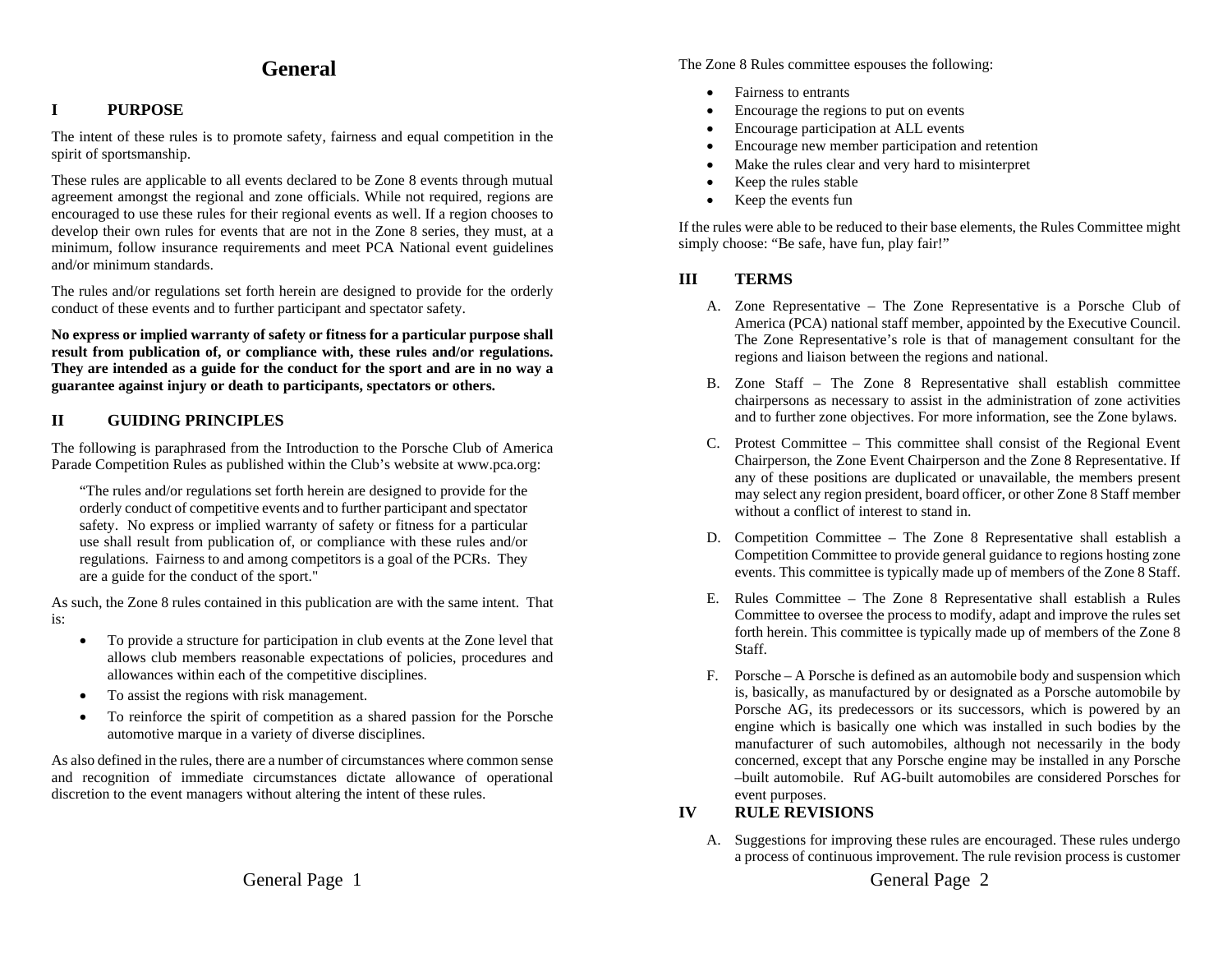driven, that is, the membership drives any revision to the rules. The people that have to live within the rules have a voice in their creation and modification.

B. Each year there will be a rules proposal period during which suggestions for rules changes should be sent to the Zone 8 Rules Coordinator. This is typically Feb 1 – Jun 30. Suggestions received during this time period will be placed on the Zone 8 website for review and comment so that all members of the Zone can be a part of the rules making process. After the rules proposal period there will be a comment period where further comments can be made, which will also be posted. This is typically Jul 1 – Aug 31.

After the close of the comment period, the Zone 8 Rules Committee will create a draft rule change proposal based on the submissions and comments received and any additional input the members of the committee may have. Not all submissions from the membership will necessarily be accepted by the rules committee and additionally the rules committee is empowered to propose changes of their own. This draft proposal will be placed on the web site for further public review from Sep 15-Oct 31. Using this proposal and any comments it generates, the committee will then generate the official rule change proposal.

By Nov 7 the final rules proposal will be distributed to the region presidents and posted on the Zone 8 website. Presidents will vote to approve or reject the proposals at the Fall Presidents' meeting, normally held in late-November/early-December. The Zone 8 Rules Chair will also create a provisional rules document with all proposed changes by December 1 and post it on the Zone 8 website so that Region event organizers and members running in events early the following year will have access to the proposed rules.

Thus the presidents and the membership have three separate opportunities to comment on the rules proposals, and are expected to use one or more of these times to present any concerns that they have. If a Region president does not have the time or technical knowledge to assess the rules proposals, then they are expected to delegate this responsibility to another member of their region, such as their event chairs. All members of Zone 8 are encouraged to contact their Region President and express their thoughts on the proposals throughout this process.

Under normal circumstances it is not appropriate to discuss the merit of the proposals at the Presidents' meeting. To enter into debate or attempt to modify the proposals during the meeting is not fair and is disrespectful to the PCA members who have used the rules process as intended. Good teamwork dictates that any concerns are dealt with in advance, when there is adequate time to find the solutions that meet the needs of the majority.

Rule changes will go into effect on the following January 1, unless otherwise stated.

C. Editorial changes for the purposes of administration, organization, changes necessitated by external forces (e.g., policy changes imposed by PCA National), updating facts and details, and clarifications and/or corrections of errors are not considered changes in the rules. The Rules Committee reserves the right to make changes of this nature at any time.

# **V COMMON**

- A. Regions are highly encouraged to pay particular attention to new members and first time attendees at their events. The first event a member attends often sets the tone for their overall experience with the club. By paying careful attention to providing them with a friendly welcome and assisting them in navigating these rules as well as event procedures, a region can go a long way towards encouraging their future participation and longstanding club membership. Regions are also cautioned to not be too critical, to show some understanding and flexibility when a new attendee makes mistakes or misunderstands the rules and procedures. Harsh judgments and condemnation can send a participant home with a vow to "never return." One must be careful to not treat them more strictly than a club regular. Unfair double standards are noticed and disliked.
- B. Unless otherwise stated in this document, no deviation in these rules will be allowed for any event in the Zone 8 series unless previously approved and published by the Rules Committee. Such publication shall be in hard copy or by electronic mailing (or both) to the region presidents.
- C. To cover the cost of Zone expenses, a nominal fee will be charged to the host region for each event that is part of the Zone 8 Autocross, Concours, Time Trial or Rally series.
- D. Event officials may deny entrance or expel an entrant for any reason. Their decision is final. Any member who feels they are treated unfairly should bring the matter to the attention of the host region's Board of Directors and the Zone Representative.
- E. The region event organizers for Zone events are responsible for all event details. Zone 8 Staff members are available for consultation prior to the event. Zone 8 Staff members attending the event may be able to assist as needed.
- F. Results must be sent no later than 48 hours after the end of the event to: Zone 8 Representative, Zone 8 Web master, Zone 8 Event Chairperson. Results must include full names and region affiliations for all entrants, as well as their phone numbers and email addresses. However, addresses, phone numbers & emails should not be published, they are for staff use only! Additionally, for Concours the list of judges working the event must be submitted and for rally the list of workers must be submitted.
- G. Event results and the series standings shall be sent to entrants who request them and provide an email address or a self-addressed and stamped envelope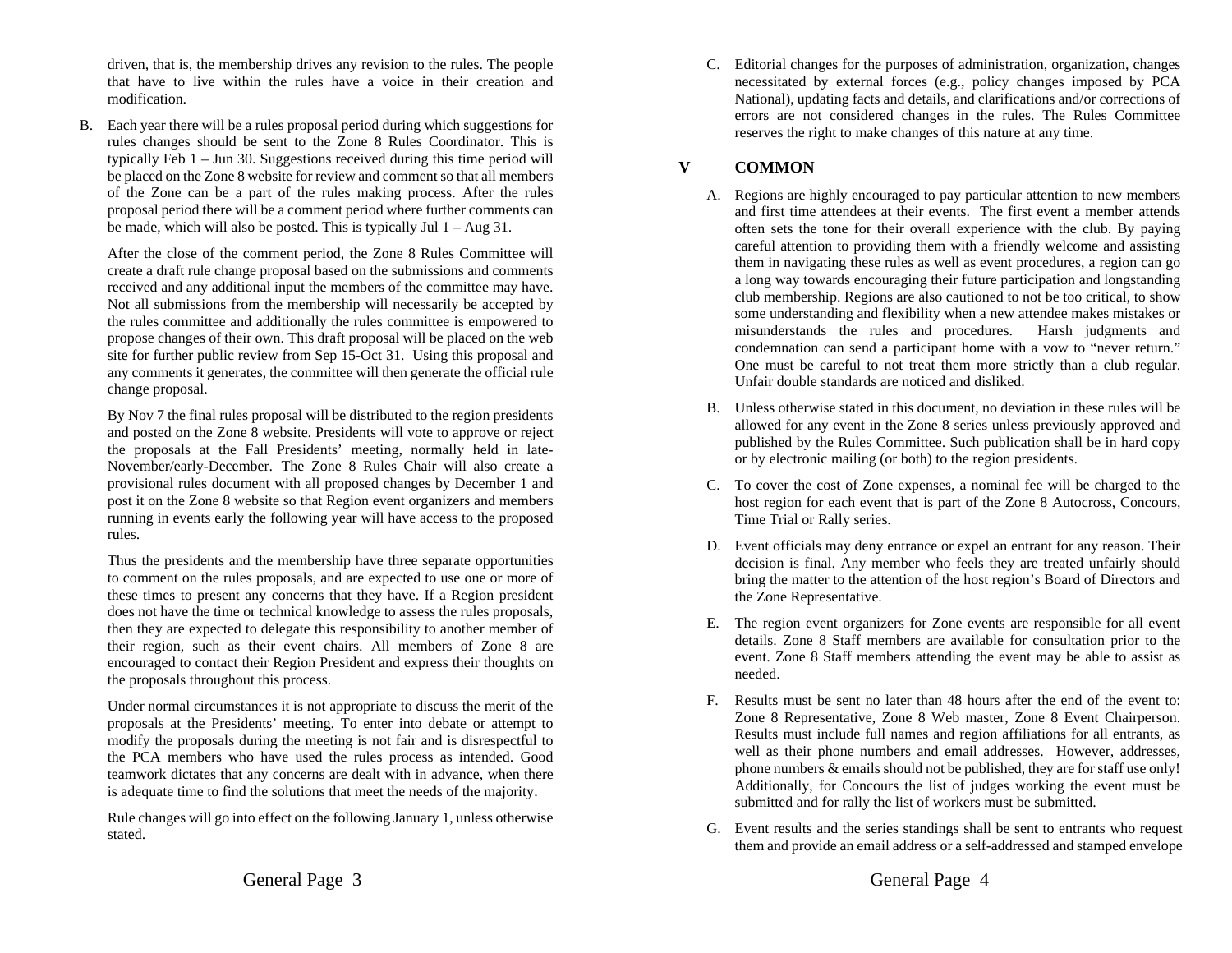at each event. Results can also be seen on the Zone 8 web site.

- H. The Zone 8 Representative and the Zone 8 Event Chairperson must approve any new events or date changes, prior to being added to the Zone 8 calendar. Also new event information must be given to the following as soon as possible:
	- . All Zone 8 Presidents
	- . All Zone 8 Newsletter Editors
	- . All Zone 8 Region Web masters
	- . The Zone 8 Webmaster.
- I. Local event chairpersons should be familiar with the following documents provided by PCA national:
	- Region Procedures Manual
	- . Event Guidelines – Rally
	- . Event Guidelines – Autocross
	- . Event Requirements for Non-Wheel to Wheel Events
	- $\bullet$ DE Standards

Particular attention should be paid to the sections on the Junior Participation Program (JPP), Insurance (including procedures regarding event cancellation), Waivers, Observer's reports, Incident Reports and Post Event Reports. These documents are available on http://www.pca.org.

# **VI EVENT LIABILITY INSURANCE**

PCA carries event liability insurance with limits of \$10,000,000 per event. The event liability policy is intended to protect PCA and its chartered Regions, and their members, event officials, instructors, drivers, crews, sponsors, participants, as well as event site landowners/managers/lessors and event racing vehicle owners and sponsors, and event sponsors from bodily injury, property damage, personal injury or advertising claims arising out of a covered incident at a PCA moving car or non-moving car (meetings, picnics, Concours, etc.) event.

As for personal liability and exposure for directing PCA Region activities, PCA has procured the right kinds of insurance for the Club and ALL of its members, whether those members are serving as board members or officers (both National and Region) as instructors, or in any other capacity. We are all insured for liability arising out of Club functions. Of course, the Region must do its part to obtain the certificate of insurance for its moving car events and get the waivers properly executed to assure that coverage is in effect for a specific event. As to decisions that a board member, officer, chief driving instructor, or other official make that are not related to a specific event, coverage exists without having to fill anything out or get any waivers signed.



# **Autocross, Drivers Education & Time Trial Rules 2019**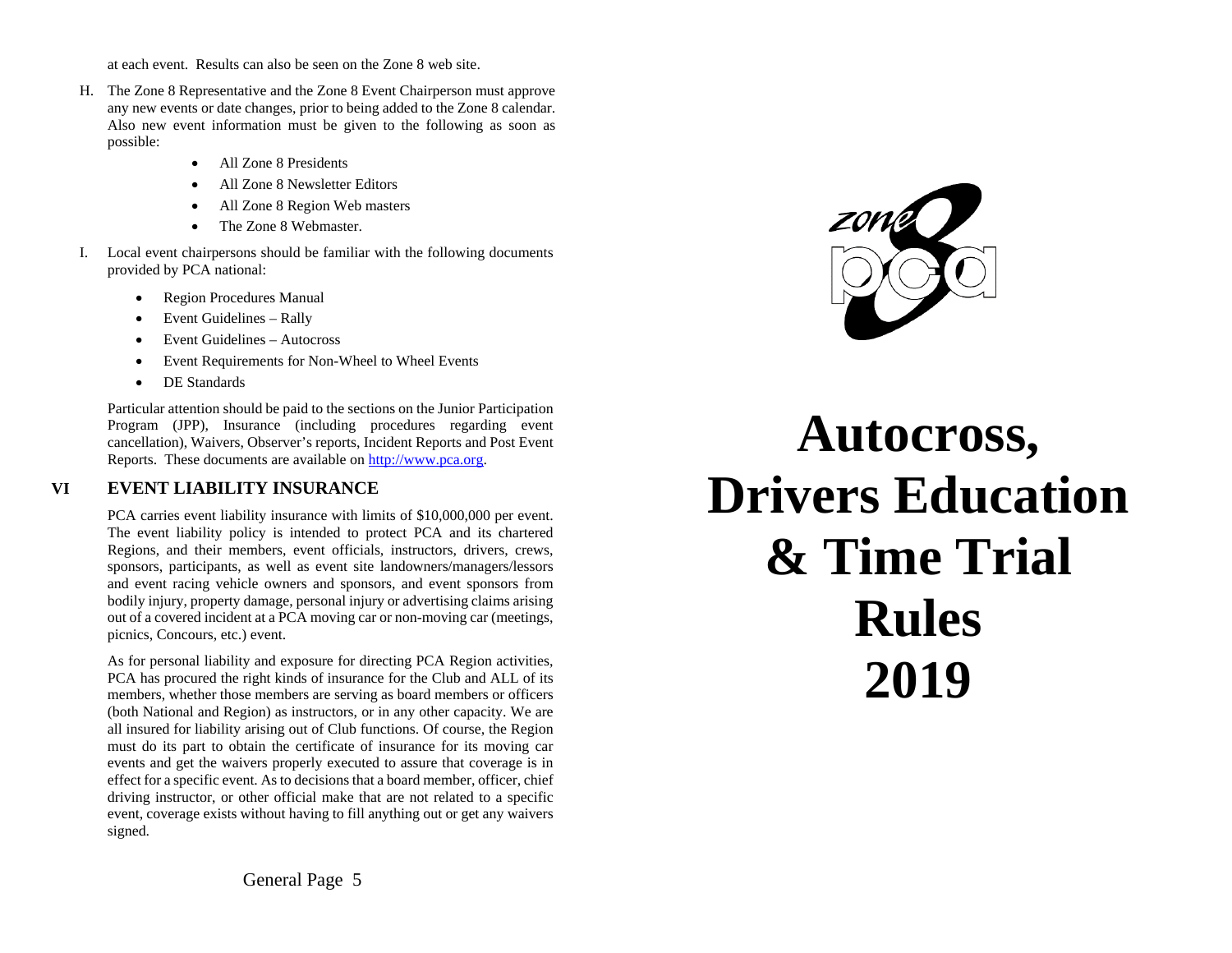# **Contents**

- **I. Introduction**
- **II. Driving Event Classes**
- **III. Assessment of Points**
- **IV. Model Ranges**
- **V. Administrative Procedures**
- **VI. Time Trial and DE Entrant Procedures**
- **VII. Instructor Procedures**
- **VIII. Penalties**
- **IX. Reruns**
- **X. Awards**
- **XI. Protests**
- **XII. Track Safety Equipment**
- **XIII. Vehicle & Driver Safety Equipment**
- **XIV. Tech Inspection**
- **XV. Flags**
- **XVI. Run Sessions**
- **XVII. Rule Variations for Autocross Events**
- **XVIII. Appendices**

#### **I INTRODUCTION**

A.Rule Guidelines:

> In addition to the guidelines mentioned in the General section of these rules, for the driving events the Zone 8 Rules committee also values these:

- . Encourage safety, within known proven technology
- . Encourage and support driver instruction
- $\bullet$ Discourage car modification
- . Fairly handicap allowed modifications
- B. Definitions:
	- 1. An Autocross is defined as a single lap-driving event. This applies to practice and timed runs. No passing is allowed and the cars are to be spread out on the track so as to maintain a safe distance between them**.**  Continuous laps are specifically prohibited. The Autocross Chairperson or their designate should evaluate the course prior to the start of the event. If a region determines that its Autocross venue cannot meet the requirement of the One Lap rule, the region event chairperson may request a waiver by sending written supportive comprehensive documentation to the Zone Autocross Chairperson no later than six (6) weeks prior to the event for consideration. The Zone Autocross Chairperson will notify the region no later than three (3) weeks prior to the event.
	- 2. A Drivers Education (a.k.a. Drivers Ed or DE) Event is defined as a continuous lap-driving event with cooperative passing. Passing to be permitted as allowed by Section XVI. There shall be no official timing as the event is intended as instructional only, with no competition. There are no award points assigned for, and no trophies associated with DE events. While non-competitive, safety equipment is still required according to the vehicles level of performance equipment. Therefore drivers must determine their Performance Equipment Points and install the appropriate safety equipment, as required in Section XIII.
	- 3. A Time Trial is defined as a continuous lap run session of a DE specifically designated a "TT session" that includes official timing. Points and trophies are allowed. No passing is allowed and all other DE rules must be followed during the timed runs. Official timing is not allowed during the DE portion of the event. All DE rules must be followed prior to the beginning of the Time Trial. Cars must be adequately spaced to avoid bunching up and interfering with each other (one third of a mile separation). NOTE: Zone 8 is operating with special permission from national to allow timing during the DE portion of the event for events that follow the Zone 8 novice procedures for Time Trials as documented in Section VI.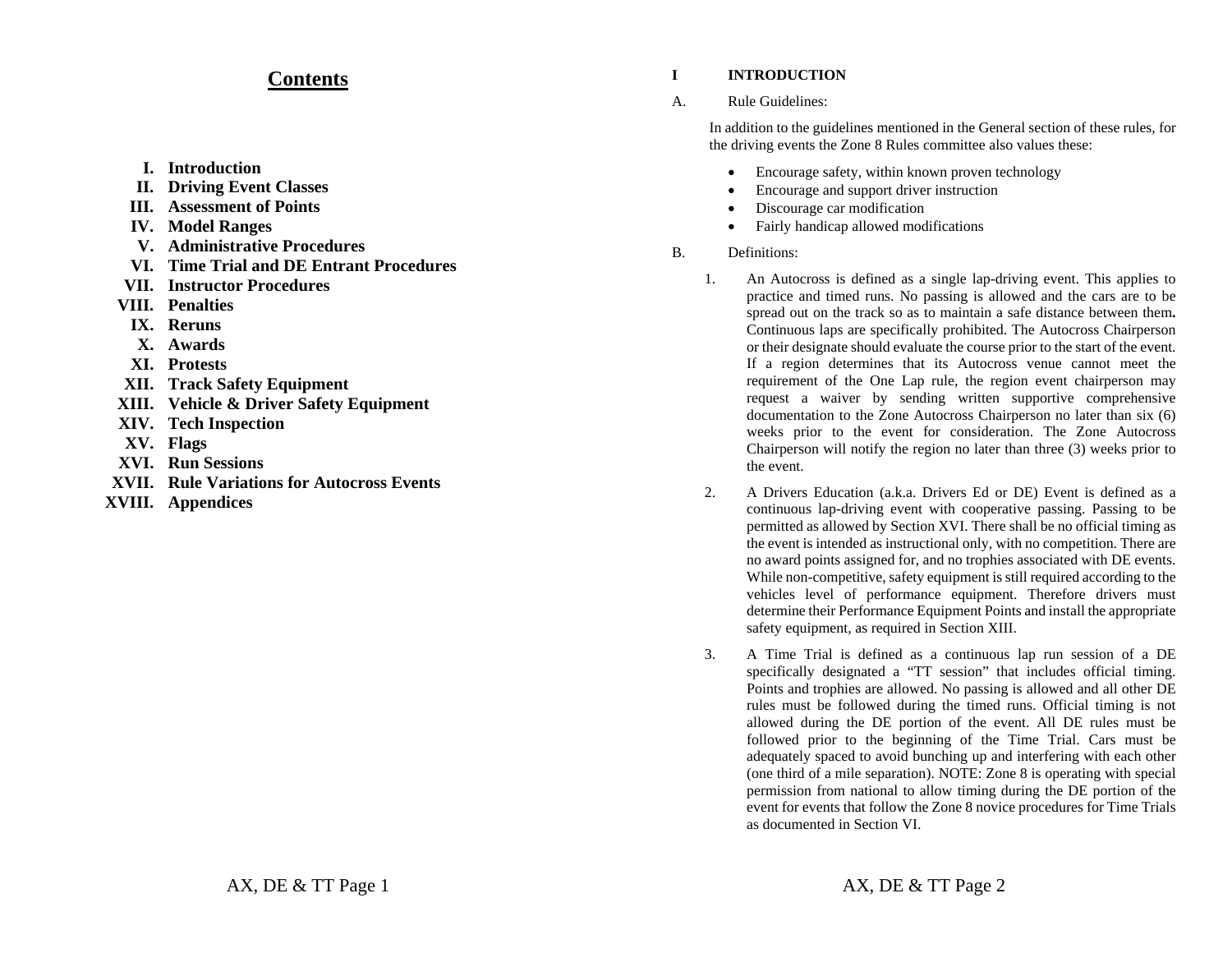- 4. A Gymkhana is defined as a single lap-driving event with "gimmicks" included on the course. This can include a section to be taken in reverse, stopping to pick up or drop off an object, stopping at a specific point, navigating a course without hitting obstacles, parallel parking, driving blind-folded with a navigator or testing various other driving or direction following skills. Gymkhana rules are not covered in this document.
- 5. A Car Control Clinic (a.k.a. Drivers School) provides instructional activities to teach the skills and techniques necessary to properly, safely and competently control high-performance automobiles. These are typically run under Autocross restrictions and safety rules.
- 6. Club Racing events are an organized race series for Porsche owners. Classes are based on horsepower to weight ratios, and the rules are similar to vintage racing. Rookie Drivers must complete the Club Race Licensing School. While no awards are given based on the final finish, nonetheless, this is advanced wheel-to-wheel competition for qualified drivers. Club Racing rules are not covered in this document.
- C. Participants must be at least 18 years of age and possess a valid state driver's license, and be in good mental and physical health. For Autocross only, 16 and 17 year olds may participate according to the rules of the Junior Participation Program. The JPP program is documented in the Region Procedures Manual, distributed annually by PCA national and on the national website. Adult entrants do not have to be club members. The JPP program is for minors related to club members ONLY.
- D. An Instructor is defined as a fully registered entrant who has signed all waivers and has successfully completed an approved PCA regional or national program to be qualified to instruct other drivers (See Section VII). A Student is defined as any fully registered entrant who has signed all waivers, paid the regionally stated registration fee, and is driving a car that has met all required safety standards. There are no exceptions.
- E. An entrant may drive more than one car. However, they must use the same car throughout an assigned run session. For Autocross & Time Trial, drivers of multiple cars will not be assigned extra run sessions, so that all entrants will be entitled to approximately the same amount of track time. Only one car may be used during timed runs. This car is the official entry and must be classified correctly. Regions may impose additional entry fees for the privilege of driving multiple cars. If an entrant's official entry becomes disabled he/she may substitute a car of a lesser or equal class if competing for award points. If the entrant chooses to change classes as a result of changing cars, he/she will not receive any trophies or award points in the original class. If a DE driver with multiple cars is assigned extra run sessions care must be taken to ensure driver safety by not exceeding the limits of the driver's physical endurance.
- F. All entrants must have numbers legible by corner workers and track staff on both sides of the car before entering the track. (8" height minimum, 1" stroke

width minimum for Time Trials and DE; 6" height minimum, 1" stroke width for Autocross). For Time Trials, 4" numbers are also required on the rear of cars. Numbers are suggested on the front prior to timed runs. Contrasting background is required for all numbers.

- G. Infractions of the rules, unsportsmanlike conduct or gross negligence by an entrant and/or any crew or guests may be cause for expulsion from the event. If damage is caused, the individual(s) determined to be at fault may be expelled from the event. No alcohol or drugs will be consumed at the site during the event. Consumption of alcohol or use of drugs by any participant on or off the site during the event will result in expulsion. The Event Chairperson's decision on these issues will be final.
- H. Any gasoline or gasoline mixture not in the fuel tank or fuel cell of a vehicle must be kept away from the hot pit area and must be kept in appropriate containers designed for the storage or transporting of the fuel.
- I. All chassis and engines must be Porsche except in X Class. Non-Porsches may be allowed to run in X class at the discretion of the Event Chair. These cars must meet the same technical and safety requirements as Porsches (See Section XIII Part X)
- J. Open cars are defined as Cabriolets, Roadsters, Speedsters, Boxsters, or any other car with a soft-top or a removed top. 911 Targas, 914's, and cars with sunroofs are not considered "open".
- K. Parking lot courses are defined as any event that is not taking place on a dedicated race track with a defined course, such as parking lots, skid pads, airports or driver training grounds; where at least 50% of the turns in the course have adequate run-off in case of spin or other off-course excursion. Courses where were less than 50% of the turns have adequate run-off areas may not take advantage of the parking lot exemptions and exceptions to the safety rules (Section XIII Part W).
- L. It is the responsibility of the entrant to ensure the vehicle conforms to applicable exhaust noise requirements (varies with location of event). If a vehicle cannot be made to conform to the dB limit, it may not be allowed to run. It is advised that the Event Chairperson publish the dB limit in the advertisement for the event.
- M.Driver meeting attendance is mandatory.
- N. All events shall be subject to the rules and contractual terms of the host facility. Note that they may be stricter than these rules.
- O. For Autocross and Time Trial in-car timing is allowed using a "Hot Lap" or equivalent system. In DE events, this is allowed for Experienced Drivers, however, no lap timing of Novice Drivers shall occur. This restriction on lap timing is recommended for Novice Drivers in Autocross and Time Trials as well. In car stopwatches or other systems that distract the driver from the task of driving are not allowed.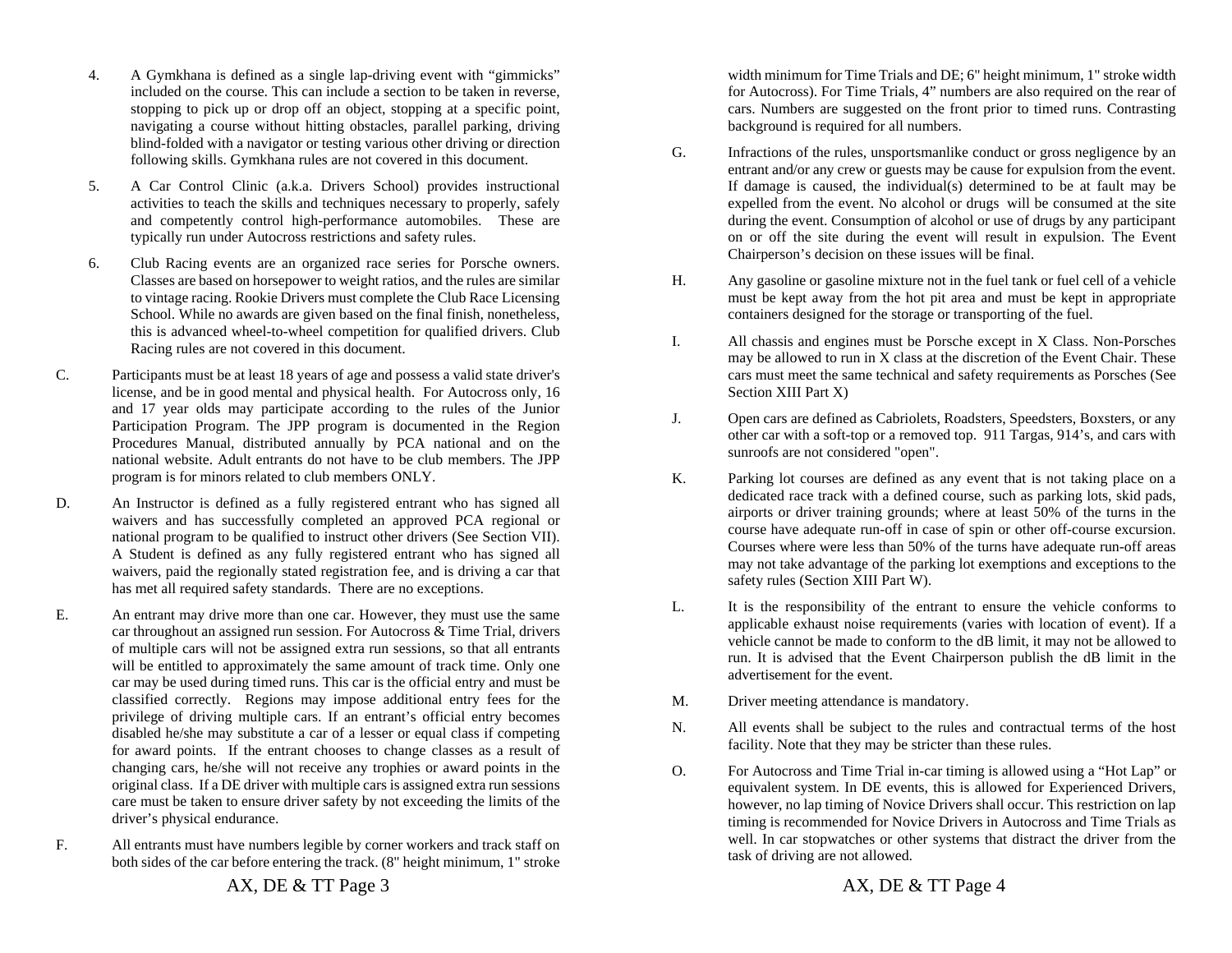- P. In-car video cameras are allowed, but they must be firmly attached to the car and may not be touched by anyone in the car during a run session or lap.
- Q. All pets and children under the age of 18 must be under the control of an adult at all times. Loitering, young children and/or pets will not be allowed in the hot pits.
- R. If two people are in a car, at least one must be an approved event instructor, and the other must be a registered entrant in the event, for the sole purpose of instruction. No other passengers are allowed, including back seat passengers. (Unless participating in a "Track Tour" program, see Section I Part W.)
- S.The maximum speed in the paddock area is 10 mph (first gear).
- T. All event tracks marked by cones will be designed with the safety of the spectators, workers, entrants and their cars in mind. They should be set up with a minimum track width of 20 ft. wherever possible. It is also advisable that the driving course be no closer than 50 feet to any boundary or obstacle. Multiple entrances to the area should be adequately blocked. Track designers should identify where cars are likely to leave the course and ensure there are no hazards close by. Track designs should have an independent review by the region Safety Chair, who will work with the designer to ensure these goals are met.
- U. There may be times when a "demonstration ride" by an instructor is helpful to further enhance the educational process. All safety gear as required for the instructor vehicle's level of Performance Equipment Points must be worn by both the instructor and the student. The purpose of this ride is to demonstrate the proper driving techniques to help the student correct his/her issues, not to show how well the instructor can drive. For Autocross ONLY demonstration rides may be given to non-students who have signed all waivers, however region and event staff are asked to use common sense and carefully evaluate the risk vs. the reward.
- V. A Taste of the Track program may be implemented. This allows a nonstudent who is not quite ready to be an active participant and to commit their own vehicle to experience the event with an approved instructor. The participant must meet all event entrance requirements, will register for the event, pay an entrance fee, and sign the appropriate insurance waiver(s). The entrant must participate in all aspects of the day that novice drivers attend, including any drivers meetings, chalk talks, classroom sessions and corner working. Helmets are not required but all clothing requirements must be followed. All occupants will use at least DOT seat belts. All vehicle doors must be securely closed and seatbelts securely fastened. The Taste of the Track program will be run separately from other run groups. Speeds must be kept well below track speed or 60 MPH, whichever is slower. No passing shall be allowed. The entrant is the only passenger allowed in the vehicle. The purpose of this program is for instructors to explain the basics of driving

(e.g., car control, the line, dealing with traffic) and explain event & track rules (e.g., run group format, corner worker stations), etc., not to show how well the instructor can drive.

- W. A Track Tour (Parade Lap) program may be implemented. This allows nonstudents the opportunity to experience the track in a comfortable low-speed session. Passengers are allowed. The driver must drive their own vehicle, have a valid driver's license, register for the program, pay an entrance fee. and all vehicle occupants must sign an insurance waiver. Under age participants must have a responsible adult sign the waiver for them, and shall use DOT approved restraints appropriate for their age and weight. All occupants will use at least DOT seat belts. Helmets are not required. All vehicle doors must be securely closed and seatbelts securely fastened. The Track Tour program will be run separately from other run groups and may be run without corner workers. Pace cars and other controls will be used in the track tour group to keep speeds well below track speed or 60 MPH, whichever is slower. No passing shall be allowed. Pace car drivers must be 18 years or older and appointed by event management. Participating vehicles are not limited to Porsches. Drivers of Track Tour vehicles are responsible to ensure that the vehicle they are driving is in good operating condition. All participants' vehicles must be either street legal, licensed motor vehicles or vehicles participating in other performance driving run groups at the same event (and have passed the tech requirements for that group). Motorcycles and off road vehicles are not allowed. The purpose of this program is to allow non-students to see the track NOT for them to participate in high performance driving in any way, shape or form.
- X. Cars equipped with Automatic Emergency Braking Systems, Collision Avoidance Systems, Lane Keeping Assistance Systems and similar technologies are not allowed to run in DE or Time Trial events unless these systems can be (and are) turned off, and the systems stay off for the duration of a run session.

#### **II DRIVING EVENT CLASSES**

- A. Each entrant is responsible for correctly classifying his/her own car. All cars are subject to further scrutiny and reclassification at the discretion of the Zone 8 Rules Committee or the Event Chairperson at any time during an event. If a car is found to be misclassified after timed runs begin, the event shall be scored as if the car did not compete. See Section XI Protests for more information.
- B. Car classification serves two purposes. The first is fairness in competition through grouping together cars with similar performance characteristics. Second is to determine the safety equipment required by the vehicle.

Classifying a car is a multi-step process. First the entrant must determine which classes from the list in Section II Part C they are qualified to run in. Then they must either verify complete compliance with the class restrictions (in the case

AX, DE & TT Page 5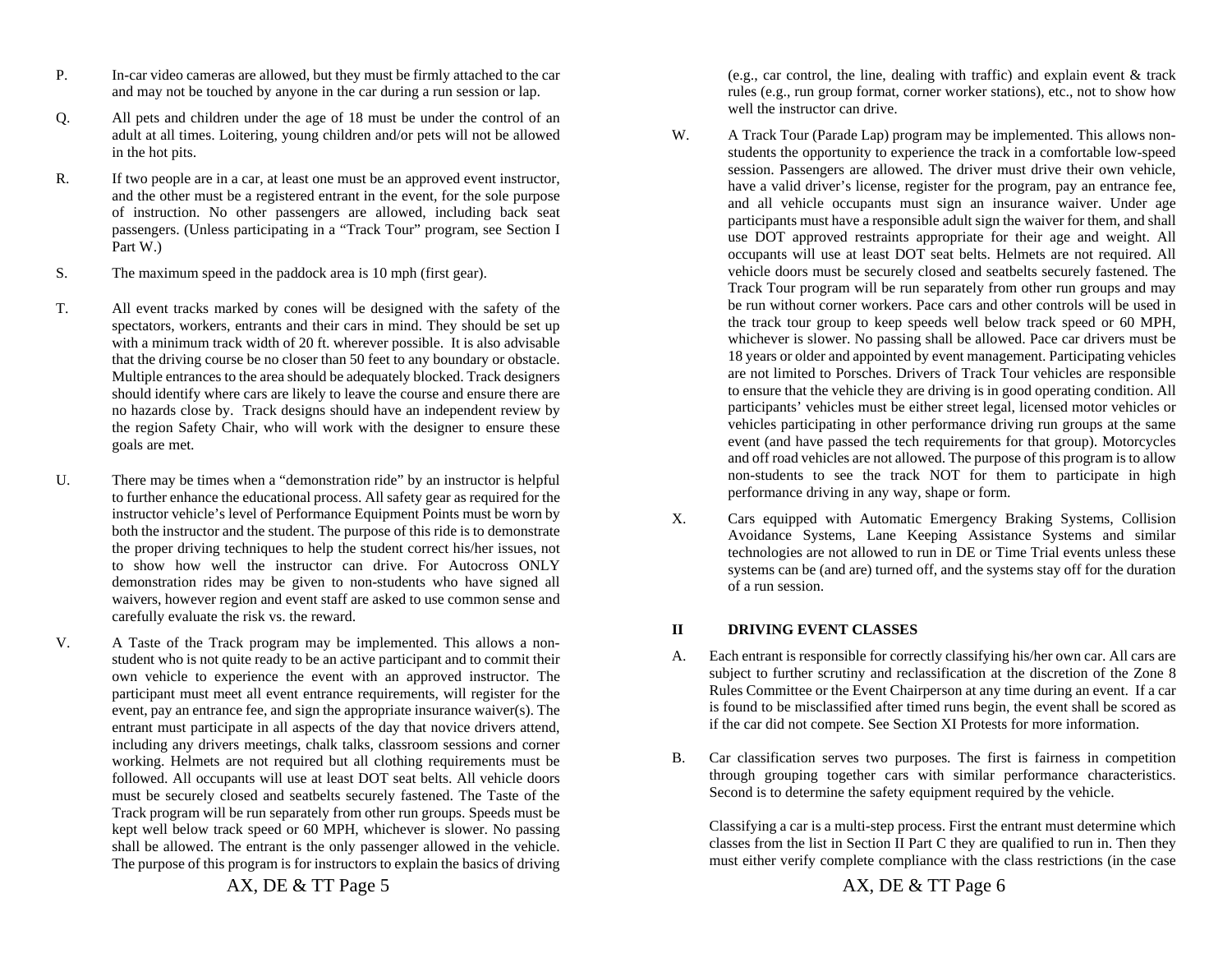of Street Stock and Spec classes) or compile total CC Points (in the case of Points Classes). This rule book takes precedence over any other method of classifying a car.

C. Classes are defined as follows:

#### 1. STREET STOCK CLASSES

The purpose of these classes is to provide a place for cars to participate "as delivered", without need or reason for modification (except for a few tire restrictions). The car must be registered for street use. Safety, reliability, and/or paint/body protection modifications are allowed provided they do not provide **any** performance advantage over a stock vehicle (subject to Tech or Event Chair review).

Placement in these classes is based upon your car year and model. A list of the Street Stock Class Assignments can be found in Section XVIII, Appendix A.

The following are specifically allowed:

- a) Any US Spec factory original equipment, whether stock or optional, for that model and year of car (with the exception of tires as mentioned below). Factory options (not aftermarket products) may be installed after delivery of the vehicle only if they were originally available for that year and model.
- b) Different factory wheels if they were available as a factory option for that model series.

The following are specifically **not** allowed:

- a) Any aftermarket enhancement listed in Section III that is not mentioned in the above list of allowed modifications.
- b) Any N-spec or OEM tire with a tread wear rating of less than 200 or any non-N-spec/OEM tire with a tread wear rating of less than 201. Cars that came from the factory with lower tread wear rating tires must run in CC classes or change to tires that meet the above criteria.
- c) Any tire that is not street legal
- d) Modification to any part of the engine, transmission, or differential, including (but not limited to) airbox, intake system, fuel system, ignition system, ECU, headers, catalytic converters, exhaust, and flywheel.
- e) Any modification to the suspension except if installing a complete factory sports suspension that was available as an option for the specific model and year of the car.
- f) Any modification to the body (including splitters, spoilers, and wings) except those available as an option for the specific model and year of the car.
- g) Reduction of weight by removal or swapping out of any stock components (with the exception wheels and tires as outlined above). However, loose items such as the spare tire, tools, jack, manual, floor mats, and detachable targa roof (AX only -- roof must be in place for DE/TT) may be removed.
- h) Any other aftermarket performance enhancement
- i) Any **non**-US Spec factory equipment (e.g. "ROW" suspension components or Euro-spec engines, if different from US-spec).
- j) Installation of aftermarket wheels.
- k) Any factory wheels that were not either standard or a factory option for that model range. Only front wheels may be used at the front of the car. Only rear wheels may be used at the rear of the car.
- l) Installation of tires with dimensions (section width, aspect ratio, and wheel diameter) other than those available from the factory as standard or a factory option for that model range.

#### 2. POINTS CLASSES

Placement in the points classes (CC01-18) is determined by the total of adding together your Base Points, Tire Size Points and Performance Equipment Points. The Base Points for all car models and model years that qualify to run in the points classes can be found in Section XVIII Appendix E. Tire Size and Performance Equipment Points are determined as described in Section III. Determination of a car's CC class can then be used by looking up the total points against the CC Class Points Table in Section XVIII Appendix A. Vehicles not listed in Section XVIII Appendix E may not run in CC01-18 until Base Points are determined and approved by the Zone 8 Rules Committee.

#### 3. OTHER CLASSES

#### **Novice**

This class is for novice drivers (in Autocross only). Therefore this class is only for drivers with no performance driving experience within the last five years (except for events run under this rule). Drivers are only eligible to participate in this class for their first 6 events, after which they will be required to move to the correct class for their car. Moving to the correct class prematurely does not extend this number. Drivers and vehicles in all event types (AX, DE, TT) are required to have all necessary safety equipment as required for their level of performance equipment. Cars that belong in X class may not run in this class.

Spec Classes

Porsche models conforming to the Spec class definitions sanctioned by the PCA Club Racing Rules:

- 944 SPEC (SP1, SP2 and SP3)

- 911 SPEC (SP911)

<sup>-</sup> Boxster SPEC (SPB)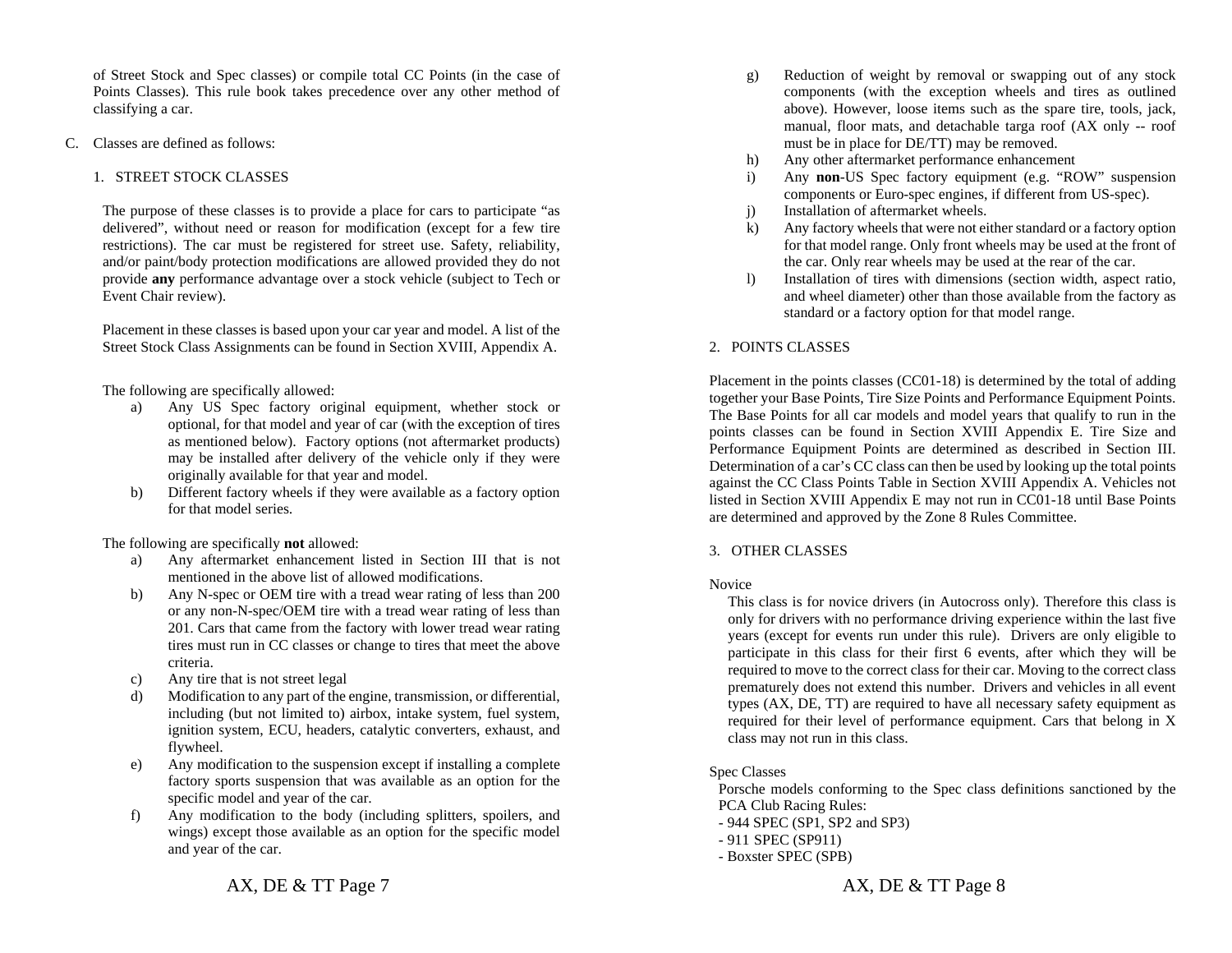- 996 SPEC (SP996) - 997 SPEC (SP997) - Cayman SPEC (SPC)

Entrants participating in any spec class will be responsible for certifying a car entered in one of these classes as meeting the appropriate class definition. They will bring any unresolved concerns to the attention of the event chairperson. Zone 8 does not set, analyze, monitor or endorse these rules, they are included for car classification purposes only. Participants in these classes must also conform to the safety equipment requirements in those rules, as well as any applicable Zone 8 rules.

#### X

This is an exhibition only class. No Zone 8 award points or trophies are awarded in this class. This class is for non-Porsches, Porsche replicas, factory race cars and exotics such as the 917, 550 Spyder, 904, 959, Carrera GT, 918 Spyder, and 991 GT2 RS (or other models not listed in the Base Points chart). This is also a class for those who want to have fun running their car but do not want to interfere with other participants' efforts to win series points or awards. Safety equipment requirements are outlined in Section XIII Part X.

Note 1: Factory race cars that are based on street cars (found in the Base Points list) may run in the appropriate CC class as determined by their level of modification above and beyond that of the production street car.

Note 2: As stated above, for class competition purposes there are no Zone 8 points or trophies for class X. However, if an individual region has other competitions that are not based on the class structure, such as Top Time of Day or Top 10, etc. rules for those competitions are to be determined by the host region. Inclusion or exclusion of class X in these competitions is at the region's discretion.

#### **SUV**

This is an open class for street-legal Cayennes and Macans based on North American factory models. Performance modifications are allowed, however Section XIII Part K requires that all tires must be covered by the fenders. Any modification that compromises safety may be disallowed at the discretion of the Safety/Tech Chair. Safety equipment shall be that required for the Street Stock classes. The vehicle must be registered for street use.

D. Women may choose to compete in classes on an equal basis with men, or they may have their own classes, appending the suffix "L" to any class SS01-10, CC01-18, SUV, or Novice.

E. In the CC classes (only), entrants may optionally compete in a higher points class. For example, a car in CC09 may run in CC10; but a car in CC10 may not run in CC09. Anyone electing to run in a higher class must have competition in that class in order to receive award points for the event. Drivers and vehicles are required to have all necessary safety equipment as required for their level of performance equipment.

#### **III ASSESSMENT OF POINTS**

All cars running in classes CC01-18 must take additional points for their tire sizes and any Performance Equipment listed in this section. These points, together with their Base Points, determine which class they ultimately belong in.

Base Points are determined for US-specification base model Porsches. Factory "specialty" variants not listed in the Appendix E Model Chart (e.g. "Turbo Look", etc.) and Euro/ROW models must start with the US-spec base model and take points for all the factory enhancements that were not available on the US-spec base car (e.g. wider track and Turbo suspension and brakes on a "Turbo Look" car). "Non-stock" equipment includes both factory optional equipment and aftermarket products. Any "stock" or "non-stock" equipment on the following points list is assessed Performance Equipment Points. This typically is equipment considered to improve or enhance performance.

For base model cars with equipment that was standard in some years and optional in other years, that equipment will be considered standard for every year that base model was manufactured, as long as it is installed with original factory parts. Additionally, it must be taken as a whole package. For example, the 1973 914 2.0 came standard with front and rear sway bars. In 1974 these were optional. An entrant may add these to a 1974 914 2.0 free of points, if the original factory sway bars are added to both the front and rear of the car.

Any improvement or enhancement beyond those mentioned below is normally not assessed points. This includes modifications whose sole purpose is to improve reliability or reduce wear and tear on the car. However, any performance equipment not addressed in these rules may move the car into a higher class at the discretion of the Zone 8 Competition Committee and Event Chairperson. The rules committee reserves the right to assess points for performance equipment that is not currently listed here at any time in the future.

To run in Street Stock, any enhancements or performance improving equipment must not be on the exclusion list as described in Section II Part C-1.

For purposes of assessing Performance Equipment Points, tires and wheels are not considered to be suspension components.

Unless explicitly stated below, the points are cumulative and concurrent, not exclusive. For example, if the entrant has added shocks with external reservoirs and lowered the suspension through welding he/she must take 20 points for Section III Part Q and 10 points for Section III Part U, totaling 30 points for suspension improvements. Unless specifically stated otherwise, there is no justification for ignoring points for listed performance equipment.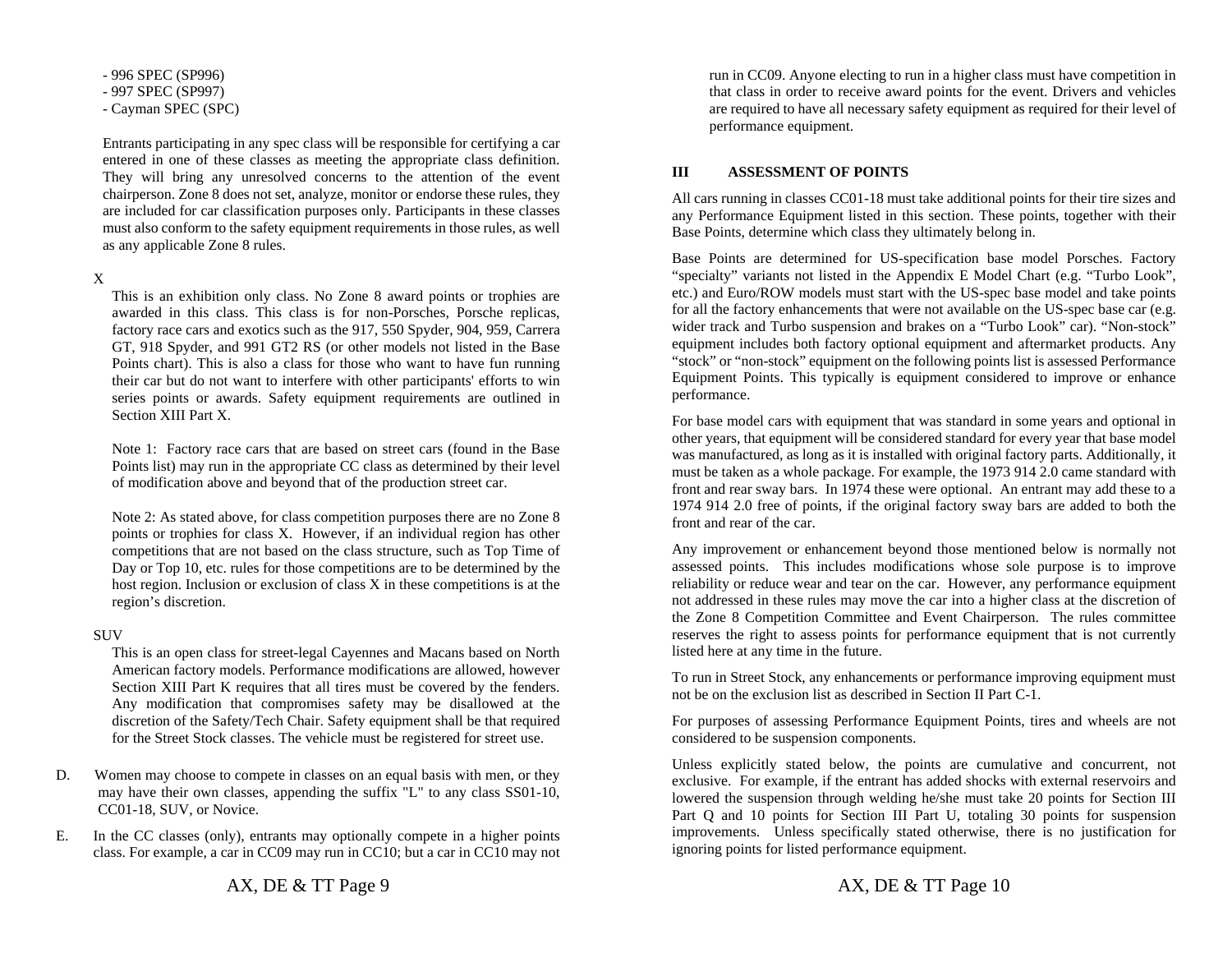For any item below that has an "and/or" clause, while the entrant must take the points listed for any individual portion of the performance equipment described, they are not assessed any more than that if they make a combination of the performance equipment described. Thus the points are both a minimum and a maximum for anything described in that item.

#### BASE POINTS

Base Points for your model Porsche can be found in Section XVIII Appendix E.

#### TIRE SIZE POINTS

Tire Size Points shall be assessed at the rate of 1 point per millimeter of tread width over 205, for both front and rear tire sizes.

Example:

Front tires are 265 Rear tires are 285  $(285-205) + (265-205) = 140$  points

#### PERFORMANCE EQUIPMENT POINTS

| A.        | Increase in track of over 2"                                   | 20  |
|-----------|----------------------------------------------------------------|-----|
| <b>B.</b> | Soft compound high performance tires (DOT Street legal) with a |     |
|           | DOT tread wear rating of 140-200                               | 20  |
|           | DOT tread wear rating of 50-139                                | 40  |
|           | DOT tread wear rating of 1-49                                  | 80  |
|           | DOT tread wear rating of 0 or Unrated                          | 120 |
|           | Race tires or slicks, defined as non-DOT street legal tires    | 140 |

- D. Induction system modifications replacing older, stock electronic fuel injection or CIS with carburetors, mechanical fuel injection, or aftermarket EFI with Individual throttle bodies (or later-model Varioram system); replacement of stock carburetors with MFI or EFI systems; and/or modification of stock carburetor venturi and jetting configuration, upgraded CIS or Motronic fuel distributors, manifolds, throttle bodies or controllers (including ECU change and/or reprogramming, and MAF sensors) 40
- E. Non-stock heads (includes changes in valve size, porting/polishing, flycutting, or compression ratio changes by any means)  $50$
- F.Non-stock camshaft 50
- G.Added turbo or supercharger 150
- H. Increased or adjustable boost, or modifications to the wastegate or turbocharger 100
- I.Engine displacement increase:

Percentage of engine displacement increase multiplied by  $360 =$  total points. For sums ending in more than a whole number, round to the next highest whole number.

Example:

2.0L to 2.4L is a 20% increase.

20% x  $360 = 72$  points

| Non-stock muffler or muffler removed |  |
|--------------------------------------|--|
|                                      |  |

- K.Catalytic Converter removed 5
- L.Non-stock Exhaust Manifold (installed after cylinder head)/Headers 5
- M.Engine horsepower increase:

In cases where engine horsepower is increased over the figure stated in the Base Points chart (see Appendix E) by means such as those listed below, the Base Points formula shall be recalculated using the new horsepower figure (along with a new weight value, if applicable, see Section III Part BB).

Scenarios where this may apply include (but are not limited to):

- $\bullet$ Engine swaps
- . Eurospec cars
- . Vehicles with factory packages such as Sports Chrono or the X-50 or 51 options
- $\bullet$  DME Chips, ECU flashes or other engine management reprogramming (if points are not taken per part D.)

Additionally, entrants may choose to take points according to this part using horsepower measurement instead of by means of Section III Parts D through L.

Published horsepower figures may only be used if no further modifications have been made. If the new horsepower value is not a published figure (examples include, but are not limited to, a result of switching from factory injection to carburetors, the switching of original exhaust to headers/earlier exhaust, or ECU reprogramming) the new value must be determined by the vehicle owner by measurement on a dynamometer. See Appendix D for more information.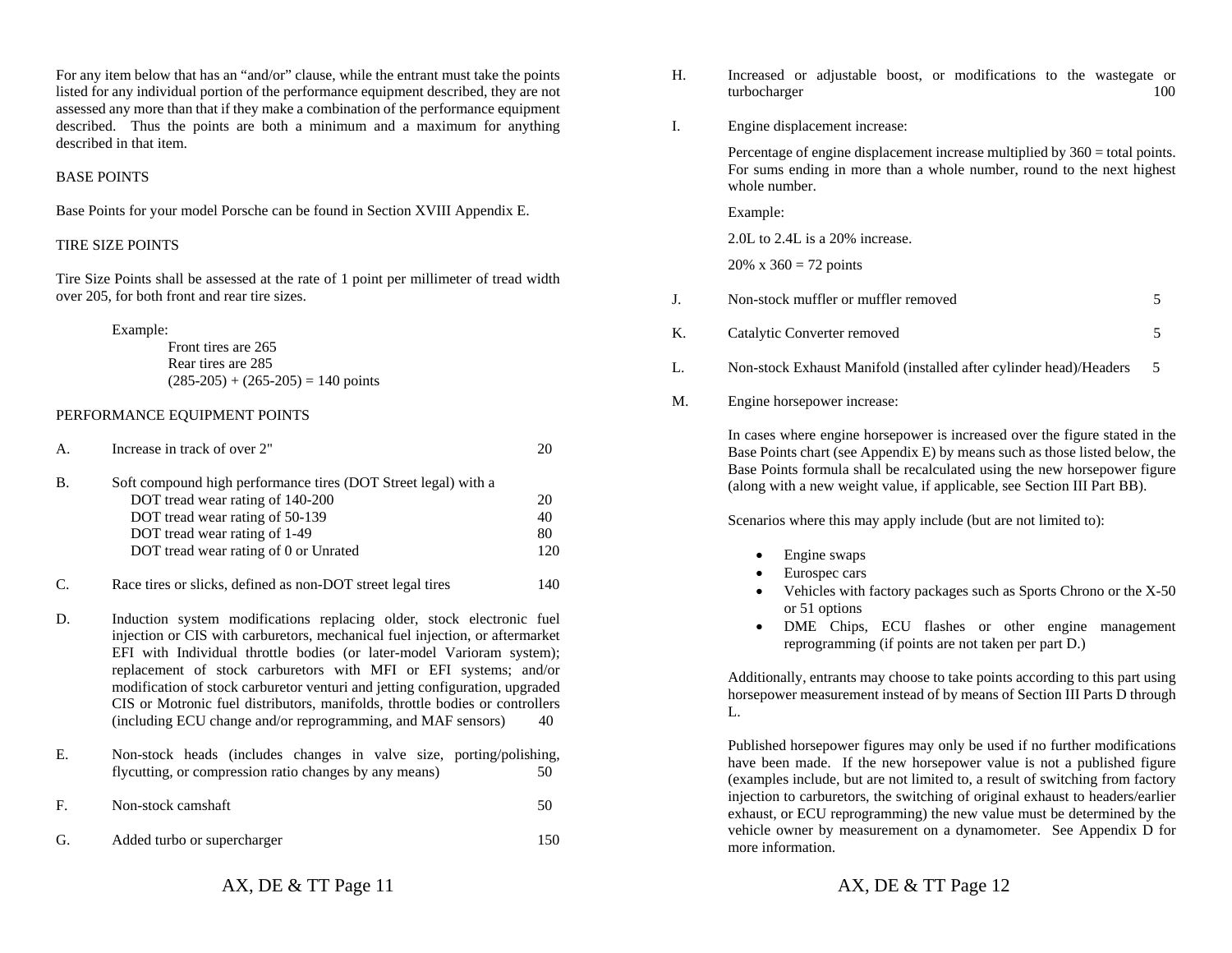| N. | Stock or non-stock Limited Slip, Torsen/Torque-sensing differential, or<br><b>PTV/PTV Plus</b>                                                                                                                              | 20             |
|----|-----------------------------------------------------------------------------------------------------------------------------------------------------------------------------------------------------------------------------|----------------|
| O. | Non-stock gears and/or ring and pinion that lower the final drive ratio                                                                                                                                                     | 40             |
| Ρ. | Stock or non-stock PDK Transmission                                                                                                                                                                                         | 15             |
| Q. | Non-stock shock absorbers with remote or external reservoirs, or with more<br>than single-mode adjustability.                                                                                                               | 20             |
| R. | Non-stock shock tower stiffening device                                                                                                                                                                                     | 10             |
| S. | Non-stock sway bars<br>Any non-stock fixed/non-adjustable sway bar that was not standard<br>equipment on that model car<br>Any adjustable sway bar that was not standard equipment on that model<br>car, or PDCC            | 10<br>20       |
| T. | Non-stock springs and/or torsion bars<br>Factory (within model series)<br>Other factory or aftermarket<br>Within model series means factory items that were available for the model                                         | 15<br>30       |
|    | series of the car. See Appendix B for the model series chart.                                                                                                                                                               |                |
| U. | Suspension changes to lower a car that require machining, welding, etc. or<br>their equivalent. Modifications that change camber from stock specifications<br>must also take points per section V.                          | 10             |
| V. | Any change to the suspension components or mounting points to increase<br>available negative camber (includes re-welded spindles, grinding out the<br>mounting slot, adjustable or longer control arms, camber plates etc.) | 20             |
| W. | Installation of "Monoball" suspension bushings or equivalent.                                                                                                                                                               | 10             |
|    | Not applicable if the "Monoball" is an integral part of a camber plate that is<br>assessed points under Section III Part V.                                                                                                 |                |
| Χ. | Tube framed cars                                                                                                                                                                                                            | 100            |
| Y. | Non-stock wing, and/or front lip and/or spoiler<br>Factory (within model series)<br>Other factory (not within model series)<br>Any Aftermarket (including canards, strakes, and diffusers)                                  | 10<br>20<br>40 |
|    | Within model series means factory items that were available for the model                                                                                                                                                   |                |

Within model series means factory items that were available for the model series of the car. See Appendix B for the model series chart. Once an aerodynamic modification is made, both ends of the car should be improved to preserve balance.

- Z. Removal or alteration of windshield (other than replacement with lighter weight materials) 60
- AA. Non-stock brakes (other than drilled/gas slotted stock rotors, brake pads, master cylinder, or aftermarket rotors with no increase in diameter). Includes factory or post-delivery installation of Ceramic Brakes 20
- **BB.** Weight of the car below the base car curb weight:

In cases where the weight of the car is decreased by more than 1.5 percent of that listed in the Base Points chart (see Appendix E) the Base Points formula shall be recalculated using the new weight figure (along with a new horsepower value, if applicable, see Section III Part M).

For weighing, the car should be ready to drive with all fluids (gas, oil, etc) full but no driver. Fluids do not have to be full while participating in the event. All fluids may be topped off, as needed, before weighing.

Anything removed for purposes of Section XIII Part M (tools, spare tire, jack, etc) should also be removed for weighing. If these are adequately secured and remain in the car while participating, they may remain in the car for weighing. To account for the 1.5% allowable reduction that is free of penalty, a value of up to 1.5% of the listed curb weight for the base model should be added to the measured weight to determine the new figure for use in recalculating the formula, as long as this total does not exceed the listed weight. See Appendix D for more information.

- CC. Cars equipped with a US specification M 030 suspension package (to any Porsche model which offered M030 as an option) or 993 Turbo/4S suspension package (to a 993) or 987 Boxster Spyder and Cayman R (to a 987) or 981 X73 Sports Suspension (to a 981) (springs, struts/shocks, and sway bars) in its entirety with original factory parts (at the factory or after the fact). (Not applicable if equipment is removed and replaced with aftermarket parts. If any of the suspension components [sway bars, springs, shocks] are replaced with points-assessed parts, the suspension package points assessment may not be taken, and separate a la carte points for sway bar, spring, and brake [if applicable] upgrades over the base model must be taken.) 20
- DD. Cars equipped with a 968 M030 or 981 Boxster Spyder performance package (to a 968 or 981, respectively) (springs, struts/shocks, sway bars, brakes) in its entirety with original factory parts (at the factory or after the fact). (Not applicable if equipment is removed and replaced with aftermarket parts. If any of the suspension/brake components [sway bars, springs, shocks, or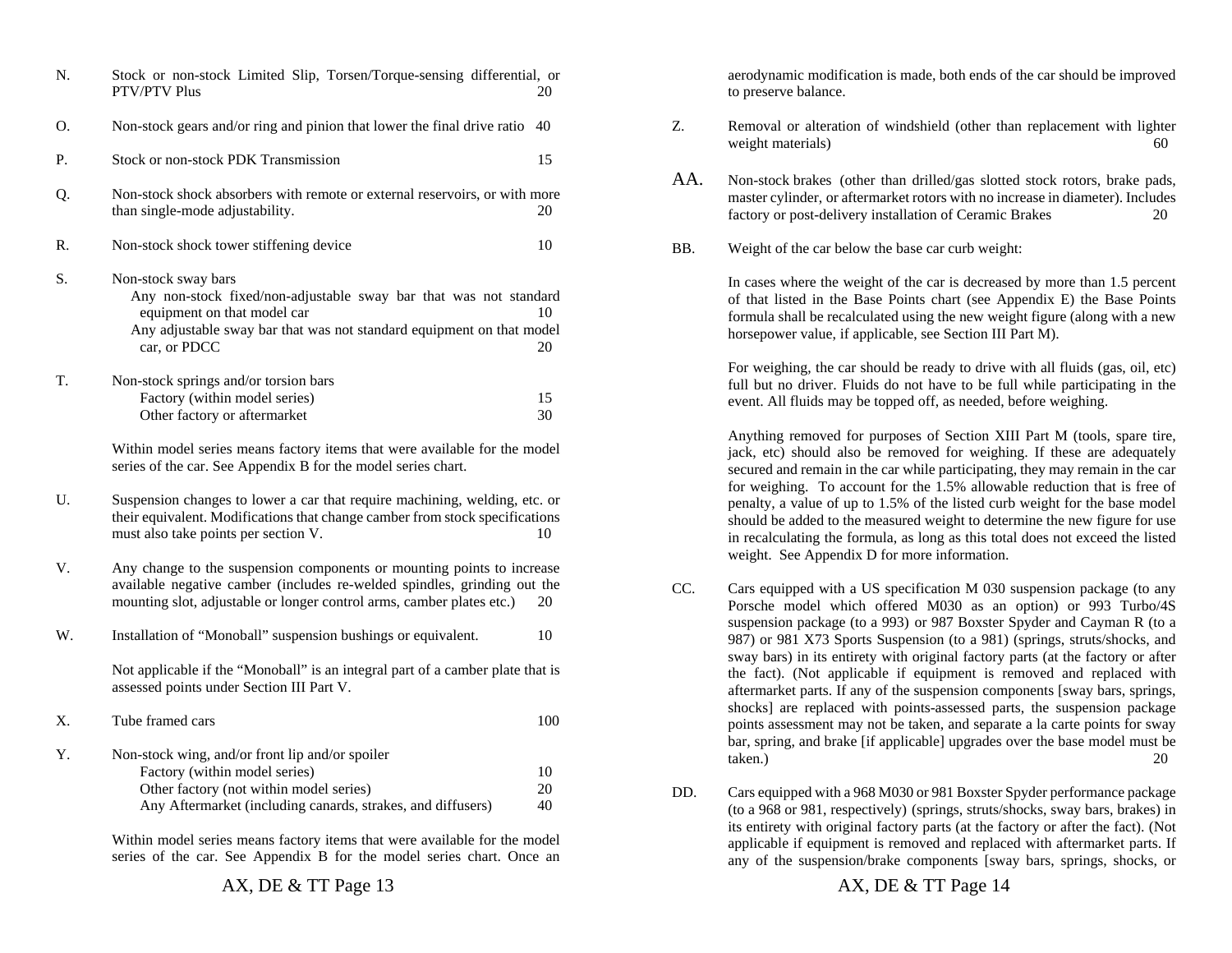brakes] are replaced with points-assessed parts, the performance package points assessment may not be taken, and separate a la carte points for sway bars, springs, and brake upgrades over the base model must be taken.) 40

- EE. Stock or non-stock PASM (Porsche Active Suspension Management) package (includes accompanying factory springs, shocks), whether or not activated 20
- FF. Cars equipped with a 996/997/991 Turbo/GT2/GT3 (exc. 997.2/991 GT2RS/GT3RS) or 981 GT4 performance package (to a 996, 997, 991, or 981, respectively) (springs, struts/shocks, sway bars, brakes) in its entirety with original factory parts (at the factory or after the fact). (Not applicable if equipment is removed and replaced with aftermarket parts. If any of the suspension/brake components [sway bars, springs, shocks, or brakes] are replaced with points-assessed parts, the performance package points assessment may not be taken, and separate a la carte points for sway bar, spring, camber, and brake upgrades over the base model must be taken.) 60
- GG. Stock or non-stock Rear Axle Steering (991 series, Panamera series, 718 series, and later) 10
- HH. Cars equipped with a 997.2/991 GT2RS or GT3RS performance package (to a 997.2 or 991 respectively) (springs, struts/shocks, sway bars, brakes, aero, gearing) in its entirety with original factory parts (at the factory or after the fact). (Not applicable if equipment is removed and replaced with aftermarket parts. If any of the suspension/brake/aero/transmission components [sway bars, springs, shocks, brakes, splitters/wing/body components, transmission components] are replaced with points-assessed parts, the performance package points assessment may not be taken, and separate a la carte points for any upgrades over the base model must be taken.) 80

If left unaltered, these package deals do not need to take any additional points for their component pieces.

#### **IV UPDATE/BACKDATE**

Any car may be entered as a different car than originally manufactured as long as it is within the same model series, as defined in Appendix B, Model Series for Upgrades and Update/Backdate. Major assemblies such as engines, brakes, suspension or transmissions may be substituted with parts from another car within the series. Cars that are updated or backdated shall have all major assemblies updated and changed as a whole, or take the appropriate Performance Equipment Points for any differences in base physical properties. Under those circumstances, the car is eligible to start with the same Base Points as the model to which it has been modified to match, and then the appropriate Performance Equipment and Tire Size Points added as applicable to obtain the final classification.

For purposes of assessing safety equipment, Performance Equipment Points for cars that have been reclassified as allowed for "update", are considered to be the difference between the new Base Points and the original Base Points. Note: Negative points are not given as the result of a backdate conversion.

#### **V ADMINISTRATIVE PROCEDURES**

- A. Registration and tech areas should be clearly marked and staffed so that entrants arriving early will know exactly where to go and what to do.
- B. Insurance release forms must be signed by all persons as outlined in the national Region Procedures Manual (available on www.pca.org).
- C. The event's insurance certificate should be available at the event registration area to those that request to see it. Additionally, the following documents should be posted as well as having additional copies available for distribution to entrants:
	- $\bullet$ Course diagram
	- $\bullet$ Event Schedule
- D. Event chairpersons (or their designates) shall collect emergency contact information for entrants, technical inspection forms, and other registration information for driving events.
- E. The Event chairperson shall complete and submit the Post Event Report and submit it within five days of the event. The Post Event Report is available in the RPM or on www.pca.org
- F. The Event chairperson shall appoint an independent safety observer who shall complete and submit the Event Observer Report within ten days of the event. The Event Observers Report is available in the RPM or on www.pca.org
- G. The Event chairperson shall ensure that an Incident Report is completed and submitted as required. An Incident Report should be completed whenever any of the following occur:

1. There is car-to-car contact of any sort, whether or not the damage can be "rubbed out."

2. There is car damage caused by contact with an immovable object which cannot be buffed out. Damage caused by contact with debris does not require a report. Also, car damage sustained to the undercarriage or to wheels or suspension as a result of an off-track excursion does not require a report.

3. There is injury to a person, even though the previous criteria have not been met.

4. There is an incident involving a potential injury or actual injury to a person that does not occur in an "on track" environment.

5. There is a verbal altercation between an individual(s) and an event or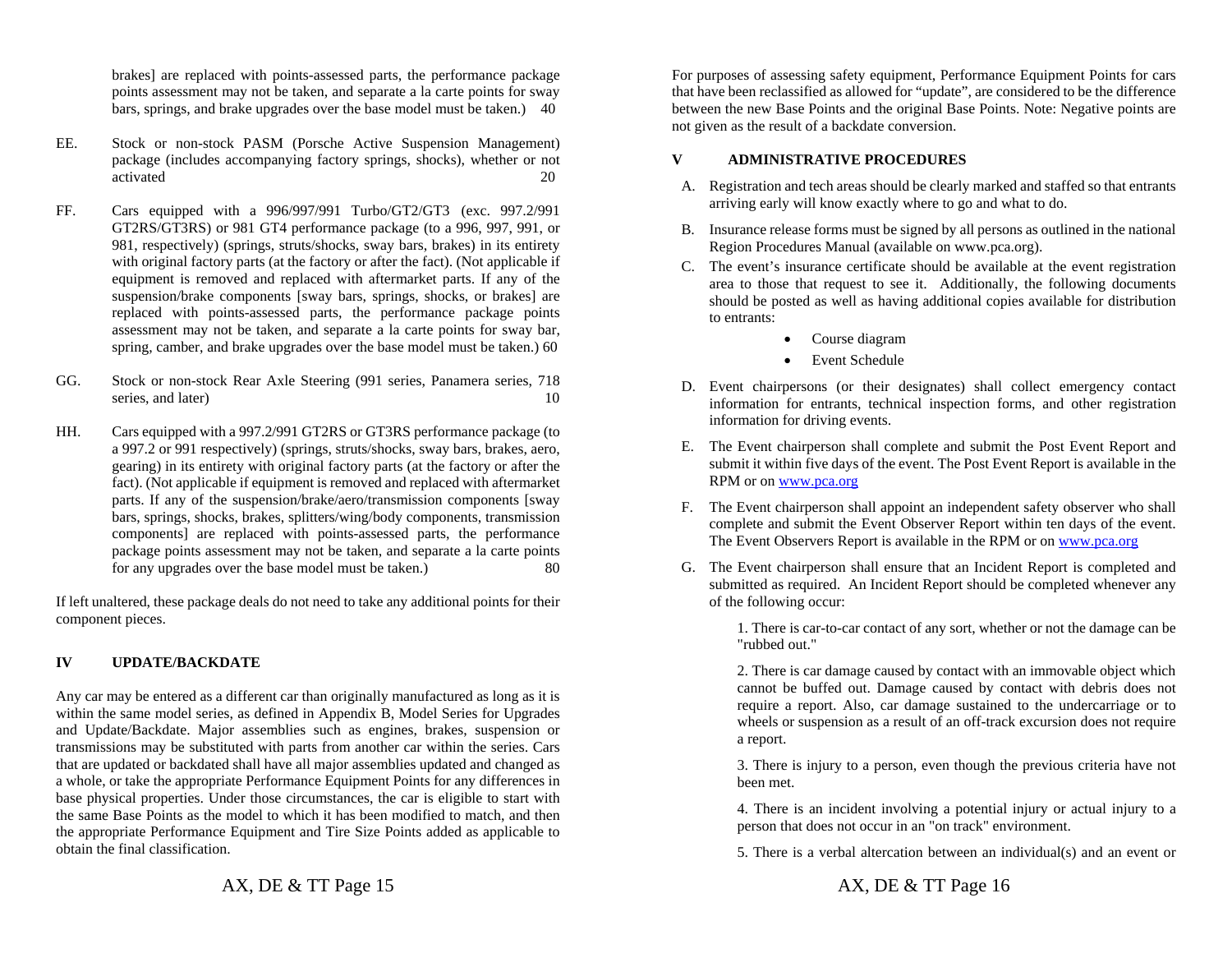#### Region official.

In the event of bodily injury, an Incident Report should be submitted on the next business day, otherwise, Incident Reports are due within five (5) business days. The Incident Report form is available in the RPM or on www.pca.org

- H. Only designated workers are allowed on course during an AX. Any other person who wishes to enter the driving course area must first secure permission from the Event or Safety Chair, and must wear a club-issued safety vest or equivalent approved by the Event or Safety Chair.
- I. In the event the Autocross venue is subject to broken or degrading pavement, the following procedures should be used to insure fairness for all competitors in timed runs:
	- 1. Inform all participants at the Drivers meeting that due to pavement chunking and potholes, during the course of the event the event organizers may have to modify some portions of the track to maintain driver/car safety.
	- **2.** Prior to timed runs, the event organizers shall inspect the track for potholes and further potential chunking, and will determine if any modifications are required. The event organizers shall effect any necessary track modifications in such a manner as to minimize the changes to the track layout and flow.

#### **VI TIME TRIAL AND DE ENTRANT PROCEDURES**

There will be three basic groups of entrants - Novice, Experienced and Instructors.

#### A. Novice

Continuous lap events are considerably more complex and potentially more dangerous than autocross or driving school type events. With this in mind, the "Novice" entrant will not be promoted to "Experienced" and allowed to drive solo until the following learning criteria are met:

- 1. Accepts and demonstrates an eagerness to learn
- 2. Is familiar with event procedures (grid  $\&$  staging, flags, flagging stations, locations of passing zones) and terminology
- 3. Uses proper passing signals
- 4. Practices smooth inputs (steering, braking, accelerating)
- 5. Demonstrates on track etiquette and courtesy to other drivers (lets faster cars pass, uses safe passing distances, doesn't crowd slower cars far from passing zones)
- 6. Has an understanding of basic car control (threshold braking, throttle steering, weight transfer & contact patch, trail braking, braking points, shift points, etc.)
- 7. Understands the proper line and drives it fairly consistently
- 8. Appears comfortable with driving, traffic and passing; anticipates the effects of slower cars
- 9. Drives at an appropriate pace for the run group.
- 10. Understands "ocular driving" (looking ahead and anticipating).
- 11. Recognizes mistakes and self corrects
- 12. Is safe to drive solo

#### B. Novice Previous Experience Requirements

- 1. Driver's Ed events are open to all drivers, no previous experience required.
- 2. TT participation is not allowed until the driver is qualified to solo OR has at least 8 days of total event experience comprised of Autocross, Driving School, or Driver's Ed events (or the equivalent) within the previous 24 months. In the latter case, the driver will be considered a novice until they are qualified to solo as stated in the provisions of Part C of this section.
- C. To encourage the learning of the criteria listed in Section VI Part A, entrants will be considered "Novice" until they have completed all of the following:
	- 1. Driving Experience
	- a. Days of experience (one of the following three qualifications are required):
		- i. A minimum of 4 days of instructor signed-off DE or Time Trial days are required before a Novice can be signed off by the Chief Driving Instructor as qualified to drive solo.
		- ii. Alternatively, if a driver has completed a minimum of 4 days of autocrosses, performance driving school, or equivalent they may be eligible to drive solo with a minimum of 2 days of instructor signed off DE or TT events and approval of the Chief Driving Instructor.
		- iii. A PCA region or zone Chief Driving Instructor has the authority to sign off a driver as qualified to drive solo if he determines that that driver's previous experience is at least the equivalent of the requirements stated above. This might include a license from another organization or other experience. The CDI may determine that additional experience in the form of a single PCA DE or TT (or more) be required before the sign-off.
	- b.Non-PCA events may be acceptable.
	- c. This experience shall be accumulated over a period of at least 6 months, but not more than 24 months.
	- 2. A recommendation by a TT/DE Instructor to move to the "Experienced"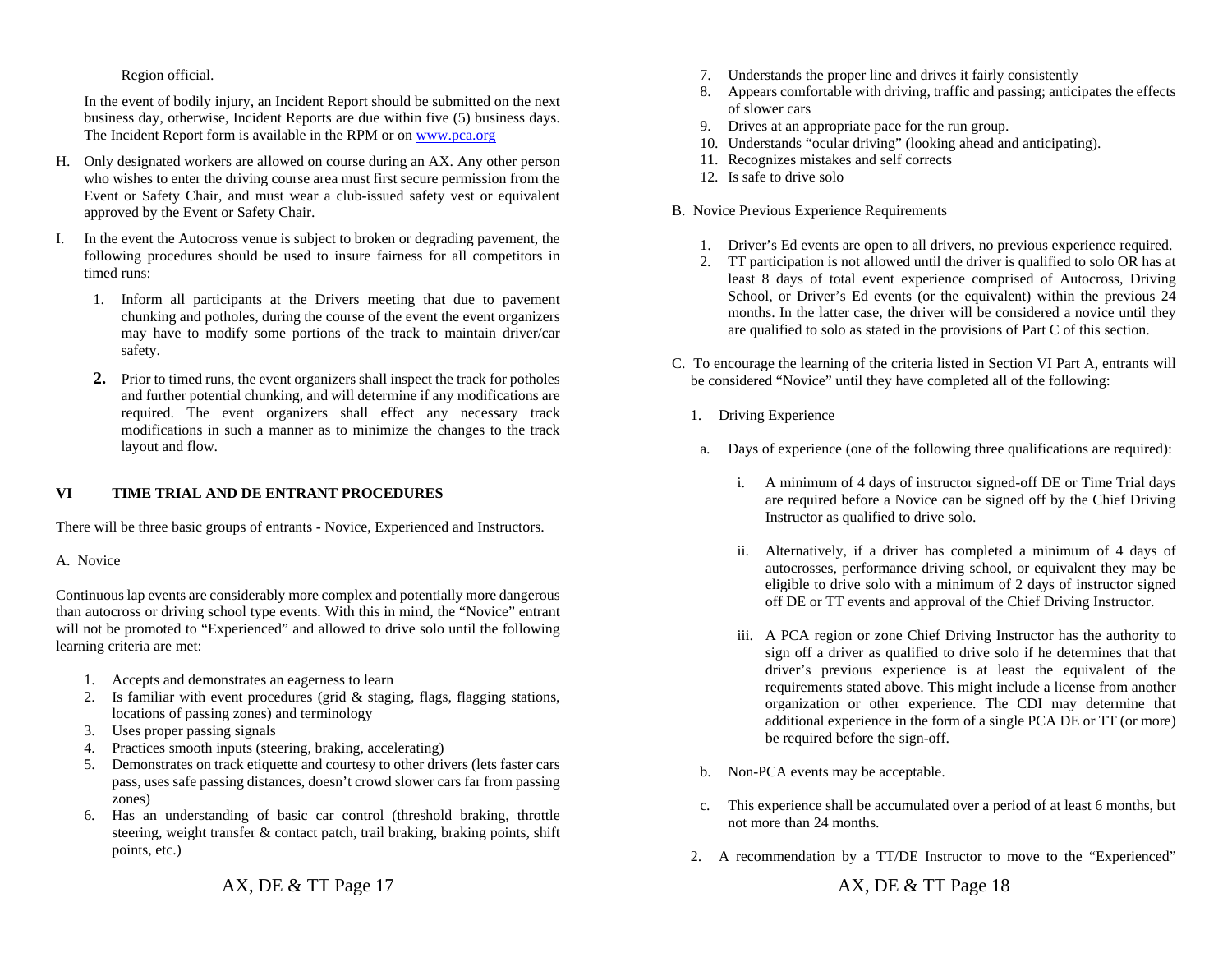category.

3. Approval by the Chief Driving Instructor or their designee to move to the "Experienced" category.

Successful completion of each day of Time Trial/ DE experience must be logged in a Zone 8 student log book and signed by the instructor. This log shall include comments about the student's progress in the above mentioned criteria.

Proof of participation to in autocross and driving school events may be demonstrated by: receipts for entry fees, online registration system records, online event results or event results printed in newsletters. Logging these events in a student log book is highly recommended.

Entrants with significant prior experience, in the judgment of the Event Chairperson (or designee), but beyond the timeframe prescribed above, may be considered to meet the qualifications. The entrant shall satisfy the Event Chairperson (or designee) that they have these qualifications prior to participating.

Upon completing the Time Trial prerequisites the entrant shall be considered qualified to drive solo.

#### D. Novice Procedures

- 1. Novice drivers are required to purchase a logbook from the Zone Chief Driving Instructor or the Zone Time Trial / DE Chair at their first DE or TT event. This logbook will document their driving qualifications and experience.
	- i. If the zone staff are not able to attend the event, the event chair, region CDI or their designee shall be responsible for obtaining and issuing log books; collecting the fees and remitting the fees to the zone staff.
- 2. Novices may be allowed to run solo on a day-to-day basis, if so authorized by their instructor. This permission, if granted, is only good for the remainder of that event day.
- 3. Novices shall be deemed qualified to drive solo upon completion of the experience and approval process outlined in this section.
- 4. Separate practice sessions should be provided for "Novice" entrants when practical. Experienced drivers in low horsepower cars may be included in Novice practice sessions at the discretion of the event chair.
- 5. All "Novice" cars will have an "X" placed across the rear window or in plain view on the rear of the car.

#### E. Experienced:

For entrants to be considered "Experienced" and allowed to participate without an instructor, an entrant must be approved to drive solo according to the conditions in Section VI Part C; or have one of these other recognized driving credentials:

- 1. A current PCA Zone 7 Permit
- 2. A current Porsche Owners Club Time Trial or Cup Race License
- 3. A current license from other recognized racing organizations (PCA Club Racing, SCCA, FIA, etc. -- subject to the Zone 8 Competition committee approval).

To maintain their qualifications to drive solo, drivers must represent that they have participated in at least one Time Trial or Drivers Ed or equivalent event in the last 24 months. The applicant's statement of event participation will suffice.

If the renewal candidate does not meet this requirement, they will need to obtain a checkout ride by a Time Trial and/or Driver Education Instructor for approval.

Additionally, the region or zone Chief Driving Instructor may determine at any time that a driver needs an instructor or a checkout ride in order to participate in an event.

Entrants are also encouraged to request a check ride at unfamiliar venues or as may otherwise be desirable.

#### **VII INSTRUCTOR PROCEDURES**

- A. To be qualified to perform duty as a Zone 8 driving event instructor, each candidate must satisfy all of the following:
	- 1. Be so appointed by their Region or Zone 8 Competition Committee.
	- 2. Have demonstrated the capability to effectively communicate the skills required to drive safely to beginning drivers as measured by the Regional or the Zone 8 Chief Driving Instructor.
	- 3. For Autocross Instructors: Have completed at least eight (8) days of PCA driving events of any type (or equivalent experience).
	- 4. For Time Trial / DE Instructors: Hold a PCA National DE Instructors certificate or have completed at least four (4) additional days of PCA Time Trial or DE events after their sign-off to drive solo (or equivalent experience).

The Event Chair or CDI may authorize a qualified but otherwise non-registered instructor to instruct at an event so long as all required waivers have been signed.

- B. Instructor/Novice Procedures
	- 1. Safety and learning are highly emphasized, not competition.
	- 2. Whenever possible instructors will be assigned to novice entrants before the event. It would be best if these assignments were made prior to pretech (if using) so the instructors can help/advise the novice entrant throughout the entire learning process.
	- 3. Whenever possible instructors and novices should be from the same region so that a mentorship type relationship can be developed to encourage the novice.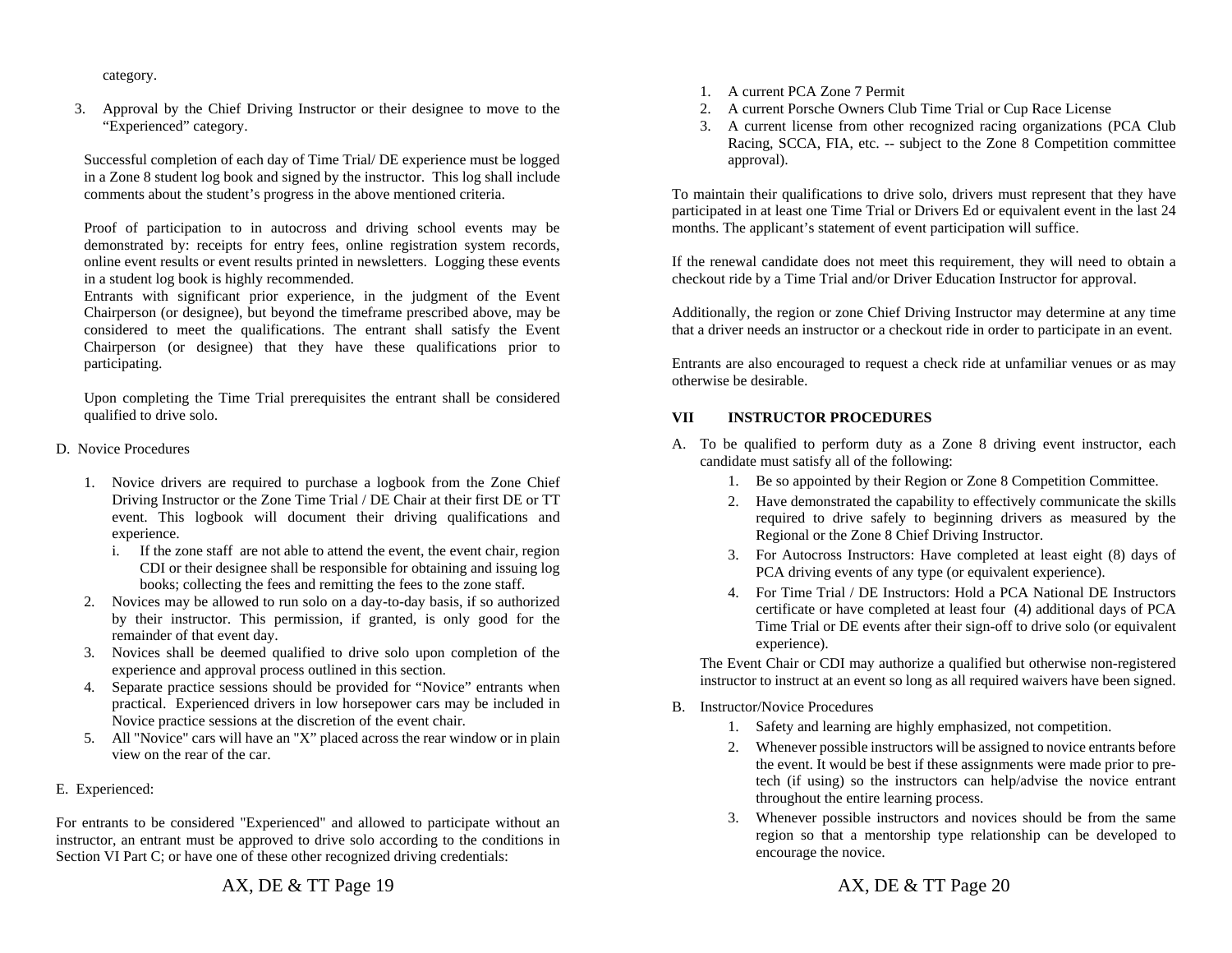- 4. Both driver and passenger safety equipment must meet the standards set forth in Section XIII in order for passengers to be allowed in the vehicle. Safety equipment upgrades that meet the requirements shall be made to both sides in an instructor's car for Time Trials and DE's.
- 5. If a vehicle is equipped with Porsche Stability Management or Porsche Dynamic Stability control, these systems are to remain "on" until both the instructor and student agree that the student is qualified and ready to experience the next level of car control. Instructors should discuss the implications of turning the system on and off and that this policy is because these systems greatly reduce the chance of an incident, do not really diminish the driving experience and are great educational tools which can help one learn quicker. Instructors should check for it to be on each time they enter the vehicle. Additionally, instructors should set a good example by leaving it on when the student is with them as a passenger.

#### **VIII PENALTIES**

- A. If cones are used to mark the course, the penalty for hitting a cone during a timed run is an additional two (2) seconds per cone added to the applicable lap time. If a competitor knocks over a pylon or moves it completely outside its outline, the penalty will be incurred. All pylons will have the same penalty. The Event Chairperson is responsible for ensuring that participants understand what cones are included as course markers. Grid and pre-grid cones may count if that is announced prior to timed runs.
- B. Four wheels off the designated course will constitute a DNF (did not finish). Four wheels off in a warm-up or cool-down lap will result in the first or last timed run being declared a DNF, respectively.

#### **IX RE-RUNS**

- A. During timed runs, re-runs may be granted to entrants whose run is negatively affected by specific situations and circumstances beyond the driver's control. The re-run is intended to avoid penalizing the entrant in such instances. Valid reasons for granting a rerun include:
	- 1. Timer malfunction;
	- 2. Catching a slower car on course;
	- 3. Interference from a spectator or course worker
	- 4.Red or yellow flag is thrown;
	- 5. Obstruction or disruption of cones or course that forces the driver to alter his/her line:
	- 6. Other circumstances or safety concerns that the event chairperson determines are out the control of the driver, but affect the time of the entrant.

A designated re-run official, identified at the drivers meeting, will be the determinant for re-runs. In general, requests for re-runs are granted based on the driver's word.

- B. Except in the instance of a timer malfunction, the driver must request a rerun by promptly alerting a course worker upon exiting the course and prior to the start of his/her next run. The appropriate person(s) to notify shall be identified at the Drivers Meeting and shall be easily available to the driver when exiting the course.
- C. If an official re-run is given, any pylon penalties from the faulted run are NOT carried over.
- D. Re-runs will not be granted for any run in which the driver earns a DNF (Did Not Finish); a driver cannot erase a DNF by means of a re-run. Timing failure will not be cause for a re-run if the driver earns a DNF.
- E.Re-runs will NOT be granted for mechanical failure of that entrant's car.

#### **X AWARDS**

- A. Individual awards for each class are encouraged at Zone Time Trials and Autocrosses. Such awards should include the event description and finish order. Where possible, they should be presented at the site, immediately after the event. Overall standings, Top 10, Top Time of Day (TTOD), Top BRI, etc. are not Zone sanctioned competitions. Any region that gives awards for such categories are responsible for setting and administering any applicable rules.
- B. Award Depth
	- 1. One trophy for classes with two or three cars entered. Trophies may be awarded for smaller (one-car) classes at the discretion of the Event Chairperson.
	- 2. One additional trophy per two cars entered up to five trophies per class.
	- 3. This is the minimum award depth per class. More awards maybe given at the Event Chairperson's discretion, if it is done consistently across classes
	- 4. Participation awards are encouraged but are at the Event Chairperson's discretion
- C. Zone 8 series points for year-end awards will be counted for Zone 8 Autocross and Time Trial events. Only PCA members, family members, or affiliate members shall be eligible for the PCA Zone 8 year-end awards. All events of these series will be scored. To be eligible for year-end awards in the Autocross series, the entrant must participate in at least 40% of the year's autocross events in a single class. Novice class participants are eligible for year-end awards if they compete in at least four events in that class. If there are sufficient events in the season, novices may trophy in both a Novice class and their regular class. To be eligible for year-end awards in the Time Trial series, the entrant must participate in at least 51% of the year's Time Trial events in a single class. Year-end awards

AX, DE & TT Page 21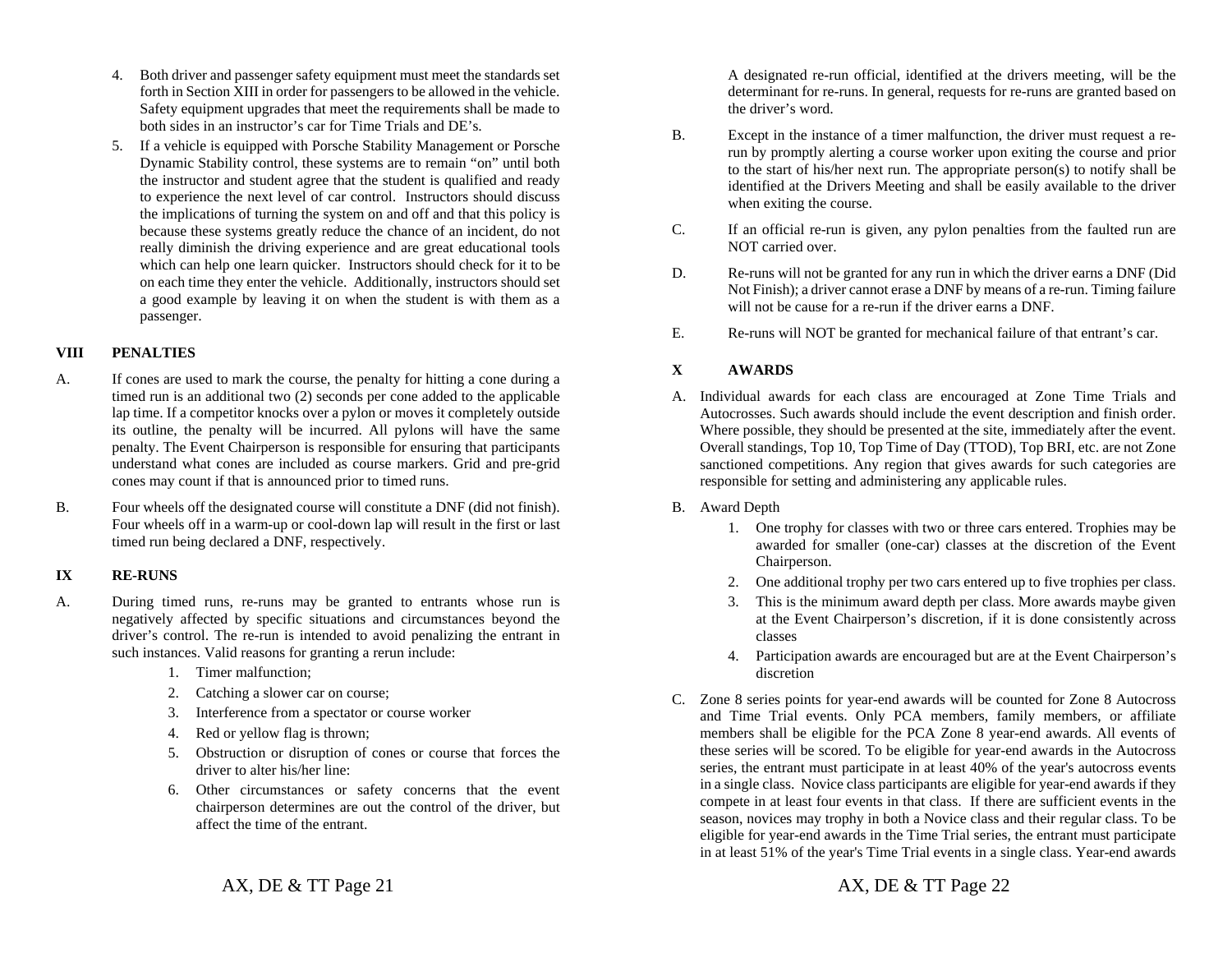will not be given to participants who skip timed runs and only collect DNR points a majority of the time.

- D. A competitor must be a fully registered entrant for at least one full day of the event in order to participate in timed runs for points. All entrants are entitled to start two timed laps for Time Trials and three timed laps for Autocross regardless of the timing methods used unless prevented by darkness or inclement weather as determined by the Event Chairperson.
- E. In case of an event tie the other timed run(s) will determine the winner. In case of a tie on the other timed run(s) dual series points and trophies will be awarded.
- F. Scoring (Place = Points): 1=20; 2=15; 3=12; 4=10; 5=8; 6=6; 7=5; 8=4; 9=3; 10=2; Finishers=2; DNR/DNF=1; DQ =0. Five (5) points will be awarded to all competitors that otherwise participated in the event, but where club officials canceled timing or the event due to weather or any other decision.
- G. In the event there is a tie in total points for a year-end award, the tie shall be broken by determining which driver has won the most events in the year. If there is also a tie for the number of wins, the tie breaker shall go to the driver with the most second place finishes. If there is a tie for wins and number of second place finishes, the tie breaker shall go to the driver with the most third place finishes. This tie breaker procedure shall work its way down the finishing order until the tie has been broken.

#### **XI PROTESTS**

Protests are the formal means to deal with allegations of deliberately ignoring the car classification rules or other unfair behavior. An informal discussion with the Event Chair and, potentially, the concerned parties, may resolve the possible protest without the need for it to be formally filed. This is to be encouraged before formally filing. You must bring your concerns to the Event Chair first, and if necessary, approach the other party together. Approaching the other party directly often results in unproductive confrontations. Directly confronting the other party may result in expulsion from the event, and potentially from future events, at the discretion of the Event Chair.

- A. The Protest Committee will evaluate the facts through various means and make the decision to uphold or deny the protest.
- B. Procedure:
	- 1. Protests can only be made by the Protest Committee or by entrants in the same class.
	- 2. All vehicles must remain unchanged and be available for inspection for 30 minutes following the completion of timed runs. If the vehicle is unavailable or changed before the expiration of the protest period, any protest may be automatically upheld.
	- 3. Protests must be made prior to the expiration of the 30-minute inspection period and must be made in writing. A protest fee of \$50.00 cash must accompany any protest made by an entrant. Protest

Committee members acting on behalf of a class in which they are not competing are exempt from the fee. If the protest is upheld the fee shall be returned. If the protest is denied it shall be forfeited.

- 4. It is expected that protests be reasonable, based on sound evidence and submitted in the spirit of fairness. If, in the opinion of the protest committee, the protester has acted in a manner inconsistent with the spirit of fairness and good sportsmanship, the protest will be considered to be in bad faith, the protest will be denied and the protest fee forfeited.
- 5. Procedure for protests involving engine, transmission or other disassembly:
	- a. The vehicle shall be impounded and stored at a location mutually agreeable to the car owner and Protest Committee.
	- b. The vehicle tear down shall occur at a location mutually agreeable to the car owner and Protest Committee.
	- c. The tear down may be performed by the car owner or the mechanic of their choice.
	- d. The car owner, mechanic, Protest Committee or its representative and the person making the protest may be present at the tear down.
	- e. The protester must provide a deposit sufficient to cover the necessary expenses for the inspection.
	- f. If the protest is upheld the car owner must refund the deposit to the protester. If the protest is denied, the protester forfeits the deposit.
	- g. If the car owner is deemed uncooperative, the Protest Committee may choose to uphold the protest without completing the tear down.
- 6. Any car protested must remain unchanged until the protest is decided. Protests will automatically be upheld for any car that is changed.
- 7. A protest will automatically be upheld if the driver or owner of a protested vehicle refuses to allow inspection of the vehicle.
- 8. If the protest is upheld, the car shall be disqualified from the event, and may be disqualified for the season at the discretion of the Protest Committee.
- C. The ruling of the Protest Committee may be appealed in writing to the Zone 8 Competition Committee within five days of the protest ruling.
- D. Cars or entrants unavailable for protest or inspection as addressed above may have series points or standings withheld or driving privileges suspended pending a decision from the Competition Committee.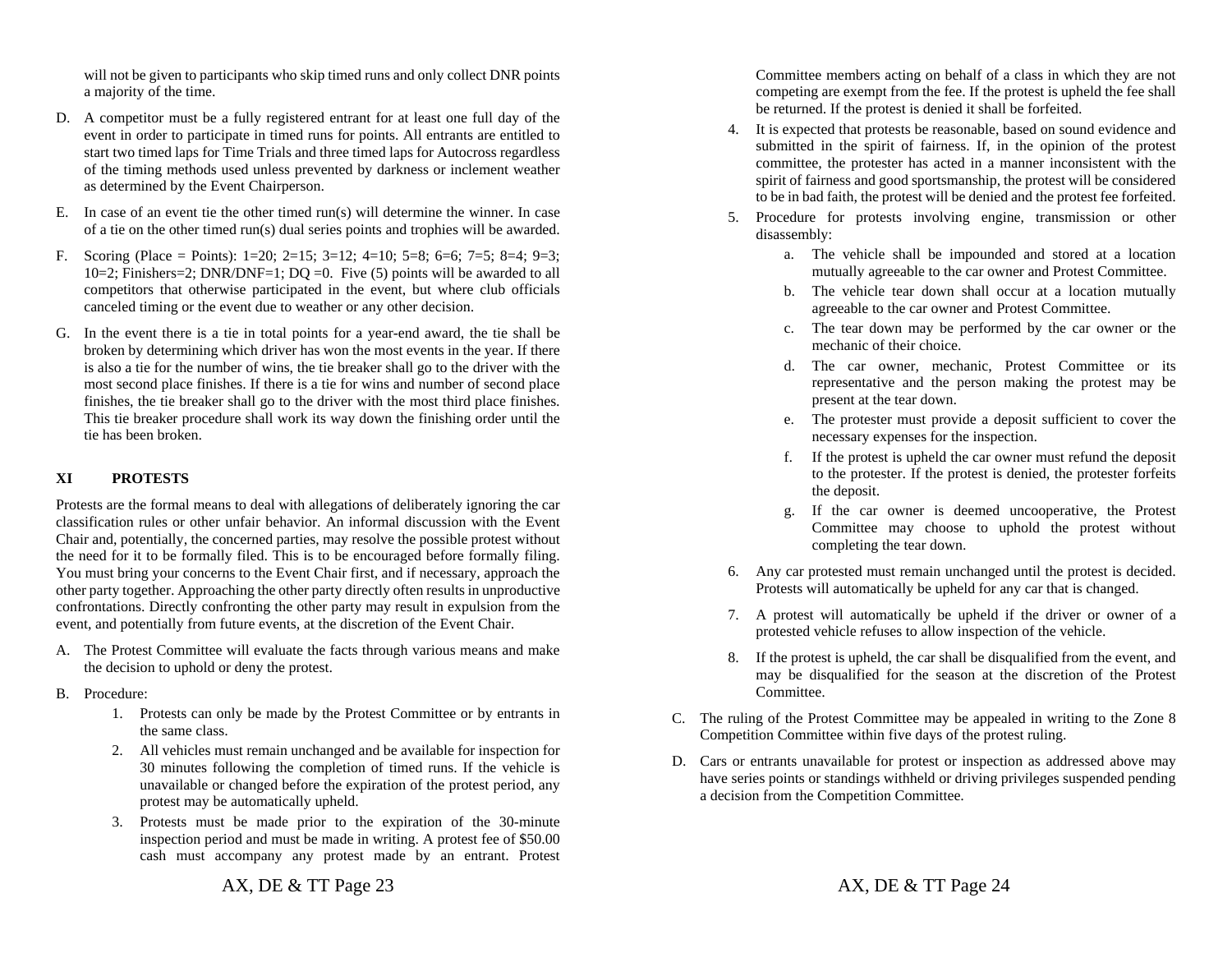#### **XII TRACK SAFETY EQUIPMENT**

#### A. Medical services:

- 1. An ambulance staffed with qualified medical personnel is mandatory for Time Trials and DE and recommended for Autocross. If the Time Trial or DE is within an Emergency Medical Service (EMS) jurisdiction that provides a planned maximum response time of ten (10) minutes or less for paramedic service, an ambulance is not required. In that event, the track headquarters shall at all times have a functioning telephone (cellular is acceptable) staffed by a person designated and trained to call paramedic assistance if needed. The Event Chairperson will be responsible for compliance with this requirement.
- 2. It is highly recommended that appropriate tools for extracting persons from damaged cars be carried in the emergency medical vehicle.
- B. Fire Fighting Equipment:
	- 1. Type 20-BC (or better) fire extinguishers are highly recommended at all corner worker stations, and required in the hot-pit area and at pregrid near the starting line. All corner workers will be specifically briefed on the operation and proper procedures for the use of the fire extinguishers. This is the responsibility of the person in charge of the course workers and will be designated by the Event Chairperson.
	- 2. There must be personnel trained in fire and emergency situations and the site must have either a fire truck and /or a tow truck equipped with fire emergency equipment.
- C. Disabled Vehicle Removable Equipment:
	- 1. A tow truck, with a qualified operator, is highly recommended.
	- 2. Some means to expeditiously remove a disabled vehicle from the track is mandatory. The Event Chairperson will designate a vehicle/trailer for this purpose which will be able to react immediately should the need arise. A winch-equipped vehicle/trailer is highly recommended.
- D. Corner worker stations will have:
	- 1. Yellow, red, and passing flags (red and passing for Time Trials and DE only).
	- 2. A means of communication with the Start/Finish line.
	- 3. A broom and powdered cement or other substance suitable for drying up oil/water on the track. This can be kept in an emergency vehicle used to react to course incidents.
	- 4. A fire extinguisher, preferably as described in Section XII Part B.1.
- E. Medical Equipment;
	- 1. A standard, fully equipped first aid kit will be available at all driving events.

#### **XIII VEHICLE & DRIVER SAFETY EQUIPMENT**

The Safety equipment required is determined by the type of event (AX, TT, DE), the venue type (parking lot or race track) and the level of vehicle performance equipment. For this reason, driver's need to determine their Performance Equipment Points even when they are participating in non-competitive events, such as DE. Do not include Base Points or Tire Size Points when making this determination.

Any modifications with regard to improved safety will generally be accepted. It is the entrant's responsibility to insure that the vehicle meets or exceeds all safety requirements. The entrant must ensure that any safety device or modification is installed and used according to the manufacturer's directions. The entrant needs to be prepared to show documentation that the installation is within the manufacturer's recommended configurations whenever asked by a tech inspector.

A. For all Autocross entrants and Time Trial / DE entrants, at least fully functional OEM (Original Equipment Manufacturer) style 3 point seatbelts are required. Belts that are visibly frayed, damaged or dysfunctional must be replaced with new belts.

Two point belts are acceptable for Autocross if the car did not originally come with seatbelts or only came with 2 point belts OEM. For Time Trial / DE three point belts are required (when the vehicle does not require a 5 or 6 point harness).

For Autocross, it is not required to have identical restraint system so long as both the driver and passenger side meet the minimum safety requirements for the car. For Time Trial and DE, both Student and instructor shall have the same type of restraint system.

Racing harnesses are not allowed in vehicles equipped with seats having no headrest or having backrests with integrated headrest and no openings between the backrest and the headrest (e.g. stock Porsche seats). In such seats the shoulder belts will slide off occupant's shoulders during an accident.

Schroth 4-point harnesses WITH ASM® TECHNOLOGY will be allowed to be used at Autocrosses and at DE/TT's on cars with less than 200 Performance Equipment points, provided they follow the above seat guidelines as well as technical inspection according to the applicable parts of Section XIII, Part B. For 4-point harnesses, the lap belt may use the factory belt mounting points.

4-point harnesses with the ASM® system may be used with a HANS® device. However, The ASM® system in Schroth racing harnesses should never be used with other types of head and neck devices e.g. SFI 38.1 approved.

B. For Time Trial and DE, five or six-point harnesses are required for all drivers and passengers running 200 Performance Equipment Points or higher and are strongly recommended for all entrants. Also, the same type of restraint system is required for both driver and passenger. 5 or 6-point harnesses are allowed at Autocross events, but they are not required.

AX, DE & TT Page 26 Harnesses are required to be SFI or FIA approved for competition and mounted in the manufacturer approved configuration. Any harness approved for club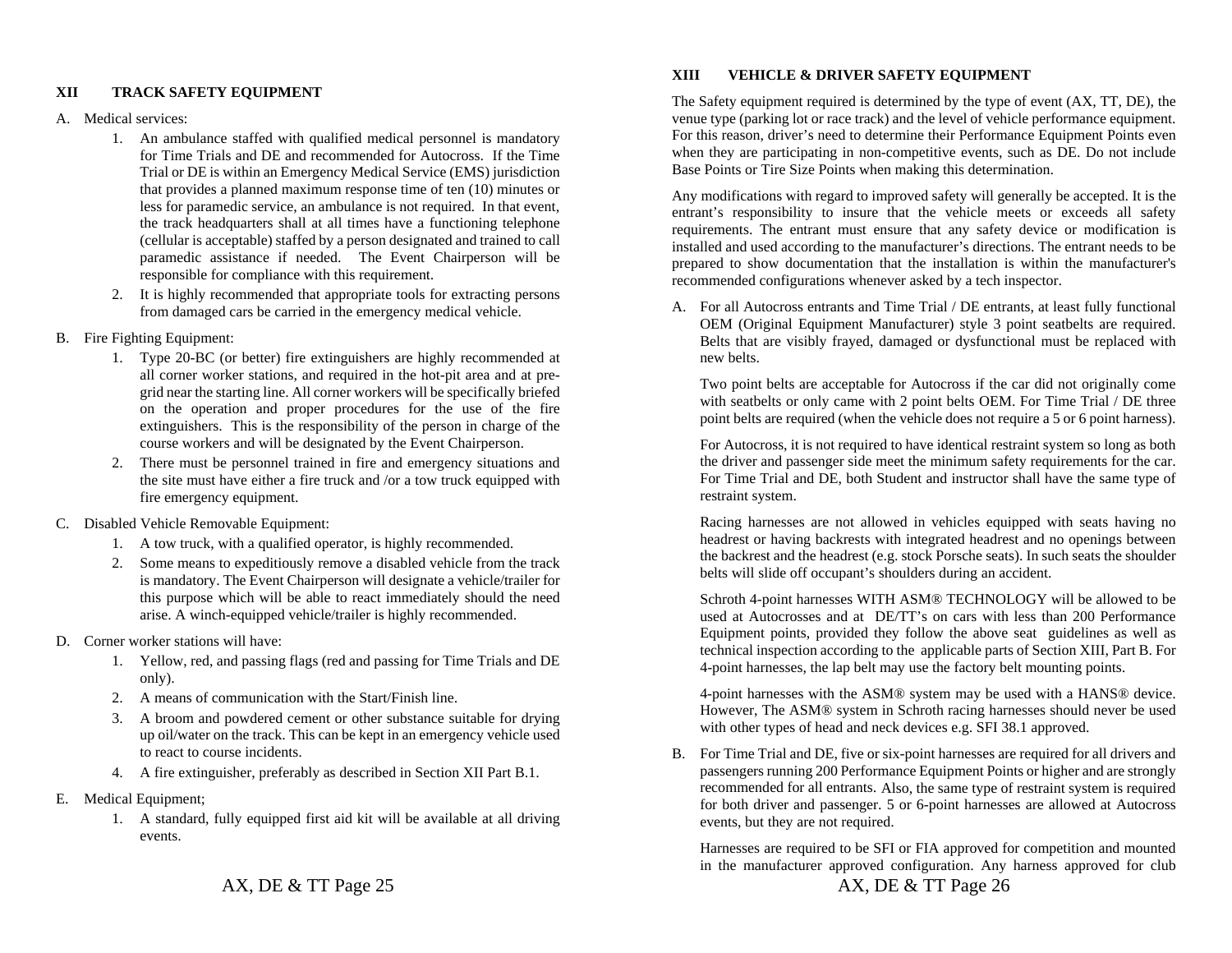racing is acceptable when installed according to the manufacturer's instructions. Evidence of this approval shall be provided by the driver, if necessary.

If a driver uses a 5- or 6-point harness system, he or she will ALSO be required to utilize an approved head and neck restraint system, commonly referred to as a HANS device. A head and neck restraint device is an integral part of the harness system. Because the rule of equal restraint always applies, if a driver uses a harness system there must also be a harness system available and used by the passenger. Thus, both the driver and passenger will be required to use a head and neck restraint system.

While an approved competition seat is not required on its own, many harness manufacturers require it for proper harness installation. If harnesses are installed and the seat is not an SFI or FIA approved competition seat, the entrant needs to bring documentation to prove that the installation follows the manufacturer's instructions.

Because the addition of the harness means that the occupants are fastened upright in the vehicle, a properly padded roll bar or roll cage is strongly encouraged to complete the SYSTEM. The use of one without the other may result in an unsafe environment and is not a COMPLETE SYSTEM.

Five and six-point harnesses over five (5) years old; of questionable condition, design, material or mounting; which are not installed according to the manufacturer's directions; which eliminate substantial contact of the lap belt with the occupant; or which are in any way unsafe; will be disallowed for all event types. Belt age is measured from the last day of the year of manufacture (Dec 31).

The Brey-Krause adapter may be used with the stock seats as a pickup point for the tunnel side lap belt in 1986 and later models.

"Y" harnesses are not allowed.

"H" style harnesses are not allowed.

"Halo" straps are not allowed.

NOTE: Harness replacement following an accident is required! The forces induced in the accident reduce the protection afforded by the harness.

General installation guidelines (In all cases, the manufacturer's instructions must be followed when installing harnesses.):

- 1. Hardware should meet or exceed the DOT or SAE strength standards. Example: Forged eye bolts with 7/16" SAE threads.
- 2. Attachments to sheet metal portions of the car must have adequate backing plates. (1-1/2" O.D. washers minimum backing per 7/16" eyebolt.)
- 3. Lap belts should be mounted to approximately bisect the angle between the thigh and the spine as viewed from the side. Competition harnesses should be mounted so that the rearward horizontal portion leaves the

shoulders at an angle approximately 90 degree to the spine as viewed from the side.

- 4. Anti-submarine straps must be routed through the seat bottom in a hole and routing created by the seat manufacturer.
- 5. Models Boxster and 914 must have separate mounting points for each shoulder belt. If the distance from the mounting point to the seat back in the driving position is greater than 18", crossing the shoulder belts is recommended.
- 6. Attachments must be to the car itself and not to the seat frames.
- 7. Shoulder harness mounting that depends on the seat back either for position or support in a crash will not be allowed.
- 8. Racing harnesses generally require a special sport or racing seat with harness pass-throughs and a mounted harness bar or roll bar to facilitate proper attachment points. Modification of stock seats is not allowed.

See also Section XVIII Appendix F.

- C. All car occupants must wear a Snell approved helmet (SA, SAH, K or M), which has the current available Snell rating or the one previous Snell rating. Expiring helmets shall be acceptable until June 30 of the year after the new standard. If it is a Snell K or M rated helmet and the occupant is required to wear a driving suit, then the occupant must also wear a nomex balaclava (headsock). Any other helmet currently approved for PCA Club Racing also qualifies. Evidence of this approval shall be provided by the driver, if necessary; such as a current PCA Club Racing inspection sticker or presentation of the Club Race rules.
- D. Face shields or protective goggles are required in all open cars during Time Trials and DE and are recommended for Autocross events. Full face helmets are recommended for open cars.
- E. Entrants in Time Trial and DE must wear full-length pants, long sleeve shirts and full foot closed toe shoes and socks. Hiking type deep lugged soles are not acceptable. This clothing will be of natural fibers, no synthetics allowed except approved fire resistant material.

Time Trial and DE Entrants in cars with 400 or more Performance Equipment Points are required to wear approved driving suits, gloves, shoes and socks.

Driving suits will be clean and free of flammables. If a driving suit is required, it must conform to one of the following specifications:

- 1. One-piece driving suit which meets or exceeds SFI 3.2A/5
- 2. One-piece driving suit which meets SFI 3.2A/1 if fire retardant long underwear is also worn
- 3. One-piece driving suit which is FIA approved
- 4. Any other suit approved for PCA club racing.

AX, DE & TT Page 27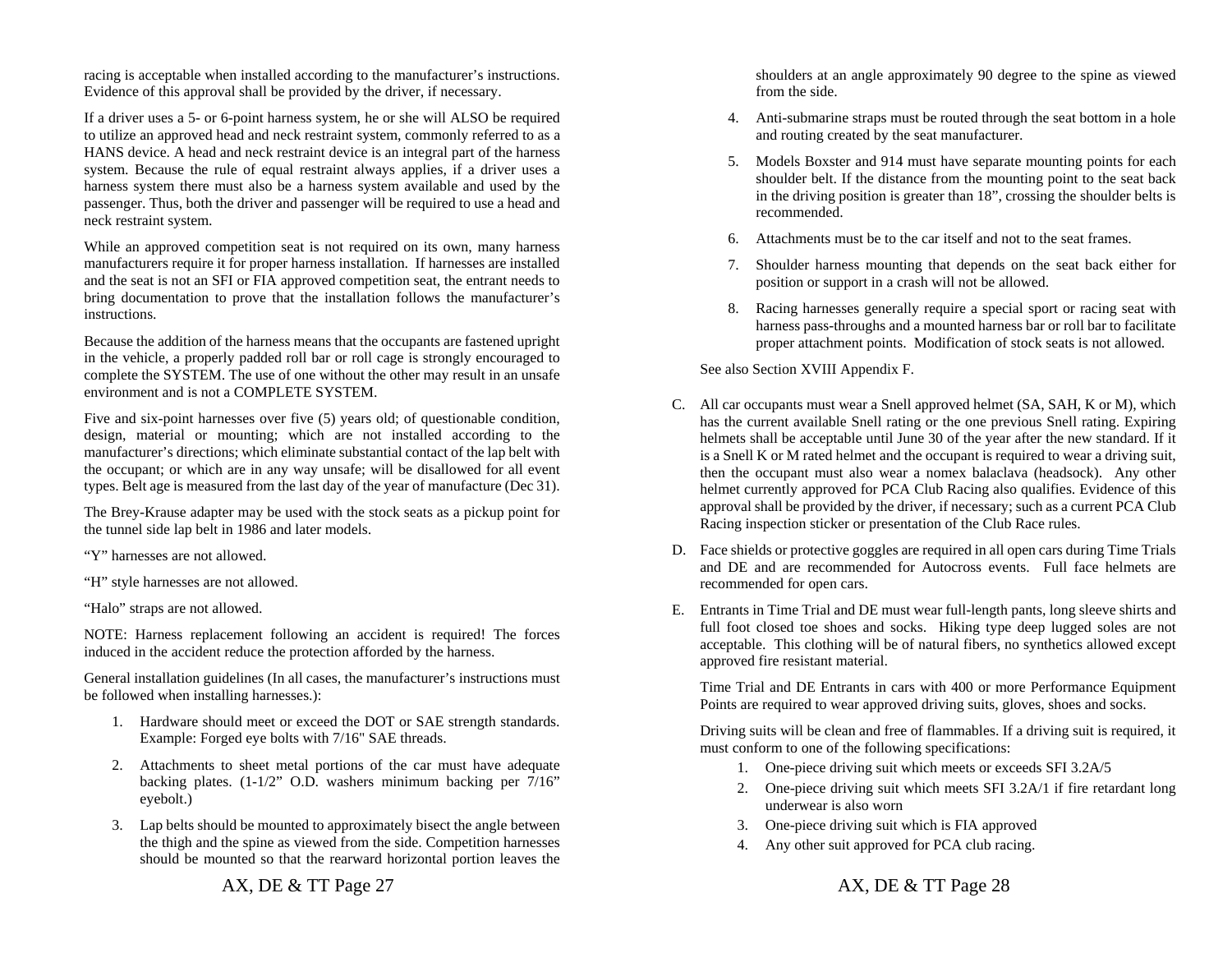Driving shoes shall be made of fire retardant materials (athletic shoes with ALL leather uppers are acceptable). Gloves and socks shall be made of fire retardant materials (cotton socks are acceptable).

Drivers with mustaches, beards or long hair extending below the helmet must wear a fire retardant balaclava.

The Event Chairperson may declare that a HOT WEATHER CONDITION exists. This recognizes that the safety concern for driver comfort and attention can override the need for long sleeves and long pants. When this has been declared, entrants who are not required to wear a Driving Suit will be allowed to drive in short sleeve shirts and/or short pants.

The use of water-cooled safety clothing is allowed, and encouraged in hot weather.

Approved driving suit, gloves, socks and shoes are recommended for all entrants. The same clothing is recommended for autocross.

F. For Time Trial and DE roll bars/cages are mandatory in all cars with 400 or more Performance Equipment Points, and are strongly recommended in all cars.

All "open" cars in Time Trial and DE are also required to have roll bars/cages, except for Boxsters, 996, 997 and 991 cabriolets with less than 200 Performance Equipment Points, since these cars come equipped with factory rollover protection. In parking lot courses this requirement is waived for all "open" cars with less than 200 Performance Equipment Points.

When roll bars/cages are required, all occupants helmets must clear a straightedge placed between the top of the windshield frame, directly in front of the occupant's head and the top of the roll over protection directly behind the occupant's head when seated in a normal driving position and restrained by belts and harnesses. Boxsters may use a roll bar extension such as the Brey-Krause unit to meet this requirement, if necessary.

An inspection hole, 3/16" in diameter, must be provided in a non-critical area for verification of tube thickness. Any portion of the assembly which may come in contact with the driver's helmet must be covered with high density foam 3/4" thick held securely in place with zip ties, electrical tape or duct tape. Foam must be equivalent to SFI 45.1 or FIA 8857 standards for hardness.

Minimum Roll Bar Tubing Sizes for Car Weight without Driver:

Under 1500 lbs Mild Steel 1.5" x .120" Alloy Steel 1.375" x .090"

Over 1500 lbs Mild Steel 1.75" x .120" Alloy Steel 1.625" x .095" Minimum Roll Cage Tubing Sizes for Car Weight without Driver:

Under 2500 lbs Mild Steel 1.50" x .095" Alloy Steel 1.375 x .095"

Over 2500 lbs Mild Steel 1.75" x .095" or 1.50" x .120" Alloy Steel 1.50" x .095"

These figures are from the current PCA Club Racing rules and will be updated as changes occur in those rules.

Roll bars must be braced. The roll bar hoop and all braces must be seamless, ERW or DOM mild steel tubing or chrome molybdenum alloy steel such as SAE 4125 or SAE 4130. It is recommended that mild steel tubing be used as chromium alloys present difficulties in welding and must be normalized to relieve stress. Proof of the use of alloy steel will be the responsibility of the entrant. No aluminum roll bars or cages allowed.

Forward braces (roll cage) and the main hoop subject to contact with an occupan<sup>t</sup>'s helmet, should be padded with a non-resilient material such as Ensolite, Ethafoam, or similar material to a thickness of ½ inch.

A car equipped with a roll bar or roll cage that meets the technical requirements for that car to participate in PCA Club Racing is adequate for PCA Zone 8 Driving Event use. Evidence of meeting these requirements shall be provided by the driver, if necessary.

Full roll cages are required for cars without a supportive front windshield.

- G. Wheel nut or bolt must fully engage the threads on the stud or hub for a length at least equal to the outside diameter of the wheel stud or bolt. The use of openended steel lug nuts is required in all cars with 400 or more Performance Equipment Points where lug nuts and wheel studs are fitted. The use of openended steel lug nuts is additionally required on all cars using lug nuts that have non-stock wheel spacers fitted, to allow verification of compliance with this section. The use of open-ended steel lug nuts is encouraged in other cars, especially if non-stock suspension parts or wheels are fitted. Careful attention must be paid when fitting aftermarket wheels to cars with lug bolts to ensure adequate thread engagement. This is particularly important when spacers are used with these lug bolts.
- H. Volkswagen wheels or wheel centers are not allowed except on 914-4's.
- I. Any adapter to modify the Porsche bolt pattern will not be allowed. Drilling of wheel hubs is not allowed. Longer wheel studs/bolts and non-threaded/nonstudded spacers are allowed subject to safety inspection. Studded wheel spacers are allowed subject to safety inspection. Porsche Factory studded and nonstudded but threaded wheel spacers are allowed in the vehicles in which they are factory installed, subject to safety inspection.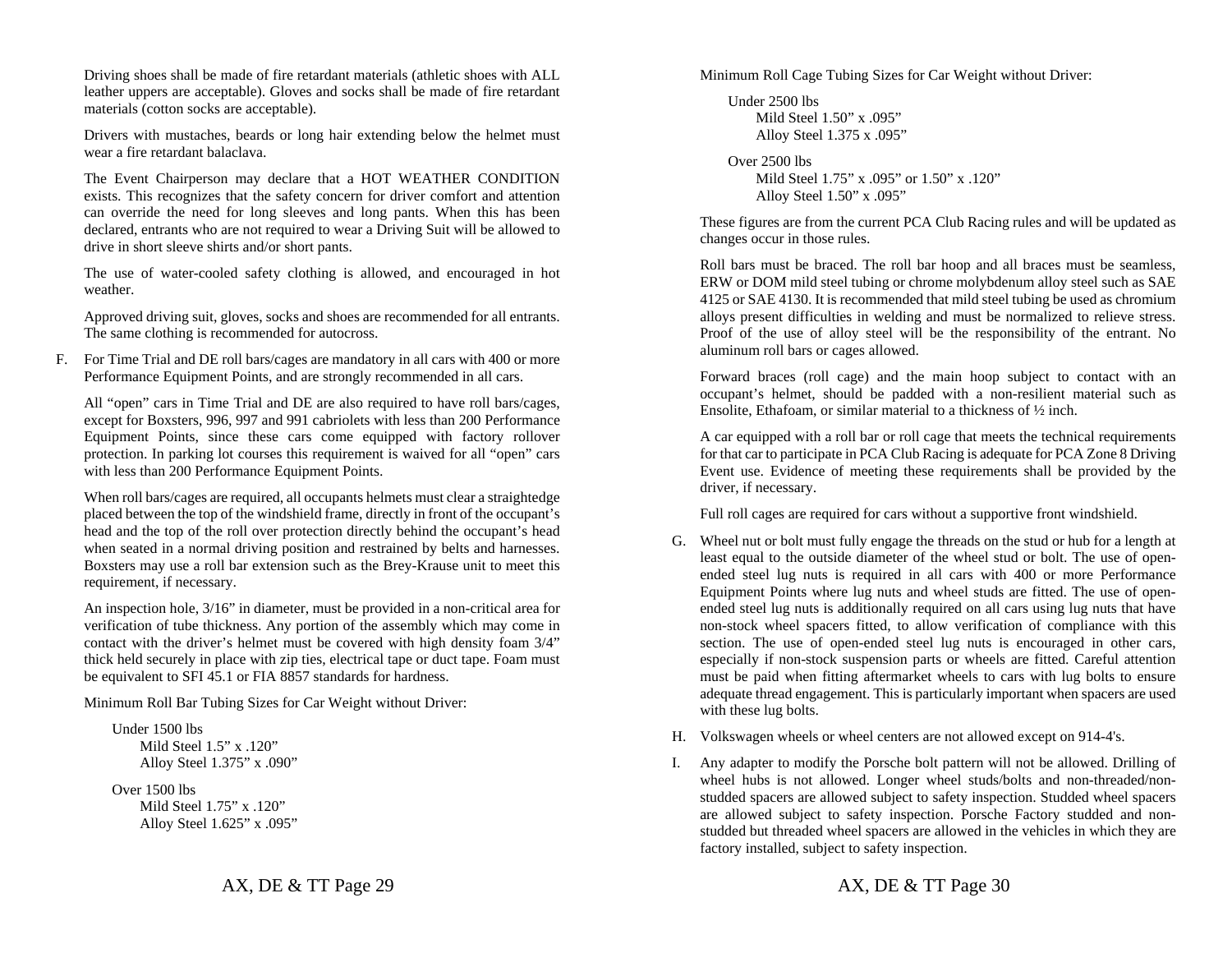- J. Hubcaps and/or wheel covers must be removed (center caps are ok).
- K. All tires must have at least 2/32nds of tread depth at all points around the tire prior to the event and at least 1/32nds of tread prior to timed runs. Tires must be in good condition. All parts of the tire which normally contact the road must be covered by the fender when measured from a vertical drop from the fender edge through the center line of the wheel. Cars must have fenders attached to the vehicle body at all four corners. The speed rating of the tire must exceed the speed potential of the vehicle at the specific venue where the event is held. Tire manufacture date must not exceed 8 years old. (ref. Section XIV Tech Inspection).
- L. For Time Trials and DE, all cars with 200 or more Performance Equipment Points are required to have a 2.5 Halotron, 2-lb. Halon or 10-BC rated dry chemical fire extinguisher (or larger) capable of extinguishing B/C type fires, securely metalto-metal mounted in the cockpit in a safe location convenient to the driver while seated and restrained. Any built-in or on-board system that meets these minimums is also acceptable. This may include Aqueous Film-Forming Foam (AFFF) systems.
- M. The spare tire, tools and jack may be removed and must be removed if they are not securely mounted. Any device (cameras, lap timers, gps loggers, etc.) mounted inside the car must be firmly attached to a solid point on the interior. Interior suction cup mounts are allowed only if additionally secured with adhesive such as silicone or RTV. Digital cameras or other devices mounted outside the car must be mechanically attached to the car; if suction cup mounts are used on exterior devices, the device must be securely tethered to a solid point on the car (bumper, side view mirror etc.) to prevent putting other drivers or corner workers at risk.
- N. Doors must remain unlocked and the driver's window must be fully open. If an instructor or student is in the car, both door windows must be fully open. Partially open windows are never allowed. This includes any window which cannot open fully (does not retract completely into the door frame). These windows must be fully closed. In cases of extreme rain, the Event Chairperson may declare and announce that an EXTREME RAIN CONDITION exists and that drivers may choose to drive with their windows fully closed. For Time Trials and DEs the Chairperson shall prescribe procedures for point-bys that insure that passes are accomplished safely. Drivers are advised that emergency extraction from a vehicle with closed windows may require breaking one or more windows and could delay rescue.
- O. All batteries must be securely mounted. The 914 battery may be relocated.
- P. For time trials and DE, sunroofs, convertible tops, or removable tops (Targa tops, removable sunroofs for 924, 944, 968 vehicles) must be in place, fully fastened and closed. If the sunroof, convertible or removable top is not present, or cannot close over the roll bar or roll cage, the use of SFI or FIA approved arm restraints shall be mandatory in lieu of closing the top, in vehicles that require safety harnesses. Sunroofs that cannot close must be removed. For all such cars, all

occupants helmets must clear a straightedge placed over the opening, as in Section XIII Part F.

- Q. For Time Trial and DE it is recommended that all open cars be equipped with arm restraints for all occupants, if not mandated by Section XIII Part P.
- R. For Time Trial and DE, all vehicles will have functioning brake lights.
- S. All 924/944/968 cars with aluminum A arms should have the ball joint inspected before each event. In addition, the dimension between the wheel center and the lowest portion of the top fender edge shall be greater than 13.0 inches. If an entrant wishes to lower the car below this, Fabcar or equivalent A arms shall be fitted. For parking lot courses, vehicles may be evaluated on a case-by-case basis.
- T. For Time Trials and DE, all cars with 400 or more Performance Equipment Points are required to have a tow hook, strap, or other suitable device.
- U. The Chief Technical Inspector or the Event Chairperson may require safety equipment to be modified, additional safety equipment to be installed, or disallow a vehicle for any reason. The decision of the Event Chairperson is final.
- V. The following summarizes the safety equipment that is required for Porsches as they pass up through the classes due to Performance Equipment Points (not total points, do not include Base or Tire Size Points):

| All classes, all events Helmet | At least DOT harnesses<br>Open-ended steel lug nuts for cars with non-stock wheel<br>spacers that use lug nuts and wheel studs                                                                                                                                                                                            |
|--------------------------------|---------------------------------------------------------------------------------------------------------------------------------------------------------------------------------------------------------------------------------------------------------------------------------------------------------------------------|
|                                | <200 Pts, all classes Roll bar or cage is required for open cars except Boxster<br>and 996, 997 Cabriolets (at TT/DE)                                                                                                                                                                                                     |
| $200 + P$ ts:                  | Fire extinguisher (at TT/DE)<br>5 or 6 point harnesses and head and neck restraint system<br>are required (at TT/DE)<br>Roll bar or cage is required for Boxster, 996 & 997<br>Cabriolet (at TT/DE)                                                                                                                       |
| $400 + P$ ts:                  | Roll bar or cage is required for all cars (at TT/DE).<br>All cars must have a tow hook, strap, or other suitable<br>device (at TT/DE).<br>Driving suits, gloves, socks, and boots are required (at<br>TT/DE).<br>Open-ended steel lug nuts are required for all cars that<br>use lug nuts and wheel studs (AX and TT/DE). |

In addition, an SFI-approved Neck Restraint system and arm restraints are recommended for all vehicle occupants at TT/DE events.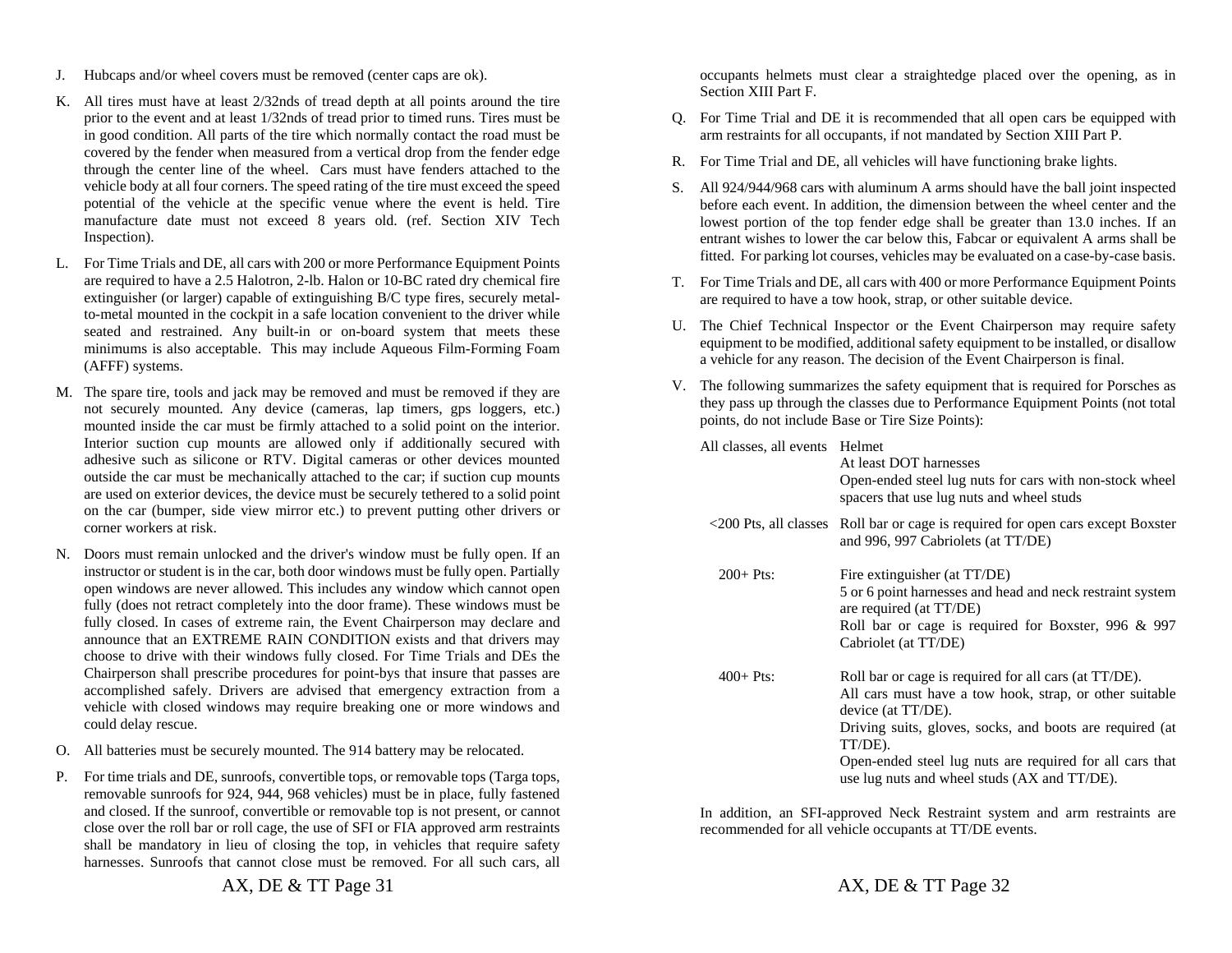- W. The following summarizes the difference in safety equipment requirements for parking lot and track events:
	- All parking lot events: 944/924/968 spindle to fender clearance check is case-by-case.
	- Parking lot Time Trail / DE: Roll bar or cage is not required for open cars with less than 200 Performance Equipment Points.
- X. For X classes, safety equipment is required as stated here in Section XIII.

For safety equipment mandated according to class progression (Section XIII Part V), the following procedure shall be used.

If the car is, or at some point in its life was, street legal:

Points totals must be tabulated as any CC01-18 class car would, using the same rules as they do (Section III, Assessment of Points), from whatever factory stock was for that model car, whether Porsche or other make of vehicle.

From there, the same equipment would be required according to the schedules listed in Section XIII Parts V & W. For example, harnesses start at 200 Performance Equipment Points, and roll bar/cages, steel lug nuts and driving suits at 400 Performance Equipment Points , just like with Porsches.

If the car was never intended for use on any public road (a real race car), the following safety equipment is mandatory:

For Autocross and Time Trial/DE: Open-ended steel lug nuts

For Time Trial/DE Only: 5 or 6 point harnesses Roll bar or cage Driving suits, gloves, socks and boots A securely fastened fire extinguisher or equivalent

It is acceptable for roll bars and cages to meet the specifications that are period or vintage correct for the year of the race vehicle, however, it is highly recommended that all safety gear meet modern specifications. This applies to replicas of historic race vehicles as well.

Y. Vehicles that meet or exceed the safety equipment specified in "FIA Appendix K" are considered to be acceptable. Evidence of meeting this requirement shall be provided by the driver, if necessary.

#### **XIV TECH INSPECTION**

A. All cars must pass technical inspection or receive a waiver prior to participation. Passing the technical inspection means that the automobile has met minimum safety standards for participation in a PCA event. However, no technical

# AX, DE & TT Page 33

inspection can uncover all possible defects inherent in the vehicle design or otherwise, and neither PCA nor the inspectors can predict unforeseen circumstances. Neither the Porsche Club of America nor the tech inspectors make any express or implied warranty of fitness for any purpose.

- B.When entering a PCA driving event, the driver/owner acknowledges that high speed driving is inherently dangerous. It is the responsibility of the owner and driver to select a safe vehicle and see to its adequate preparation, as well as to insure the safe operation of the vehicle and to maintain the car's safe operating condition.
- C. Tech Inspection is NOT about car classification or verification of points assessed for classification purposes. While the Tech Inspector may be willing to answer questions and provide assistance, it is not their job to classify your car and they may not have the necessary time the day of the event. Car classification is the driver's responsibility.
- D. Pre-tech for Time Trials and DE is highly recommended. Pre-tech is defined as a tech inspection performed before the driver and vehicle arrive at the event site. Often this is at an approved mechanic or repair shop.
- E. Before tech, all cars must be in track ready condition (tires mounted, loose objects removed from the car, helmet and driving suits available, etc.). The "no loose objects" rule means that any objects heavy enough to cause injury to you in case of an incident must be either removed from the car, or firmly and permanently affixed.
- F. It is the obligation of the driver to bring a safe and rule compliant car to any Tech or Pre-Tech inspection and to the driving event. Do not expect the tech inspector to find all safety or rule compliance issues.
- G. Entrants should be prepared to have the following items inspected on their cars.

For Autocross (as applicable, depending on car and class):

- . Tires (Tread Condition, Cracks, No Cuts, Age)
- $\bullet$ Wheel lugs (on tight)
- . Brakes (Pad Condition, Rotors)
- . Wheel Bearings (Play)
- . Fluid Caps & Leaks (Brake, Oil, Steering, Coolant, Water, Fuel, etc.)
- . Battery mounting
- . Helmet (Year, Rating, Condition)
- . Throttle return
- $\bullet$ Fan belt (play, condition)
- . Open-ended steel lug nuts (when required)
- . Car numbers (size, placement)
- . Loose items in passenger/storage compartments
- . Seat belts or harnesses (Date, Condition, Mounting – driver and passenger)
- 924/944/968 spindle to fender clearance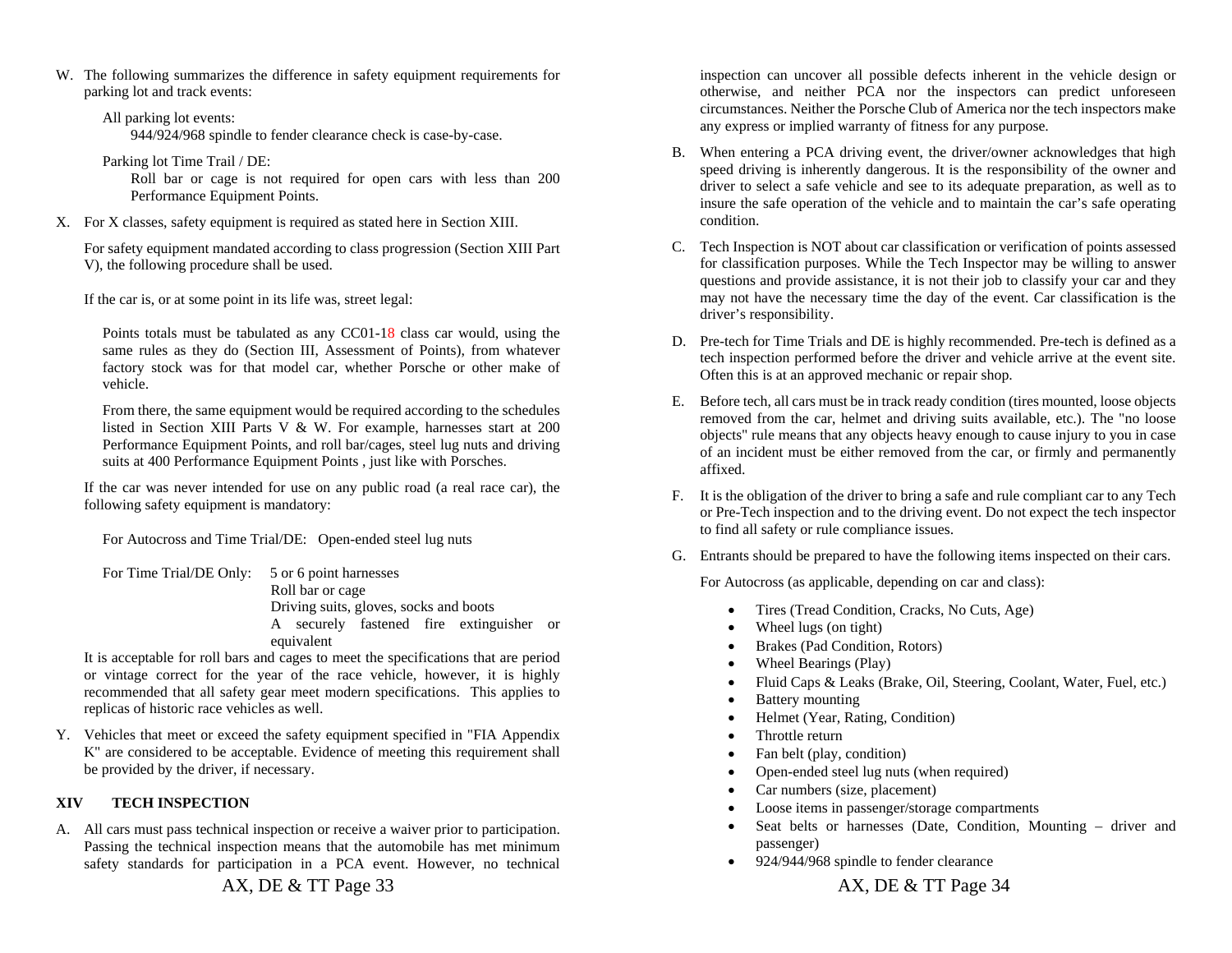For Time Trial / DE at a parking lot, the following items, in addition to the Autocross items listed above (as applicable, depending on car and class):

- . Brake lights
- . Fire extinguisher (Charge, Mounting)
- . Arm restraints
- . Driving suit/shoes/gloves
- . Roll Bar/Cage (including straight edge check – driver and passenger)

For Time Trial / DE events at a track, the following items, in addition to the items listed above (as applicable, depending on car and class):

- . Suspension (Ball Joints, Tie Rods, Shocks, Spindles, Mounting)
- . Engine Compartment (Hoses, Wiring, Fuel Lines, Mounts, Overall)
- . Undercarriage (Damage, Clearance, Fluid Lines, Loose Components)
- . Drivetrain (CV Joints, Overall Condition)
- . Windshield & Mirrors (Integrity, Mounting)

It is the entrant's responsibility to ensure that each of these areas is in good condition for every event. It is recommended that all vehicles be inspected by a qualified mechanic before participating in an event.

#### H. Seat belt inspection shall include checking:

- a) If seat belt webbing is frayed, split, or torn.
- b) If belt anchorages or attachment fittings are loose, badly corroded, missing, or not fastened to belt.
- c) If belt buckles are loose or inoperative.
- d) That all seat belt anchor bolts are securely fastened to floor.
- e) If seat belt will adjust to allow proper fit.
- I. After passing Tech inspection or receiving a waiver, an event sticker will be placed on the upper left (driver side) corner of the windshield.
- J. The tech inspector should discuss with the driver/owner any discrepancies between the driver's inspection/preparation and the tech inspector's observations. The goal of these discussions should be increased understanding and education.
- K. Upon finding a problem that would potentially disqualify a driver, the tech inspector shall work with the driver to resolve the problem utilizing the avenues and resources available (including trying to locate and install appropriate parts or equipment) to get the driver into the event. This would include getting a one- time waiver from the Event Chair or the appropriate Zone Staff member (Autocross or Time Trial Chair) if they deem a waiver would be appropriate and would not compromise safety. The goal is to try and find a way for the club member to safely participate rather than send them home disappointed.

L. Vehicles that do not pass the tech inspection and do not receive a waiver will be disallowed. The Chief Technical Inspector's decision on inspection issues can only be appealed to the Event Chairperson, whose decision is final.

#### **XV FLAGS**

| <b>GREEN:</b>                            | Go         | The course is clear.                                                                                                                                                                                                                                      |
|------------------------------------------|------------|-----------------------------------------------------------------------------------------------------------------------------------------------------------------------------------------------------------------------------------------------------------|
| YELLOW:                                  | Caution    | Standing yellow-reduce speed enough to respond to<br>unusual hazards-For Time Trial and DE, no passing<br>until you have passed the incident and are certain<br>that the next flag station does not display a yellow<br>flag.                             |
|                                          |            | Waving yellow-great danger, reduce speed, exercise<br>extreme caution, and be prepared to stop. For Time<br>Trial and DE, no passing until you have passed the<br>incident and are certain that the next flag station does<br>not display a yellow flag.  |
|                                          |            | Two yellow flags shown simultaneously-indicates<br>the entire track is under caution. Reduce speed.<br>Exercise extreme caution and be prepared to stop.<br>For Time Trial and DE, no passing anywhere. Watch<br>for the Starter to display a green flag. |
| RED:                                     | Emergency  | Check your mirrors, pull to either side of the track,<br>and stop within sight of a flagging station. Remain<br>in your car until you are contacted or directed to<br>move.                                                                               |
| <b>BLUE/YELLOW</b><br><b>STRIPE:</b>     | Passing    | (Time Trial/DE Only) Advises you to check your<br>mirrors for cars attempting to pass. If passing, be<br>aware you may also be passed.                                                                                                                    |
|                                          |            | YELLOW/RED: Oil or Debris Surface conditions have changed which require<br>caution and reduced speed                                                                                                                                                      |
| <b>BLACK</b> /<br>ORANGE DOT: Mechanical |            | You have a mechanical problem with your vehicle;<br>proceed to the pits at the designated course exit with<br>extreme caution. If you are leaking oil, get off the<br>line.                                                                               |
| BLACK:                                   | Infraction | If a furled black is pointed at you, you are being<br>warned of an infraction. Please heed this warning.<br>If a corner station waves a black flag at you, the                                                                                            |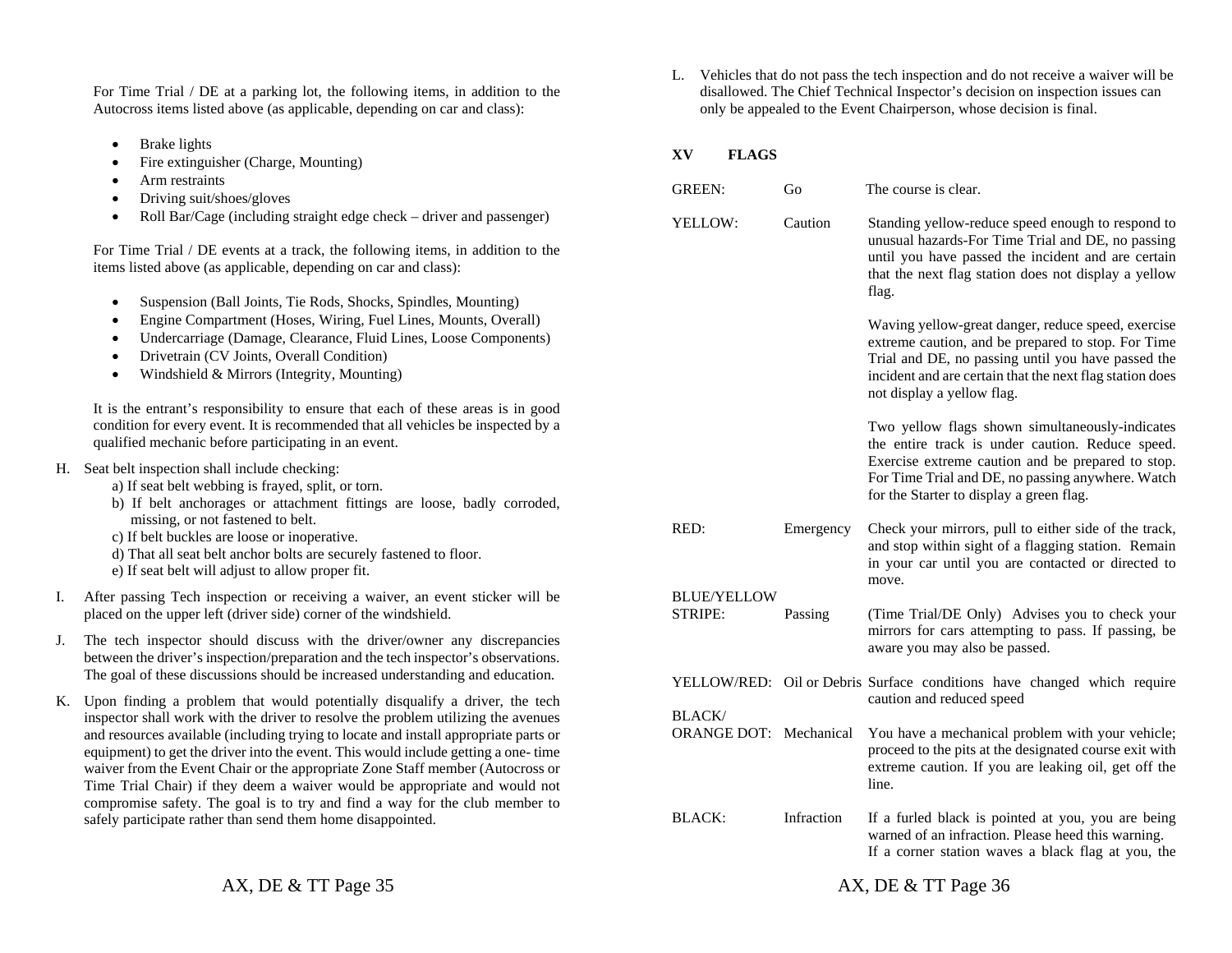starter will also display a black flag and a number board with your car number. Exit the track and proceed to the designated "Black Flag Marshal" for consultation. If all corners display standing black flags, reduce speed and exit the course at the designated course exit. If you receive a SECOND waving black flag warning, the Event Chairperson will determine if you may continue driving this event.

WHITE: Vehicle Emergency, service or slow moving vehicle on the course.

CHECKERED: Finish The session is over. Take a cool-off lap and proceed off the track via the designated exit. Passing rules are still in place. Do not remove safety equipment until the car is stopped in cold pits.

If other flags are used, they will be announced at the Drivers Meeting.

#### **XVI RUN SESSIONS**

- A. The driver must be in pre-grid and ready to drive at the time listed in the schedule, as revised by PA announcements. Late drivers may not be allowed to participate in that run session.
- B. When entering pre-grid, all cars and occupants must be in track ready condition, no loose objects in the car or luggage compartment, driving clothes complete, helmets and seat belts fastened. The driver must remain with the car when it is in pre-grid. Scrutineers will be in the pits to check on these concerns.
- C. After entering the track, all occupant safety equipment will remain in place until the vehicle has exited the track and returned to cold pits. If your car leaves the track and stops, do not remove safety equipment unless directed to do so by a corner worker.
- D. If you have any incident, spin, or place four wheels off the track, look for the next corner worker for instructions before reentering the track. If any of these happen, drive at a safe speed to the track exit and check with the Black Flag Marshall or Starter in the hot pits.
- E. In Time Trials and DE, cars will be grouped together according to speed and experience where possible. There may be a faster and slower run groups. This is recommended for Autocross.

AX, DE & TT Page 37

- F. Time Trial and DE passing rules (no passing is allowed in Autocross):
	- 1. Passing zones for all groups shall be well defined at the Drivers' Meeting. All passing must be completed by the end of the passing zone as defined by the event organizer. Road courses associated with super speedways may use the super speedway turns as passing zones (turns

on the portion of the track comprised of the oval section of the super speedway). There shall be no passing in any other turns except as allowed by the Expanded Passing Program. Kinks in a straight area of the track will not be considered turns unless specified by the Event Chairman. The Event Chairman shall take into consideration the areas of the track that are preferred for passing, and may restrict certain passing zones to advanced run groups. THERE WILL BE NO PASSING UNDER RED FLAG CONDITIONS. THERE IS ALSO NO PASSING UNDER YELLOW FLAG CONDITIONS EXCEPT FOR SLOW MOVING VEHICLES WHOSE DRIVERS HAVE SIGNALLED THAT THEIR VEHICLES ARE DISABLED.

- 2. All passing in the designated areas will be with the use of hand signals to direct the passing car safely around the car being passed. It is preferred that the car being passed remains on line allowing the faster car to pass safely. In the event of drivers who, due to a physical impairment, are unable to use hand signals, the use of turn signals to signal passing will be permitted. It is recommended that such drivers and their cars, if any, be identified in the Drivers Meeting. All participants must obey all passing rules set forth at the Drivers meeting.
- 3. Slower cars have an obligation to permit faster cars to pass safely in approved passing zones. This means that in many cases slower cars must provide an early demonstrative passing signal, then lift off the gas to permit safe passing to be completed. Even a high power car can be the slower car, if a low horsepower car is faster completing laps around the track (if it is faster in the turns). When in doubt, let the car behind you pass.
- 4. Expanded Passing: The Event Chairman MAY choose to implement the expanded passing program. With expanded passing, passing may occur on all portions of the track, including all turns. If expanded passing is allowed at an event, it shall follow these restrictions:
	- Expanded passing will be run in the most advanced run groups ONLY (Instructors and similarly advanced drivers).
	- All passing must be initiated WITH A HAND SIGNAL.
	- All signals MUST BE demonstratively clear and there must be one for each car.
	- All signals are "real time". If you initiate a pass with a signal, expect a car to pass at the time you give the signal, not at the next straight away.
	- All signals are a contract between two drivers. If you initiate, let the car pass. If you are given a signal and decline, you must wave off the signal.
	- No more than two cars side by side in the turn.
	- When entering a turn with another car, NO ONE OWNS THE TURN. Each driver is entitled to 50% of the track as if there was a white line down the middle.
	- AX, DE & TT Page 38 • The Chief Driving Instructor may designate up to five (5) instructors per event who may take advanced students as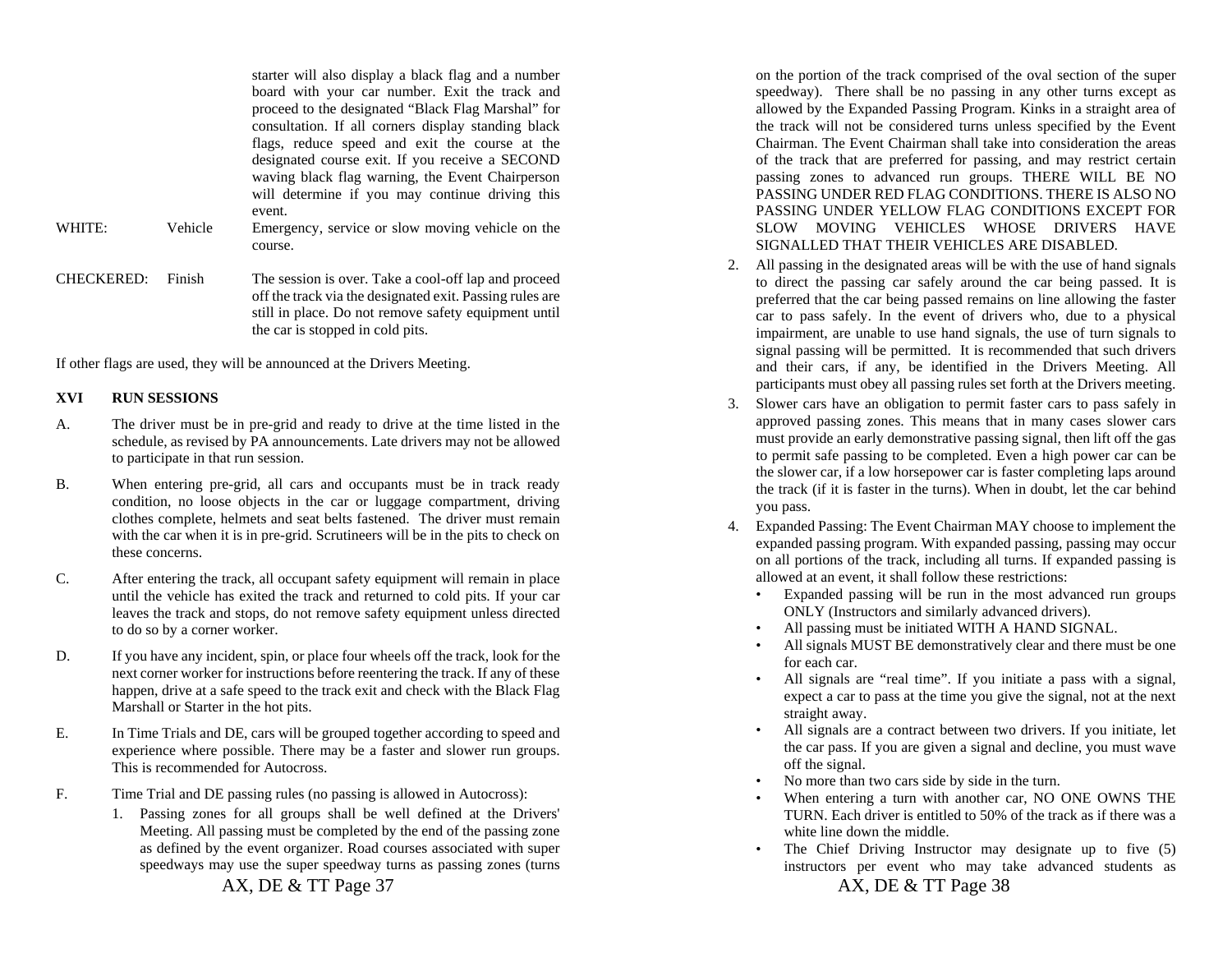passengers (no beginners or novices), for the purpose of instruction only. Otherwise, the only passengers allowed in the expanded passing run groups are qualified instructors.

- All drivers of the designated run group must participate in expanded passing. Any driver who does not care to participate must be moved to another run group.
- **5.** For Time Trials, passing shall be in the practice sessions only. There shall be no passing during the timed runs.

#### **XVII RULE VARIATIONS FOR AUTOCROSS EVENTS**

A. The following Rules Sections have exceptions or variances for Autocross events:

| 1.  | Section I.C       | - participant qualifications                  |
|-----|-------------------|-----------------------------------------------|
| 2.  | Section I.F       | - size of the car numbers                     |
| 3.  | Section I.U       | -demonstration rides                          |
| 4.  | Section X.D       | - timed lap requirements                      |
| 5.  | Section XII.A     | - medical response requirements               |
| 6.  | Section XII.D.1   | - flag requirements at corner worker stations |
| 7.  | Section XIII.A    | - seatbelt requirements for entrants          |
| 8.  | Section XIII.B    | - harness requirements for entrants           |
| 9.  | Section XIII.D    | -face shields or protective goggles           |
| 10. | Section XIII.E    | - entrant clothing requirements               |
| 11. | Section XIII.F    | - roll bar requirements                       |
| 12. | Section XIII.L    | - fire extinguisher requirements              |
| 13. | Section XIII.P    | - sunroof, convertible and removable or       |
|     |                   | Targa tops, arm restraints                    |
| 14. | Section XIII.Q    | - arm restraints                              |
| 15. | Section XIII.R    | - brake lights                                |
| 16. | Section XIII.T    | -tow hooks                                    |
| 17. | Section XIV.D     | - tech inspection                             |
| 18. | <b>Section XV</b> | - flag usage                                  |
| 19. | Section XVI.E     | - car grouping                                |
| 20. | Section XVI.F     | - passing rules                               |
|     |                   |                                               |

B. In most of the above exceptions or variations, there is a recommendation that the Time Trial/DE requirement be followed.

#### **XVIII APPENDICES**

#### **Appendix A Street Stock Class Assignments and CC Class Points Table**

#### Street Stock Class Assignments

Vehicles not shown here are not eligible for Street Stock Classes.

- SS01: 964 911 Carrera 2/4/ RS America (1989-1994) 968 (1992-1995) 986 Boxster (1997-2004)
- SS02: 986 Boxster S (2000-2004) 987 Boxster (2005-2012) 987 Cayman (2006-2012)
- SS03: 964 911 Turbo (1991-1994) 993 911 Carrera/4/2S/4S (1995-1998) 996 Carrera/4/Targa/4S (1999-2005)
- SS04: 718 Boxster (2017-) 718 Cayman (2017-) 981 Boxster (2013-16) 981 Cayman (2013-16) 987 Boxster S (2005-2012) 987 Cayman S (2006-2012)
- SS05: 997 Carrera (2005-2012) 997 Carrera S/4S (2005-2008)
- SS06: 718 Boxster S (2017-) 718 Cayman S (2017-) 981 Boxster S/GTS (2013-2016) 981 Cayman S/GTS (2013-2016) 987 Boxster Spyder (2010-2012) 987 Cayman R (2011-2012) 991 Carrera/4/Targa (2012-2019) 997 Carrera S/4S (2009-2012)
- SS07: 718 Boxster GTS (2018-) 718 Cayman GTS (2018-) 991 Carrera S/4S/Targa S/Targa 4S (2012-2019) 991 Carrera T (2018-2019) 993 911 Turbo/Turbo S (1995-1998) 996 Turbo/Turbo S (1999-2005) 996 GT3 (2004-2005) 997 Carrera/4 GTS/Speedster (2011-2012) Panamera Turbo/Turbo S (2010-)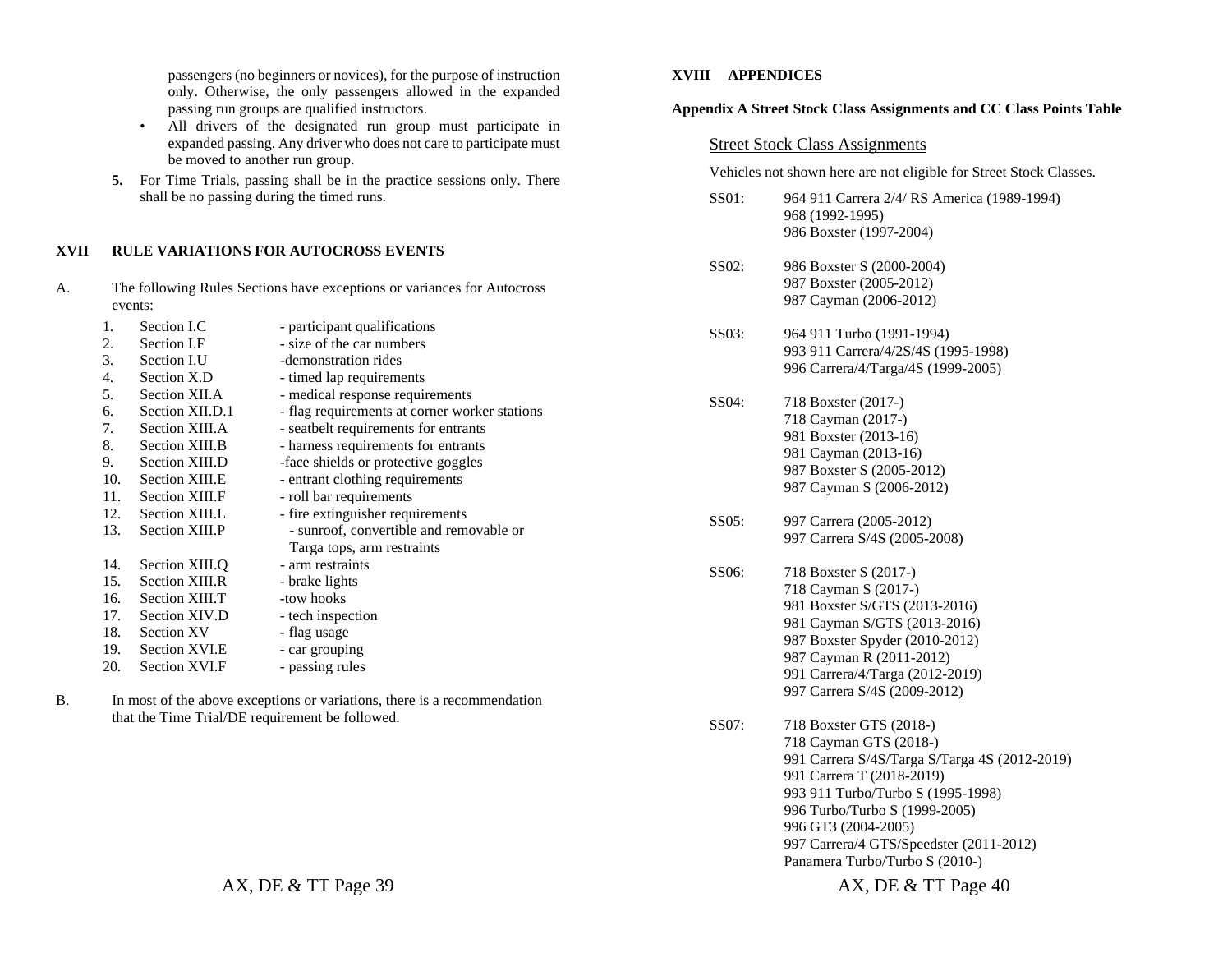- SS08: 981 Boxster Spyder (2016) 981 Cayman GT4 (2016) 991 911 50th Anniv (2014-2015) 991 Carrera/4/Targa GTS (2015-2019) 991 Turbo (2014-2015) 992 Carrera S/4S Coupe (2020-) 996 GT2 (2001-2005) 997 GT3 (2007-2011) 997 GT3 RS (2007-2011) 997 Turbo/Turbo S (2006-2013) Panamera Turbo S E-Hybrid (2018-)
- SS09: 991 911R (2017) 991 GT3 (2014-2019) 991 GT3 RS (2016,2019) 991 Turbo (2016-2019) 991 Turbo S, Turbo S Exclusive (2014-2019) 997 GT2 (2008-2010) 997 GT2 RS (2011) 997 GT3 RS 4.0 (2011)

SS10: Panamera (all except Turbo, Turbo S, and Turbo S E-Hybrid)

#### CC Class Points Table

| Class | Points    |
|-------|-----------|
| CC01: | 0-249     |
| CC02: | 250-299   |
| CC03: | 300-349   |
| CC04: | 350-399   |
| CC05: | 400-449   |
| CC06: | 450-499   |
| CC07: | 500-549   |
| CC08: | 550-599   |
| CC09: | 600-649   |
| CC10: | 650-699   |
| CC11: | 700-749   |
| CC12: | 750-824   |
| CC13: | 825-899   |
| CC14: | 900-974   |
| CC15: | 975-1049  |
| CC16: | 1050-1149 |
| CC17: | 1150-1249 |
| CC18: | $1250+$   |

#### **Appendix B Model Series for Upgrades and Update/Backdate**

The following chart shall be used to determine if an upgrade to a non-stock factory part is within the same model series as the vehicle for Section III Parts T & Y and for Update/Backdate per Section IV.

Model Series only pertains to North American version street vehicles. For the purposes of Performance Equipment points, equipment from a North American street car not within the model series is considered to be "Other factory". Components from factory race cars are considered to be "Aftermarket".

| 356                      | All                       |
|--------------------------|---------------------------|
| 718 Boxster              | All                       |
| 718 Cayman               | All                       |
| 911/912                  | 1965-1973                 |
| 911/912                  | 1974-1977                 |
| 911 Carrera $(3.2)^1$    | All                       |
| 911SC <sup>1</sup>       | All                       |
| 911 Turbo (930)          | 1976-1977                 |
| 911 Turbo (930)          | 1978-1979                 |
| 911 Turbo                | 1986-89                   |
| 914                      | All                       |
| $924^2$                  | All except 924S           |
| 924S <sup>a</sup>        | All                       |
| $924$ Turbo <sup>2</sup> | All                       |
| 928                      | All                       |
| $944^{3,a}$              | All                       |
| 944 Turbo $3$            | All                       |
| 964                      | All except Turbo          |
| 964 Turbo                | All                       |
| 968                      | All                       |
| 981 Boxster              | All except Spyder         |
| 981 Boxster Spyder       | All                       |
| 981 Cayman               | All except GT4            |
| 981 Cayman GT4           | A <sub>11</sub>           |
| 986 Boxster              | All                       |
| 987 Boxster              | All                       |
| 987 Cayman               | All                       |
| 991                      | All except GT3, Turbo     |
| 991 GT3                  | A <sub>11</sub>           |
| 991 Turbo                | All                       |
| 992                      | All except GT3, Turbo     |
| 993                      | All except Turbo          |
| 993 Turbo                | All                       |
| 996                      | All except GT3, Turbo/GT2 |
| 996 GT3                  | All                       |
|                          |                           |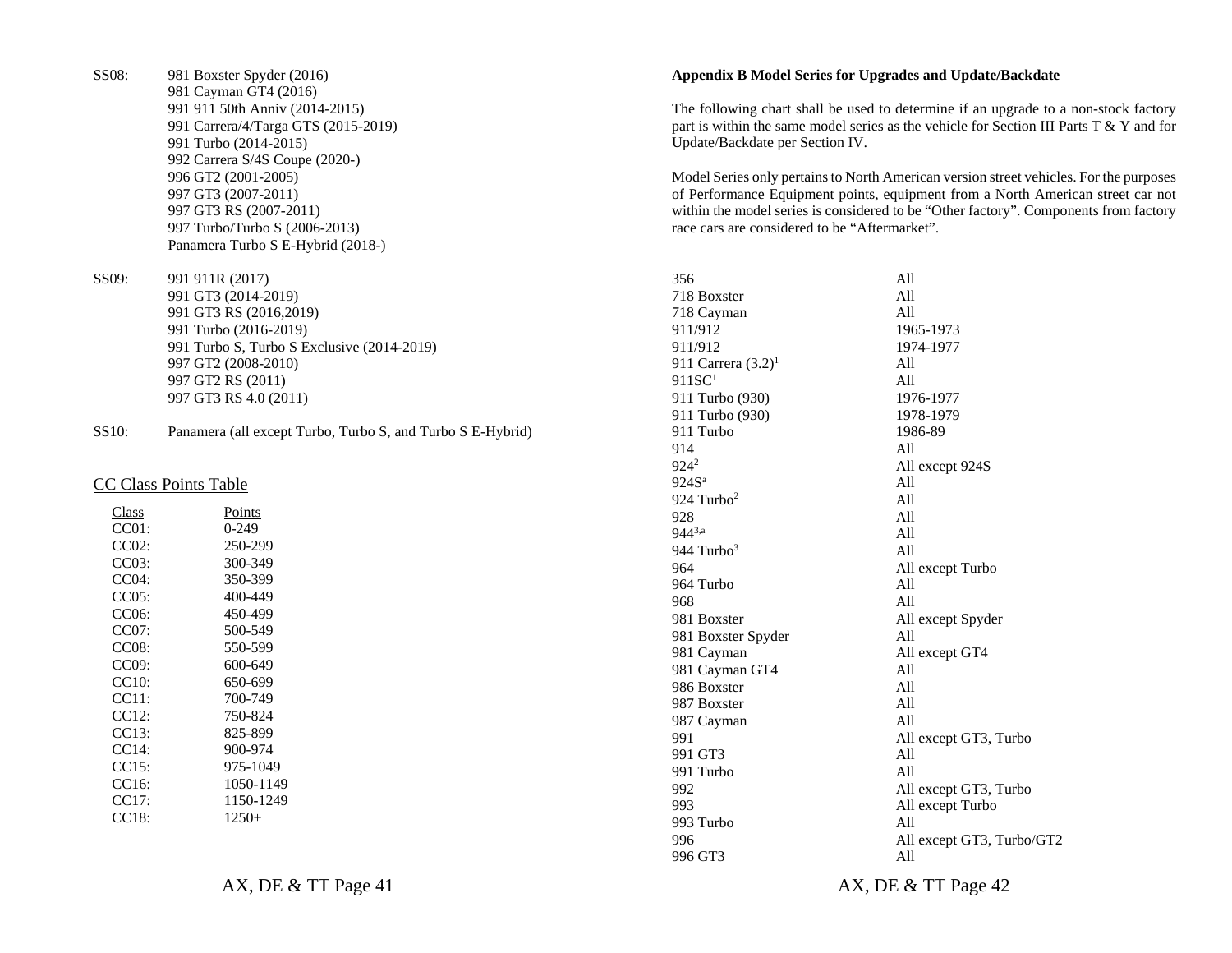| 996 Turbo/GT2 | All                       |
|---------------|---------------------------|
| 997           | All except GT3, Turbo/GT2 |
| 997 GT3       | All                       |
| 997 Turbo/GT2 | All                       |
| Cayenne       | All                       |
| Panamera      | All                       |
| Macan         | Δ 11                      |

Update/Backdate Exceptions:

1 Update/Backdates between the 1978-1983 911SC and the 1984-1989 Carrera (3.2) are allowed.

2 Update/Backdates between the 924 and 924 Turbo are allowed.

3 Update/Backdates between the 944 and 944 Turbo are allowed.

Upgrade Exceptions:

a Within Model Series Upgrades between the 924S and the 944 are allowed.

Upgrade Example:

Per Section III Part T: Putting factory 911 springs on a 914 will incur 30 points, as they are from different model series, however the 924S is in the 944 series, so it can upgrade to any factory 944 springs for 15 points.

#### **Appendix C Determination of Base Points**

Base Points are determined by using power to weight ratios and other known data as a starting point, and may also include subjective adjustments to account for real world performance. It is recognized that a newer car of equal power to weight ratio to an older car is likely to have a performance advantage due to evolutionary changes in chassis, power characteristics and suspension. When assigning Base Points to new models, these criteria are scrutinized.

#### Raw Base Points

Raw Base Points are assigned based on a formula using the car's power to weight ratio, model age and the width of its standard‐equipment wheels. A car's power to weight ratio (PW) is calculated by dividing the PCNA published curb weight (lbs.) of the model (equipped with a manual transmission) by its PCNA published horsepower. The calculated PW ratio is then used to determine the appropriate Raw Base Points using the following formula:

 $(4000 / (Weight/Horsepower)) + (year of model introduction - 2010) + (5 x (width$ in inches of one front + one rear standard-equipment wheel  $-12$ ) = Raw Base Points

Explanation: This formula takes the inverse of the PW ratio and multiplies it by 4000 (creating a steepening curve that assigns progressively higher and higher Base Points for each incremental improvement in PW ratio, then subtracts one point for each year since the model's introduction prior to 2010 (to grant a modest advantage for age and, in future years, a disadvantage for models introduced after 2010), and then adds 5 points for each inch greater than 12 of the car model's standard-equipment wheelwidths (this serves as a rough proxy to capture design and performance advantages as suspension technology & brakes have improved over time, thus further disadvantaging newer cars). Note: Negative points are not given for smaller wheels.

Mid-Engine "Adjustment Points"

Due to their advantageous handling traits, mid-engined cars are also assigned 15 adjustment points.

PSM "Adjustment Points"

All 991/981/718 car models that come with Stability Management (PSM/PSM Sport/ESC) as standard equipment are assigned 10 adjustment points.

Other "Adjustment Points"

Other adjustment points may added to or subtracted from each model's Base Points as part of the annual rule revision process if deemed appropriate in order to consolidate models, account for the performance potential of specific models or to better balance competition.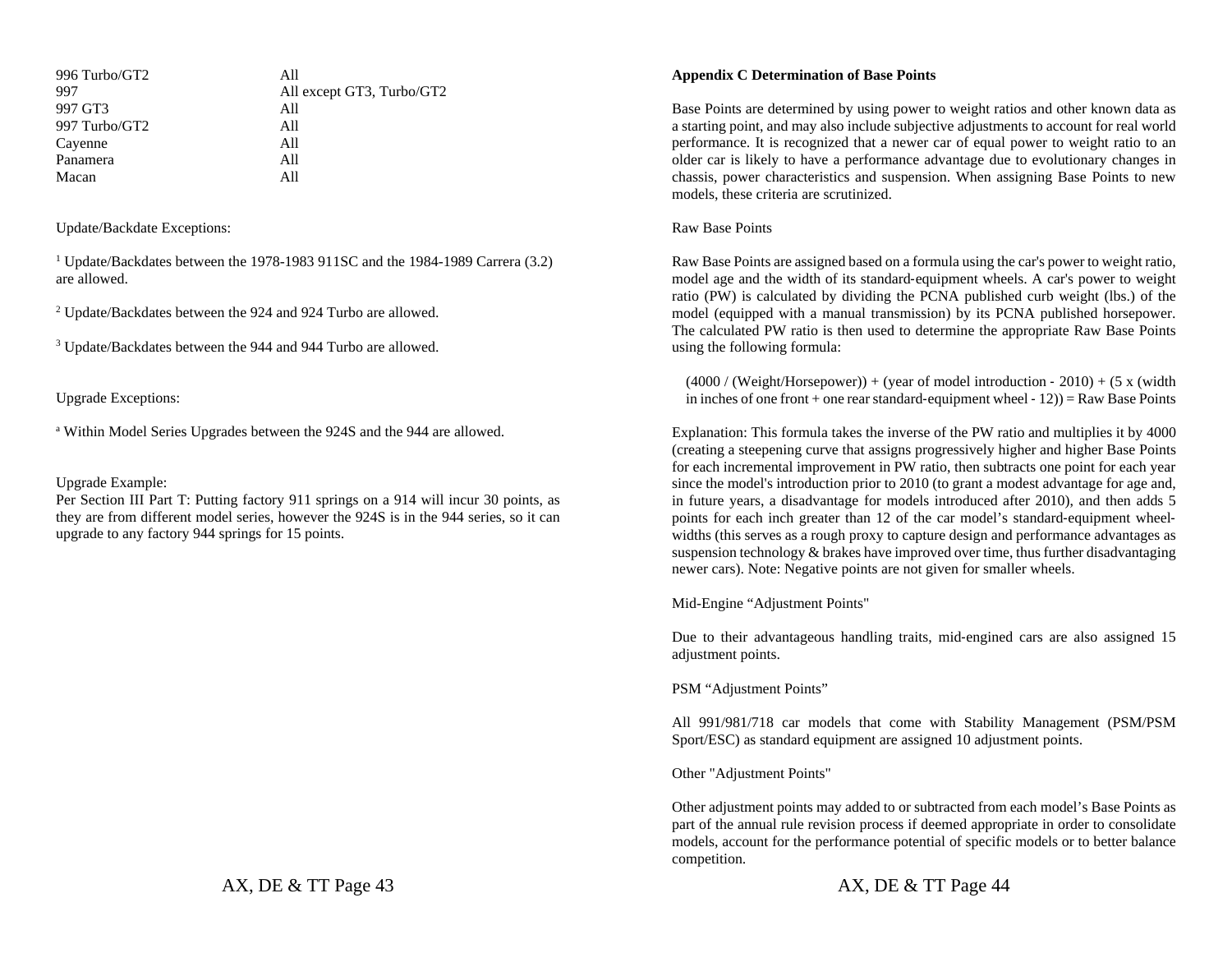#### **Appendix D Engine horsepower increase and/or vehicle weight decrease**

The formula only needs to be recalculated once. If both weight and horsepower have changed, then both new numbers should be used in the recalculation. Additional Performance Equipment Points are then determined by subtracting the original "raw" Base Points from this recalculated "raw" Base Point figure. Note: Negative points are not given for increased weight or reduced horsepower.

Dyno testing procedures are as follows:

- Use the maximum horsepower figure generated and averaged over three successive dynamometer runs
- If the vehicle has forced induction with a cockpit or driver adjustable boost regulator, the boost must be at maximum in the adjustable range.
- . All testing must be done with engine at normal race running temperature
- . The entire power train must be in its "as raced" configuration (correct exhaust, etc.)
- . SAE correction must be performed
- . Dynamometer test results must be signed and dated by the operator
- . If the car has adjustable engine management it must be noted and described on the Dynamometer Certification form.
- $\bullet$  If a Mustang brand dynamometer is used, the average horsepower at the wheels must be multiplied by 1.1 before proceeding to the next step

Since most published horsepower figures are horsepower "at the crank" it is necessary to determine this new value for comparison purposes. These formulas are acceptable:

- $\bullet$  2WD Stick Shift: 1.16 x horsepower at the wheels = horsepower at the crank
- $\bullet$  AWD or automatic: 1.20 x horsepower at the wheels = horsepower at the crank

If an engine dynamometer cell is used to measure engine HP at the crankshaft, instead of a chassis dynamometer measurement at the wheels, then this adjustment is not necessary.

A current copy of the dynamometer test results must be made available to the Tech Inspector or other event officials upon request.

Any engine management or mechanical changes, such as the ability to reflash or remap the engine management setup at the track that would produce increased engine performance beyond that declared in the declared average power shall be prohibited

#### **Appendix E Model Chart**

All facts and figures have been determined and verified to the best of our ability. If you find that any vehicle weights, horsepower figures, displacement figures or standard wheel sizes are incorrect and have Porsche factory documentation supporting your claim, please contact the Zone 8 Rules Chair at: rules@zone8.org

A Note about Comparing Cars

Placement in the points classes (CC01-18) is determined by the total of adding together your Base Points, Tire Size Points and Performance Equipment Points. It is important to note that when you are comparing classes for various car models, comparing Base Points alone is not fair, sufficient or informative. One must at a minimum include Tire Size Points in the comparison. One should never compare just another's Base Points with one's own total points.

| Vlodel                                           | Starting Year | Ending Year | Displacement<br>Engine | 웊   | Weight | Front Wheel<br>Width | Rear Wheel<br>Width | Pts<br>Raw | Mid-Eng Pts<br>Adjustment | Pts<br>Base | Class<br>SS |
|--------------------------------------------------|---------------|-------------|------------------------|-----|--------|----------------------|---------------------|------------|---------------------------|-------------|-------------|
| 356 Carrera 1500<br><b>GS Coupe</b>              | 1955          | 1958        | 1500                   | 110 | 1830   | 4.5                  | 4.5                 | 185        | $-85$                     | 100         |             |
| 356 1.1                                          | 1949          | 1955        | 1086                   | 40  | 1830   | 4.5                  | 4.5                 | 26         | 74                        | 100         |             |
| 356 1.3                                          | 1951          | 1955        | 1266                   | 44  | 1830   | 4.5                  | 4.5                 | 37         | 63                        | 100         |             |
| 356 1.5                                          | 1951          | 1955        | 1488                   | 60  | 1830   | 4.5                  | 4.5                 | 72         | 28                        | 100         |             |
| 356 1.5 American<br>Roadster                     | 1952          | 1953        | 1488                   | 70  | 1580   | 4.5                  | 4.5                 | 119        | $-19$                     | 100         |             |
| 356 1.5 Speedster                                | 1954          | 1955        | 1488                   | 60  | 1675   | 4.5                  | 4.5                 | 87         | 13                        | 100         |             |
| 356 A 1.3 Coupe &<br>Cabriolet                   | 1955          | 1957        | 1290                   | 44  | 1874   | 4.5                  | 4.5                 | 39         | 61                        | 100         |             |
| 356 A 1.3<br>Speedster                           | 1955          | 1957        | 1290                   | 44  | 1675   | 4.5                  | 4.5                 | 50         | 50                        | 100         |             |
| 356 A 1.6<br><b>Convertible D</b>                | 1958          | 1959        | 1582                   | 60  | 1885   | 4.5                  | 4.5                 | 75         | 25                        | 100         |             |
| 356 A 1.6 Coupe &<br>Cabriolet                   | 1955          | 1959        | 1582                   | 60  | 1874   | 4.5                  | 4.5                 | 73         | 27                        | 100         |             |
| 356 A 1.6<br>Speedster                           | 1955          | 1959        | 1582                   | 60  | 1675   | 4.5                  | 4.5                 | 88         | 12                        | 100         |             |
| 356 A Carrera GS<br><b>Coupe &amp; Cabriolet</b> | 1955          | 1957        | 1500                   | 100 | 2050   | 4.5                  | 4.5                 | 140        | $-40$                     | 100         |             |
| 356 A Carrera GS<br><b>Coupe &amp; Cabriolet</b> | 1958          | 1959        | 1600                   | 105 | 2050   | 4.5                  | 4.5                 | 153        | $-53$                     | 100         |             |
| 356 A Carrera GS<br>Speedster                    | 1955          | 1957        | 1500                   | 100 | 1851   | 4.5                  | 4.5                 | 161        | $-61$                     | 100         |             |
| 356 A Carrera GS<br>Speedster                    | 1958          | 1959        | 1600                   | 105 | 1851   | 4.5                  | 4.5                 | 175        | $-75$                     | 100         |             |
| 356 A Carrera GT<br>Coupe                        | 1955          | 1957        | 1500                   | 110 | 1818   | 4.5                  | 4.5                 | 187        | $-87$                     | 100         |             |
| 356 A Carrera GT<br>Coupe                        | 1958          | 1959        | 1600                   | 115 | 1818   | 4.5                  | 4.5                 | 201        | $-101$                    | 100         |             |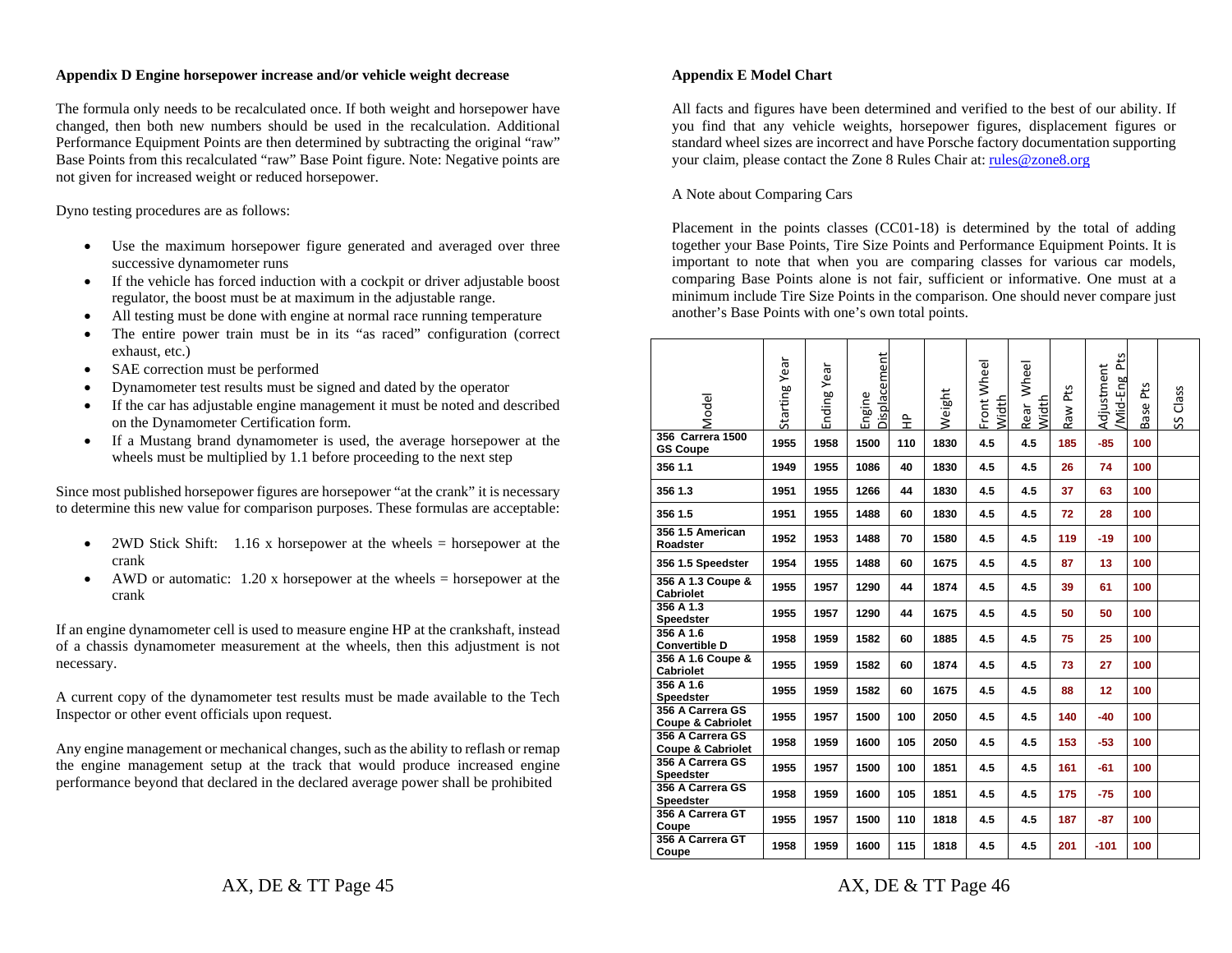| Model                                               | Starting Year | Ending Year | Displacement<br>Engine | $\hat{\mathbf{r}}$ | Weight | Front Wheel<br>Width | Rear Wheel<br>Nidth | Pts<br>Raw | Pts<br>Adjustment<br>Mid-Eng | Base Pts | Class<br>Š |
|-----------------------------------------------------|---------------|-------------|------------------------|--------------------|--------|----------------------|---------------------|------------|------------------------------|----------|------------|
| 356 A Carrera GT<br><b>Speedster</b>                | 1955          | 1958        | 1500                   | 110                | 1818   | 4.5                  | 4.5                 | 187        | $-87$                        | 100      |            |
| 356 A Carrera GT<br>Speedster                       | 1958          | 1959        | 1600                   | 115                | 1851   | 4.5                  | 4.5                 | 197        | -97                          | 100      |            |
| 356 A S 1.3 Coupe<br>& Cabriolet                    | 1955          | 1957        | 1290                   | 60                 | 1874   | 4.5                  | 4.5                 | 73         | 27                           | 100      |            |
| 356 A S 1.3<br><b>Speedster</b>                     | 1955          | 1957        | 1290                   | 60                 | 1675   | 4.5                  | 4.5                 | 88         | 12                           | 100      |            |
| 356 A S 1.6<br><b>Convertible D</b>                 | 1958          | 1959        | 1582                   | 75                 | 1885   | 4.5                  | 4.5                 | 107        | $-7$                         | 100      |            |
| 356 A S 1.6 Coupe<br>& Cabriolet                    | 1955          | 1959        | 1582                   | 75                 | 1874   | 4.5                  | 4.5                 | 105        | $-5$                         | 100      |            |
| 356 A S 1.6<br><b>Speedster</b>                     | 1955          | 1959        | 1582                   | 75                 | 1675   | 4.5                  | 4.5                 | 124        | $-24$                        | 100      |            |
| 356 B S Coupe &<br>Cabriolet                        | 1959          | 1963        | 1582                   | 75                 | 2061   | 4.5                  | 4.5                 | 95         | 5                            | 100      |            |
| 356 B S Hardtop                                     | 1959          | 1963        | 1582                   | 75                 | 1984   | 4.5                  | 4.5                 | 100        | $\mathbf{0}$                 | 100      |            |
| 356 B S Roadster                                    | 1959          | 1963        | 1582                   | 75                 | 1918   | 4.5                  | 4.5                 | 105        | -5                           | 100      |            |
| 356 B 1.6 Carrera<br>GS Coupe &<br><b>Cabriolet</b> | 1961          | 1963        | 1600                   | 110                | 2227   | 4.5                  | 4.5                 | 149        | -49                          | 100      |            |
| 356 B 1.6 Carrera<br><b>GT Coupe</b>                | 1959          | 1961        | 1600                   | 115                | 1863   | 4.5                  | 4.5                 | 196        | -96                          | 100      |            |
| 356 B 2.0 Carrera<br>GS Coupe &<br><b>Cabriolet</b> | 1961          | 1963        | 2000                   | 130                | 2227   | 4.5                  | 4.5                 | 184        | -84                          | 100      |            |
| 356 B 2.0 Carrera<br><b>GT Coupe</b>                | 1959          | 1961        | 2000                   | 155                | 1874   | 4.5                  | 4.5                 | 280        | $-180$                       | 100      |            |
| 356 B Coupe &<br>Cabriolet                          | 1959          | 1963        | 1582                   | 60                 | 2061   | 4.5                  | 4.5                 | 65         | 35                           | 100      |            |
| 356 B Hardtop                                       | 1959          | 1963        | 1582                   | 60                 | 1984   | 4.5                  | 4.5                 | 70         | 30                           | 100      |            |
| 356 B Roadster                                      | 1959          | 1963        | 1582                   | 60                 | 1918   | 4.5                  | 4.5                 | 74         | 26                           | 100      |            |
| 356 B Super 90<br><b>Coupe &amp; Cabriolet</b>      | 1959          | 1963        | 1582                   | 90                 | 2061   | 4.5                  | 4.5                 | 124        | $-24$                        | 100      |            |
| 356 B Super 90<br>Hardtop                           | 1959          | 1963        | 1582                   | 90                 | 1984   | 4.5                  | 4.5                 | 130        | $-30$                        | 100      |            |
| 356 B Super 90<br>Roadster                          | 1959          | 1963        | 1582                   | 90                 | 1918   | 4.5                  | 4.5                 | 137        | $-37$                        | 100      |            |
| 356 C Carrera GS<br><b>Coupe &amp; Cabriolet</b>    | 1963          | 1964        | 1966                   | 130                | 2227   | 4.5                  | 4.5                 | 186        | -86                          | 100      |            |
| 356 C Coupe &<br>Cabriolet                          | 1963          | 1965        | 1582                   | 75                 | 2039   | 4.5                  | 4.5                 | 100        | 0                            | 100      |            |
| 356 C SC Coupe &<br>Cabriolet                       | 1963          | 1966        | 1582                   | 95                 | 2039   | 4.5                  | 4.5                 | 139        | $-39$                        | 100      |            |
| 356 S 1.3                                           | 1953          | 1955        | 1266                   | 60                 | 1830   | 4.5                  | 4.5                 | 74         | 26                           | 100      |            |
| 356 S 1.3<br>Speedster                              | 1953          | 1955        | 1266                   | 60                 | 1675   | 4.5                  | 4.5                 | 86         | 14                           | 100      |            |
| 356 S 1.5                                           | 1952          | 1955        | 1488                   | 70                 | 1830   | 4.5                  | 4.5                 | 95         | 5                            | 100      |            |
| 356 S 1.5<br><b>Speedster</b>                       | 1954          | 1955        | 1488                   | 70                 | 1675   | 4.5                  | 4.5                 | 111        | $-11$                        | 100      |            |

| Model             | Starting Year | Ending Year | Displacement<br>Engine | 운   | Weight | Front Wheel<br>Width | Rear Wheel<br>Width | Raw Pts | Mid-Eng Pts<br>Adjustment | Base Pts | Class<br>SS |
|-------------------|---------------|-------------|------------------------|-----|--------|----------------------|---------------------|---------|---------------------------|----------|-------------|
| 718 Boxster       | 2017          | 2019        | 1988                   | 300 | 2944   | 8                    | 9.5                 | 442     | 25                        | 467      | <b>SS04</b> |
| 718 Boxster GTS   | 2018          | 2019        | 2497                   | 365 | 3032   | 8                    | 10                  | 520     | 25                        | 545      | <b>SS07</b> |
| 718 Boxster S     | 2017          | 2019        | 2497                   | 350 | 2988   | 8                    | 10                  | 506     | 25                        | 531      | <b>SS06</b> |
| 718 Cayman        | 2017          | 2019        | 1988                   | 300 | 2944   | 8                    | 9.5                 | 442     | 25                        | 467      | <b>SS04</b> |
| 718 Cayman GTS    | 2018          | 2019        | 2497                   | 365 | 3032   | 8                    | 10                  | 520     | 25                        | 545      | <b>SS07</b> |
| 718 Cayman S      | 2017          | 2019        | 2497                   | 350 | 2988   | 8                    | 10                  | 506     | 25                        | 531      | <b>SS06</b> |
| 911               | 1964          | 1968        | 1991                   | 130 | 2381   | 4.5                  | 4.5                 | 172     | 0                         | 172      |             |
| 911               | 1974          | 1974        | 2687                   | 150 | 2370   | 5.5                  | 5.5                 | 217     | 0                         | 217      |             |
| 911 Carrera       | 1974          | 1974        | 2687                   | 175 | 2370   | 6                    | 7                   | 264     | 0                         | 264      |             |
| 911 Carrera       | 1975          | 1975        | 2687                   | 165 | 2425   | 6                    | 7                   | 242     | 0                         | 242      |             |
| 911 Carrera       | 1984          | 1986        | 3164                   | 207 | 2756   | 6                    | 7                   | 279     | 0                         | 279      |             |
| 911 Carrera       | 1987          | 1989        | 3164                   | 217 | 2756   | 7                    | 8                   | 307     | 0                         | 307      |             |
| 911 Club Sport US | 1988          | 1989        | 3164                   | 217 | 2756   | 7                    | 8                   | 308     | 0                         | 308      |             |
| 911 E             | 1969          | 1969        | 1991                   | 140 | 2249   | 5.5                  | 5.5                 | 208     | 0                         | 208      |             |
| 911 E             | 1970          | 1971        | 2195                   | 155 | 2249   | 5.5                  | 5.5                 | 236     | 0                         | 236      |             |
| 911 E             | 1972          | 1973        | 2341                   | 165 | 2370   | 6                    | 6                   | 240     | 0                         | 240      |             |
| 911L              | 1968          | 1968        | 1991                   | 130 | 2381   | 5.5                  | 5.5                 | 176     | -4                        | 172      |             |
| 911 S             | 1967          | 1968        | 1991                   | 160 | 2381   | 4.5                  | 4.5                 | 226     | 0                         | 226      |             |
| 911 S             | 1969          | 1969        | 1991                   | 170 | 2249   | 6                    | 6                   | 261     | 0                         | 261      |             |
| 911 S             | 1970          | 1971        | 2195                   | 180 | 2249   | 6                    | 6                   | 280     | 0                         | 280      |             |
| 911 S             | 1972          | 1973        | 2341                   | 190 | 2370   | 6                    | 6                   | 283     | 0                         | 283      |             |
| 911 S             | 1974          | 1974        | 2687                   | 175 | 2370   | 6                    | 6                   | 259     | 0                         | 259      |             |
| 911 S             | 1975          | 1975        | 2687                   | 165 | 2425   | 6                    | 6                   | 237     | 0                         | 237      |             |
| 911 S             | 1976          | 1977        | 2687                   | 165 | 2469   | 6                    | 6                   | 233     | 0                         | 233      |             |
| 911 SC            | 1978          | 1979        | 2994                   | 180 | 2557   | 6                    | 7                   | 255     | 0                         | 255      |             |
| 911 SC            | 1980          | 1983        | 2994                   | 180 | 2756   | 6                    | 7                   | 236     | 0                         | 236      |             |
| 911 Speedster US  | 1989          | 1989        | 3164                   | 217 | 2756   | 7                    | 8                   | 309     | 0                         | 309      |             |
| 911 T             | 1968          | 1968        | 1991                   | 110 | 2381   | 5.5                  | 5.5                 | 143     | -4                        | 139      |             |
| 911 T             | 1969          | 1969        | 1991                   | 110 | 2249   | 5.5                  | 5.5                 | 155     | 0                         | 155      |             |
| 911 T             | 1970          | 1971        | 2195                   | 125 | 2249   | 5.5                  | 5.5                 | 182     | 0                         | 182      |             |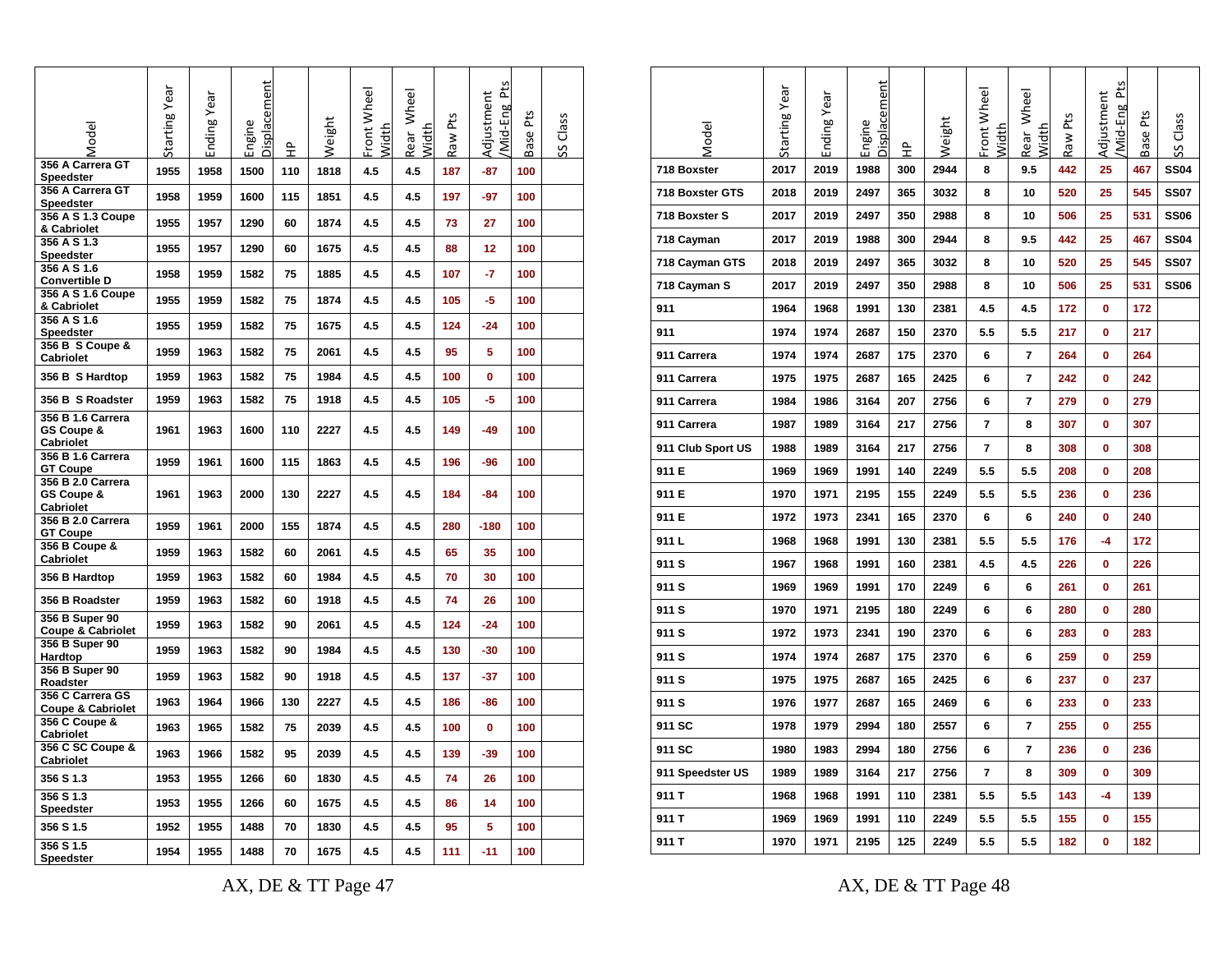| Model     | Starting Year | Ending Year | Displacement<br>Engine | 웊   | Weight | Front Wheel<br><b>Midth</b> | Rear Wheel<br><b>Width</b> | Raw Pts | 'Mid-Eng Pts<br>Adjustment | Base Pts | SS Class |
|-----------|---------------|-------------|------------------------|-----|--------|-----------------------------|----------------------------|---------|----------------------------|----------|----------|
| 911 T     | 1972          | 1973        | 2341                   | 140 | 2315   | 5.5                         | 5.5                        | 204     | 0                          | 204      |          |
| 911 Turbo | 1976          | 1977        | 2994                   | 234 | 2635   | 7                           | 8                          | 336     | 0                          | 336      |          |
| 911 Turbo | 1978          | 1978        | 3299                   | 253 | 2855   | 7                           | 8                          | 337     | 0                          | 337      |          |
| 911 Turbo | 1979          | 1979        | 3299                   | 261 | 2855   | 7                           | 8                          | 350     | 0                          | 350      |          |
| 911 Turbo | 1986          | 1987        | 3299                   | 282 | 2976   | 7                           | 9                          | 375     | 0                          | 375      |          |
| 911 Turbo | 1988          | 1989        | 3299                   | 300 | 2976   | 7                           | 9                          | 401     | 0                          | 401      |          |
| 912       | 1966          | 1968        | 1582                   | 90  | 2138   | 4.5                         | 4.5                        | 124     | 0                          | 124      |          |
| 912       | 1969          | 1969        | 1582                   | 90  | 2090   | 4.5                         | 4.5                        | 131     | 0                          | 131      |          |
| 912 E     | 1976          | 1976        | 1971                   | 86  | 2394   | 5.5                         | 5.5                        | 110     | 0                          | 110      |          |
| 914 1.7   | 1970          | 1973        | 1679                   | 80  | 1984   | 4.5                         | 4.5                        | 121     | 15                         | 136      |          |
| 914 1.8   | 1974          | 1974        | 1795                   | 72  | 2138   | 4.5                         | 4.5                        | 99      | 15                         | 114      |          |
| 914 1.8   | 1975          | 1975        | 1795                   | 72  | 2205   | 4.5                         | 4.5                        | 96      | 15                         | 111      |          |
| 914 2.0   | 1973          | 1974        | 1971                   | 95  | 2138   | 5.5                         | 5.5                        | 141     | 15                         | 156      |          |
| 914 2.0   | 1975          | 1976        | 1971                   | 84  | 2205   | 5.5                         | 5.5                        | 117     | 15                         | 132      |          |
| 914-6     | 1970          | 1972        | 1991                   | 110 | 2072   | 5.5                         | 5.5                        | 172     | 15                         | 187      |          |
| 924       | 1977          | 1977        | 1984                   | 95  | 2624   | 5.5                         | 5.5                        | 112     | 0                          | 112      |          |
| 924       | 1978          | 1982        | 1984                   | 110 | 2624   | 6                           | 6                          | 136     | 0                          | 136      |          |
| 924 S     | 1987          | 1987        | 2479                   | 150 | 2734   | 6                           | 6                          | 196     | 0                          | 196      |          |
| 924 S     | 1988          | 1988        | 2479                   | 160 | 2734   | 6                           | 6                          | 212     | 0                          | 212      |          |
| 924 Turbo | 1980          | 1980        | 1984                   | 143 | 2822   | 6                           | 6                          | 173     | 0                          | 173      |          |
| 924 Turbo | 1981          | 1982        | 1984                   | 154 | 2822   | 6                           | 6                          | 189     | 0                          | 189      |          |
| 928       | 1978          | 1979        | 4474                   | 219 | 3351   | 7                           | 7                          | 239     | 0                          | 239      |          |
| 928       | 1980          | 1982        | 4474                   | 220 | 3351   | 7                           | 7                          | 243     | 0                          | 243      |          |
| 928 GT    | 1989          | 1991        | 4957                   | 326 | 3483   | 7.5                         | 9                          | 376     | 0                          | 376      |          |
| 928 GTS   | 1992          | 1995        | 4957                   | 345 | 3567   | 7.5                         | 9                          | 391     | 0                          | 391      |          |
| 928 S     | 1983          | 1984        | 4664                   | 234 | 3351   | 7                           | 7                          | 262     | 0                          | 262      |          |
| 928 S     | 1985          | 1986        | 4957                   | 288 | 3351   | 7                           | 7                          | 329     | 0                          | 329      |          |
| 928 S4    | 1987          | 1991        | 4957                   | 316 | 3483   | 7                           | 8                          | 355     | 0                          | 355      |          |
| 944       | 1982          | 1987        | 2479                   | 150 | 2778   | 7                           | 7                          | 198     | 0                          | 198      |          |
| 944       | 1988          | 1988        | 2479                   | 158 | 2844   | 7                           | $\overline{7}$             | 210     | 0                          | 210      |          |

| Vlodel                | Starting Year | Ending Year | Displacement<br>Engine | 운   | Weight | Front Wheel<br>Width | Rear Wheel<br>Width | Raw Pts | 혼<br>Adjustment<br>Mid-Eng | Pts<br>Base | SS Class    |
|-----------------------|---------------|-------------|------------------------|-----|--------|----------------------|---------------------|---------|----------------------------|-------------|-------------|
| 944                   | 1989          | 1989        | 2681                   | 162 | 2866   | 7                    | 7                   | 215     | 0                          | 215         |             |
| 944 S                 | 1987          | 1988        | 2479                   | 190 | 2866   | 7                    | 7                   | 252     | 0                          | 252         |             |
| 944 S <sub>2</sub>    | 1989          | 1989        | 2990                   | 208 | 2932   | 7                    | 8                   | 278     | 0                          | 278         |             |
| 944 S <sub>2</sub>    | 1990          | 1991        | 2990                   | 208 | 2998   | 7                    | 8                   | 273     | 0                          | 273         |             |
| 944 Turbo             | 1986          | 1986        | 2479                   | 217 | 2899   | 7                    | 8                   | 290     | 0                          | 290         |             |
| 944 Turbo             | 1987          | 1988        | 2479                   | 220 | 2998   | 7                    | 8                   | 286     | O                          | 286         |             |
| 944 Turbo             | 1989          | 1990        | 2479                   | 247 | 2998   | 7                    | 9                   | 329     | 0                          | 329         |             |
| 944 TurboS            | 1988          | 1988        | 2479                   | 247 | 2998   | 7                    | 9                   | 328     | 0                          | 328         |             |
| 964 C <sub>2</sub>    | 1990          | 1994        | 3596                   | 250 | 3031   | 6                    | 8                   | 320     | 0                          | 320         | <b>SS01</b> |
| 964 C4                | 1989          | 1994        | 3596                   | 250 | 3252   | 6                    | 8                   | 297     | 0                          | 297         | <b>SS01</b> |
| 964 RS America        | 1993          | 1994        | 3596                   | 250 | 3031   | 7                    | 8                   | 328     | 0                          | 328         | <b>SS01</b> |
| 964 Turbo             | 1991          | 1992        | 3299                   | 315 | 3274   | 7                    | 9                   | 386     | 0                          | 386         | <b>SS03</b> |
| 964 Turbo             | 1993          | 1993        | 3596                   | 360 | 3274   | 7                    | 9                   | 443     | O                          | 443         | <b>SS03</b> |
| 964 Turbo             | 1994          | 1994        | 3596                   | 355 | 3241   | 7                    | 9                   | 442     | 0                          | 442         | <b>SS03</b> |
| 968 Cabriolet         | 1992          | 1995        | 2990                   | 240 | 3241   | 7                    | 8                   | 293     | 0                          | 293         | <b>SS01</b> |
| 968 Coupe             | 1992          | 1995        | 2990                   | 240 | 3086   | 7                    | 8                   | 308     | 0                          | 308         | <b>SS01</b> |
| 981 Boxster           | 2013          | 2016        | 2706                   | 265 | 2888   | 8                    | 9                   | 395     | 25                         | 420         | <b>SS04</b> |
| 981 Boxster GTS       | 2015          | 2016        | 3436                   | 330 | 2965   | 8                    | 9.5                 | 478     | 25                         | 503         | <b>SS06</b> |
| 981 Boxster S         | 2013          | 2016        | 3436                   | 315 | 2910   | 8                    | 9.5                 | 463     | 25                         | 488         | <b>SS06</b> |
| 981 Boxster<br>Spyder | 2016          | 2016        | 3800                   | 375 | 2899   | 8.5                  | 10.5                | 558     | 25                         | 583         | <b>SS08</b> |
| 981 Cayman            | 2013          | 2016        | 2706                   | 275 | 2888   | 8                    | 9                   | 409     | 25                         | 434         | <b>SS04</b> |
| 981 Cayman GT4        | 2016          | 2016        | 3800                   | 385 | 2955   | 8.5                  | 11                  | 565     | 25                         | 590         | <b>SS08</b> |
| 981 Cayman GTS        | 2015          | 2016        | 3436                   | 340 | 2965   | 8                    | 9.5                 | 491     | 25                         | 516         | <b>SS06</b> |
| 981 Cayman S          | 2013          | 2016        | 3436                   | 325 | 2910   | 8                    | 9.5                 | 477     | 25                         | 502         | <b>SS06</b> |
| 986 Boxster           | 1997          | 1999        | 2480                   | 201 | 2778   | 6                    | 7                   | 281     | 15                         | 296         | <b>SS01</b> |
| 986 Boxster           | 2000          | 2002        | 2687                   | 217 | 2778   | 6                    | 7                   | 307     | 15                         | 322         | <b>SS01</b> |
| 986 Boxster           | 2003          | 2004        | 2687                   | 225 | 2811   | 6                    | 7                   | 318     | 15                         | 333         | <b>SS01</b> |
| 986 Boxster S         | 2000          | 2002        | 3179                   | 250 | 2855   | 7                    | 8.5                 | 358     | 15                         | 373         | <b>SS02</b> |
| 986 Boxster S         | 2003          | 2004        | 3179                   | 258 | 2910   | 7                    | 8.5                 | 365     | 15                         | 380         | <b>SS02</b> |
| 987 Boxster           | 2005          | 2006        | 2687                   | 240 | 2855   | 6.5                  | 8                   | 344     | 15                         | 359         | <b>SS02</b> |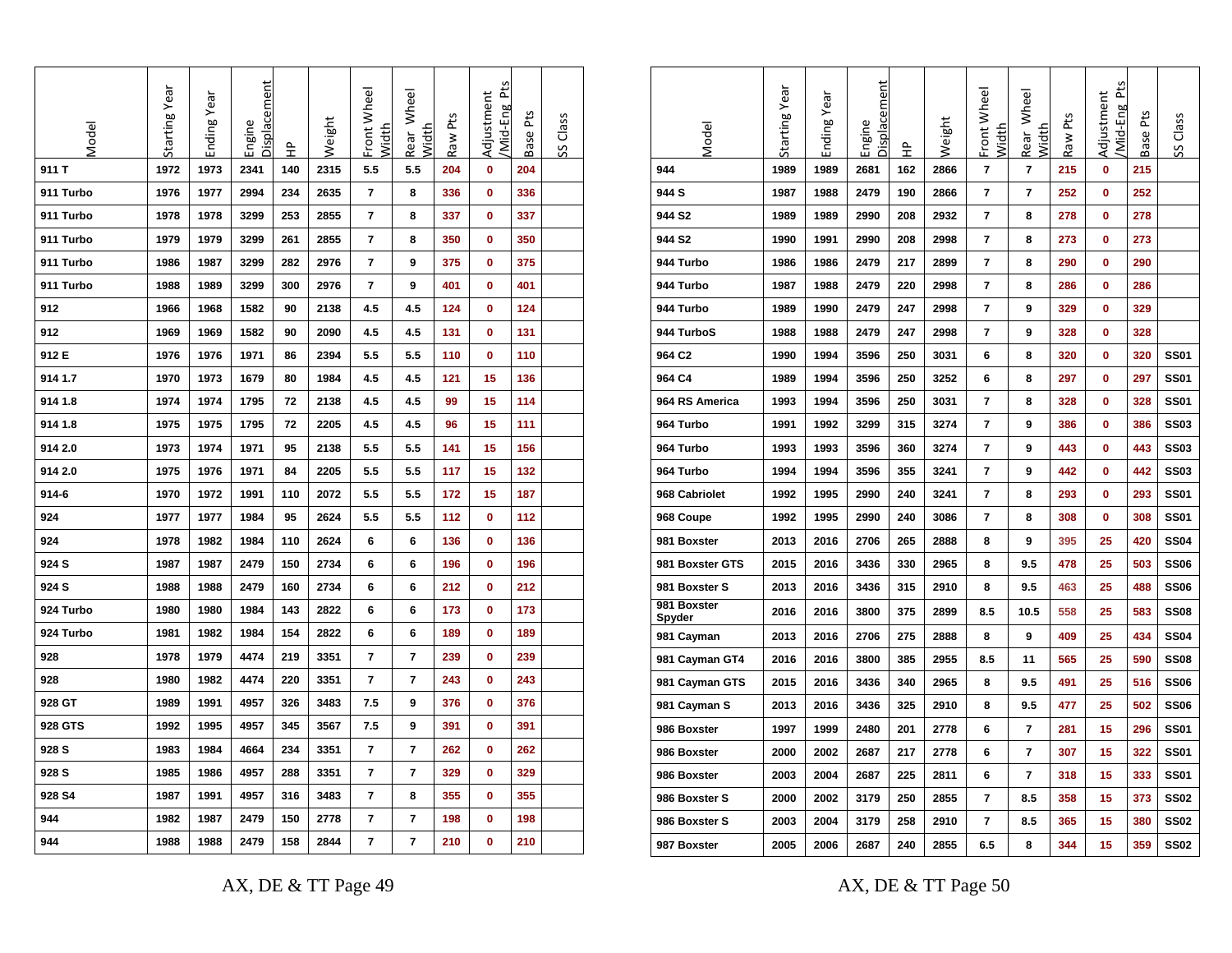| Aodel                                 | Starting Year | Ending Year | Displacement<br>Engine | 웊   | Weight | Front Wheel<br>Width | Rear Wheel<br>Nidth | Pts<br>Raw I | <b>Pts</b><br>Adjustment<br>Mid-Eng | Pts<br><b>Base</b> | Class<br>S  |
|---------------------------------------|---------------|-------------|------------------------|-----|--------|----------------------|---------------------|--------------|-------------------------------------|--------------------|-------------|
| 987 Boxster                           | 2007          | 2007        | 2687                   | 245 | 2855   | 6.5                  | 8                   | 353          | 15                                  | 368                | <b>SS02</b> |
| 987 Boxster                           | 2008          | 2008        | 2687                   | 245 | 2877   | 6.5                  | 8                   | 351          | 15                                  | 366                | <b>SS02</b> |
| 987 Boxster                           | 2009          | 2012        | 2893                   | 255 | 2943   | 7                    | 8.5                 | 363          | 15                                  | 378                | <b>SS02</b> |
| 987 Boxster S                         | 2005          | 2006        | 3179                   | 280 | 2965   | 8                    | 9                   | 398          | 15                                  | 413                | <b>SS04</b> |
| 987 Boxster S                         | 2007          | 2007        | 3387                   | 295 | 2965   | 8                    | 9                   | 420          | 15                                  | 435                | <b>SS04</b> |
| 987 Boxster S                         | 2008          | 2008        | 3387                   | 295 | 2987   | 8                    | 9                   | 418          | 15                                  | 433                | <b>SS04</b> |
| 987 Boxster S                         | 2009          | 2009        | 3436                   | 310 | 2965   | 8                    | 9                   | 442          | 15                                  | 457                | <b>SS04</b> |
| 987 Boxster S                         | 2010          | 2012        | 3436                   | 310 | 2987   | 8                    | 9                   | 440          | 15                                  | 455                | <b>SS04</b> |
| 987 Boxster<br>Spyder                 | 2010          | 2012        | 3436                   | 320 | 2811   | 8.5                  | 10                  | 488          | 15                                  | 503                | <b>SS06</b> |
| 987 Cayman                            | 2006          | 2008        | 2687                   | 245 | 2866   | 6.5                  | 8                   | 350          | 15                                  | 365                | <b>SS02</b> |
| 987 Cayman                            | 2009          | 2012        | 2893                   | 265 | 2932   | 7                    | 8.5                 | 379          | 15                                  | 394                | <b>SS02</b> |
| 987 Cayman R                          | 2011          | 2012        | 3436                   | 330 | 2855   | 8.5                  | 10                  | 496          | 15                                  | 511                | <b>SS06</b> |
| 987 Cayman S                          | 2006          | 2007        | 3387                   | 295 | 2954   | 8                    | 9                   | 420          | 15                                  | 435                | <b>SS04</b> |
| 987 Cayman S                          | 2008          | 2008        | 3387                   | 295 | 2987   | 8                    | 9                   | 418          | 15                                  | 433                | <b>SS04</b> |
| 987 Cayman S                          | 2009          | 2009        | 3436                   | 320 | 2954   | 8                    | 9                   | 457          | 15                                  | 472                | <b>SS04</b> |
| 987 Cayman S                          | 2010          | 2012        | 3436                   | 320 | 2976   | 8                    | 9                   | 455          | 15                                  | 470                | <b>SS04</b> |
| 991 911 50 <sup>th</sup> Anniv        | 2014          | 2015        | 3800                   | 430 | 3109   | 9                    | 11.5                | 600          | 10                                  | 610                | <b>SS08</b> |
| 991 911R                              | 2017          | 2017        | 3996                   | 500 | 3021   | 9                    | 12                  | 714          | 10                                  | 724                | <b>SS09</b> |
| 991 Carrera 4<br>Cabriolet            | 2013          | 2015        | 3436                   | 350 | 3307   | 8.5                  | 11                  | 464          | 10                                  | 474                | <b>SS06</b> |
| 991 Carrera 4<br>Cabriolet            | 2016          | 2019        | 2981                   | 370 | 3417   | 8.5                  | 11.5                | 479          | 10                                  | 489                | <b>SS06</b> |
| 991 Carrera 4<br>Coupe                | 2013          | 2015        | 3436                   | 350 | 3153   | 8.5                  | 11                  | 485          | 10                                  | 495                | SS06        |
| 991 Carrera 4<br>Coupe                | 2016          | 2019        | 2981                   | 370 | 3263   | 8.5                  | 11.5                | 500          | 10                                  | 510                | <b>SS06</b> |
| 991 Carrera 4 GTS<br><b>Cabriolet</b> | 2015          | 2016        | 3800                   | 430 | 3395   | 9                    | 11.5                | 554          | 10                                  | 564                | <b>SS08</b> |
| 991 Carrera 4 GTS<br>Cabriolet        | 2018          | 2019        | 2981                   | 450 | 3451   | 9                    | 12                  | 575          | 10                                  | 585                | <b>SS08</b> |
| 991 Carrera 4 GTS<br>Coupe            | 2015          | 2016        | 3800                   | 430 | 3241   | 9                    | 11.5                | 578          | 10                                  | 588                | <b>SS08</b> |
| 991 Carrera 4 GTS<br>Coupe            | 2018          | 2019        | 2981                   | 450 | 3296   | 9                    | 12                  | 599          | 10                                  | 609                | <b>SS08</b> |
| 991 Carrera 4S<br>Cabriolet           | 2013          | 2015        | 3800                   | 400 | 3340   | 8.5                  | 11                  | 520          | 10                                  | 530                | <b>SS07</b> |
| 991 Carrera 4S<br>Cabriolet           | 2016          | 2019        | 2981                   | 420 | 3440   | 8.5                  | 11.5                | 534          | 10                                  | 544                | <b>SS07</b> |
| 991 Carrera 4S<br>Coupe               | 2013          | 2015        | 3800                   | 400 | 3186   | 8.5                  | 11                  | 543          | 10                                  | 553                | <b>SS07</b> |

| Model                               | Starting Year | Ending Year | <b>Displacement</b><br>Engine | 웊   | Weight | Front Wheel<br>Nidth | Rear Wheel<br>Nidth | Pts<br>Raw I | Pts<br>Adjustment<br>Mid-Eng | Pts<br>Base I | Class<br>SS |
|-------------------------------------|---------------|-------------|-------------------------------|-----|--------|----------------------|---------------------|--------------|------------------------------|---------------|-------------|
| 991 Carrera 4S<br>Coupe             | 2016          | 2019        | 2981                          | 420 | 3285   | 8.5                  | 11.5                | 557          | 10                           | 567           | <b>SS07</b> |
| 991 Carrera<br>Cabriolet            | 2012          | 2015        | 3436                          | 350 | 3197   | 8.5                  | 11                  | 477          | 10                           | 487           | <b>SS06</b> |
| 991 Carrera<br>Cabriolet            | 2016          | 2019        | 2981                          | 370 | 3307   | 8.5                  | 11.5                | 494          | 10                           | 504           | <b>SS06</b> |
| 991 Carrera Coupe                   | 2012          | 2015        | 3436                          | 350 | 3042   | 8.5                  | 11                  | 500          | 10                           | 510           | <b>SS06</b> |
| 991 Carrera Coupe                   | 2016          | 2019        | 2981                          | 370 | 3153   | 8.5                  | 11.5                | 515          | 10                           | 525           | <b>SS06</b> |
| 991 Carrera GTS<br><b>Cabriolet</b> | 2015          | 2016        | 3800                          | 430 | 3296   | 9                    | 11.5                | 569          | 10                           | 579           | <b>SS08</b> |
| 991 Carrera GTS<br>Cabriolet        | 2018          | 2019        | 2981                          | 450 | 3352   | 9                    | 12                  | 590          | 10                           | 600           | <b>SS08</b> |
| 991 Carrera GTS<br>Coupe            | 2015          | 2016        | 3800                          | 430 | 3142   | 9                    | 11.5                | 595          | 10                           | 605           | <b>SS08</b> |
| 991 Carrera GTS<br>Coupe            | 2018          | 2019        | 2981                          | 450 | 3197   | 9                    | 12                  | 616          | 10                           | 626           | <b>SS08</b> |
| 991 Carrera S<br>Cabriolet          | 2012          | 2015        | 3800                          | 400 | 3230   | 8.5                  | 11                  | 535          | 10                           | 545           | <b>SS07</b> |
| 991 Carrera S<br><b>Cabriolet</b>   | 2016          | 2019        | 2981                          | 420 | 3329   | 8.5                  | 11.5                | 551          | 10                           | 561           | <b>SS07</b> |
| 991 Carrera S<br>Coupe              | 2012          | 2015        | 3800                          | 400 | 3075   | 8.5                  | 11                  | 560          | 10                           | 570           | <b>SS07</b> |
| 991 Carrera S<br>Coupe              | 2016          | 2019        | 2981                          | 420 | 3175   | 8.5                  | 11.5                | 575          | 10                           | 585           | <b>SS07</b> |
| 991 Carrera T                       | 2018          | 2019        | 2981                          | 370 | 3142   | 8.5                  | 11.5                | 519          | 10                           | 529           | <b>SS07</b> |
| 991 GT3                             | 2014          | 2016        | 3800                          | 475 | 3153   | 9                    | 12                  | 652          | 10                           | 662           | <b>SS09</b> |
| 991 GT3                             | 2018          | 2019        | 3996                          | 500 | 3116   | 9                    | 12                  | 695          | 10                           | 705           | <b>SS09</b> |
| 991 GT3 RS                          | 2016          | 2016        | 4000                          | 500 | 3131   | 9.5                  | 12.5                | 695          | 10                           | 705           | <b>SS09</b> |
| 991 GT3 RS                          | 2019          | 2019        | 3996                          | 520 | 3153   | 9.5                  | 12.5                | 719          | 10                           | 729           | <b>SS09</b> |
| 991 Targa 4                         | 2015          | 2015        | 3436                          | 350 | 3395   | 8.5                  | 11                  | 455          | 10                           | 465           | <b>SS06</b> |
| 991 Targa 4                         | 2016          | 2019        | 2981                          | 370 | 3467   | 8.5                  | 11.5                | 473          | 10                           | 483           | <b>SS06</b> |
| 991 Targa 4 GTS                     | 2016          | 2016        | 3800                          | 430 | 3439   | 9                    | 11.5                | 549          | 10                           | 559           | <b>SS08</b> |
| 991 Targa 4 GTS                     | 2018          | 2019        | 2981                          | 450 | 3462   | 9                    | 12                  | 573          | 10                           | 583           | <b>SS08</b> |
| 991 Targa 4S                        | 2015          | 2015        | 3800                          | 400 | 3428   | 8.5                  | 11                  | 509          | 10                           | 519           | <b>SS07</b> |
| 991 Targa 4S                        | 2016          | 2019        | 2981                          | 420 | 3484   | 8.5                  | 11.5                | 528          | 10                           | 538           | <b>SS07</b> |
| 991 Turbo<br>Cabriolet              | 2014          | 2015        | 3800                          | 520 | 3671   | 8.5                  | 11                  | 608          | 10                           | 618           | <b>SS08</b> |
| 991 Turbo<br>Cabriolet              | 2016          | 2019        | 3800                          | 540 | 3671   | 9                    | 11.5                | 637          | 10                           | 647           | <b>SS09</b> |
| 991 Turbo Coupe                     | 2014          | 2015        | 3800                          | 520 | 3516   | 8.5                  | 11                  | 633          | 10                           | 643           | <b>SS08</b> |
| 991 Turbo Coupe                     | 2016          | 2019        | 3800                          | 540 | 3516   | 9                    | 11.5                | 663          | 10                           | 673           | <b>SS09</b> |
| 991 Turbo S<br><b>Cabriolet</b>     | 2014          | 2015        | 3800                          | 560 | 3693   | 9                    | 11.5                | 653          | 10                           | 663           | <b>SS09</b> |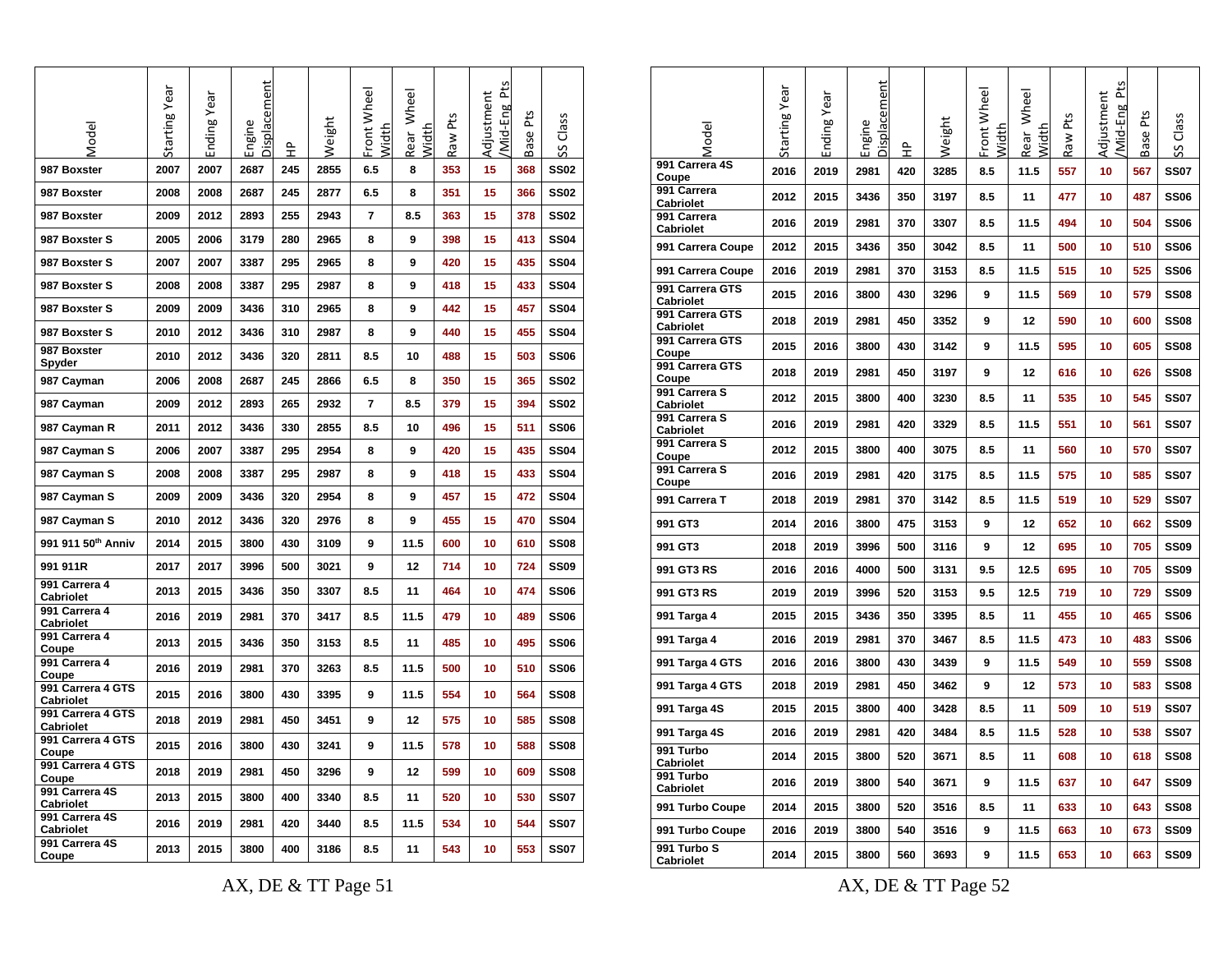| Vloqel                            | Starting Year | Ending Year | Displacement<br>Engine | 웊   | Weight | Front Wheel<br>Width | Wheel<br>Nidth<br>Rear | Pts<br>Raw | 찬<br>Adjustment<br>Mid-Eng | Pts<br><b>Base</b> | Class<br>SS |
|-----------------------------------|---------------|-------------|------------------------|-----|--------|----------------------|------------------------|------------|----------------------------|--------------------|-------------|
| 991 Turbo S<br><b>Cabriolet</b>   | 2016          | 2019        | 3800                   | 580 | 3682   | 9                    | 11.5                   | 679        | 10                         | 689                | <b>SS09</b> |
| 991 Turbo S Coupe                 | 2014          | 2015        | 3800                   | 560 | 3538   | 9                    | 11.5                   | 680        | 10                         | 690                | <b>SS09</b> |
| 991 Turbo S Coupe                 | 2016          | 2019        | 3800                   | 580 | 3527   | 9                    | 11.5                   | 706        | 10                         | 716                | <b>SS09</b> |
| 991 Turbo S<br><b>Exclusive</b>   | 2018          | 2018        | 3088                   | 607 | 3528   | 9                    | 11.5                   | 739        | 10                         | 749                | <b>SS09</b> |
| 992 Carrera 4S<br>Coupe           | 2020          | 2020        | 2981                   | 443 | 3487   | 8.5                  | 11.5                   | 558        | 10                         | 568                | <b>SS08</b> |
| 992 Carrera S<br>Coupe            | 2020          | 2020        | 2981                   | 443 | 3382   | 8.5                  | 11.5                   | 574        | 10                         | 584                | SS08        |
| 993 C <sub>2</sub>                | 1995          | 1998        | 3596                   | 285 | 3064   | 7                    | 9                      | 377        | 0                          | 377                | <b>SS03</b> |
| 993 C2S                           | 1997          | 1998        | 3596                   | 285 | 3064   | 7                    | 9                      | 379        | $\mathbf{0}$               | 379                | <b>SS03</b> |
| 993 C4                            | 1995          | 1998        | 3596                   | 285 | 3175   | 7                    | 9                      | 364        | 0                          | 364                | <b>SS03</b> |
| 993 C4S                           | 1996          | 1998        | 3596                   | 285 | 3175   | 8                    | 10                     | 375        | 0                          | 375                | <b>SS03</b> |
| 993 Turbo                         | 1996          | 1998        | 3596                   | 400 | 3307   | 8                    | 10                     | 500        | 0                          | 500                | <b>SS07</b> |
| 993 Turbo S                       | 1997          | 1998        | 3596                   | 430 | 3307   | 8                    | 10                     | 537        | $\bf{0}$                   | 537                | <b>SS07</b> |
| 996 Carrera 4<br><b>Cabriolet</b> | 1999          | 1999        | 3387                   | 296 | 3197   | 7                    | 9                      | 379        | 0                          | 379                | <b>SS03</b> |
| 996 Carrera 4<br>Cabriolet        | 2000          | 2001        | 3387                   | 300 | 3197   | 7                    | 9                      | 385        | $\bf{0}$                   | 385                | <b>SS03</b> |
| 996 Carrera 4<br>Cabriolet        | 2002          | 2004        | 3596                   | 320 | 3273   | 7                    | 9                      | 403        | 0                          | 403                | <b>SS03</b> |
| 996 Carrera 4<br>Coupe            | 1999          | 1999        | 3387                   | 296 | 3032   | 7                    | 9                      | 400        | 0                          | 400                | <b>SS03</b> |
| 996 Carrera 4<br>Coupe            | 2000          | 2001        | 3387                   | 300 | 3032   | 7                    | 9                      | 406        | 0                          | 406                | <b>SS03</b> |
| 996 Carrera 4S<br>Cabriolet       | 2002          | 2005        | 3596                   | 320 | 3417   | 8                    | 11                     | 402        | 0                          | 402                | <b>SS03</b> |
| 996 Carrera 4S<br>Coupe           | 2002          | 2005        | 3596                   | 320 | 3240   | 8                    | 11                     | 422        | 0                          | 422                | <b>SS03</b> |
| 996 Carrera<br><b>Cabriolet</b>   | 1999          | 1999        | 3387                   | 296 | 3075   | 7                    | 9                      | 394        | 0                          | 394                | <b>SS03</b> |
| 996 Carrera<br>Cabriolet          | 2000          | 2001        | 3387                   | 300 | 3075   | 7                    | 9                      | 400        | 0                          | 400                | <b>SS03</b> |
| 996 Carrera<br>Cabriolet          | 2002          | 2004        | 3596                   | 320 | 3141   | 7                    | 9                      | 420        | 0                          | 420                | <b>SS03</b> |
| 996 Carrera Coupe                 | 1999          | 1999        | 3387                   | 296 | 2910   | 7                    | 9                      | 416        | 0                          | 416                | <b>SS03</b> |
| 996 Carrera Coupe                 | 2000          | 2001        | 3387                   | 300 | 2910   | 7                    | 9                      | 422        | $\mathbf 0$                | 422                | <b>SS03</b> |
| 996 Carrera Coupe                 | 2002          | 2004        | 3596                   | 320 | 2965   | 7                    | 9                      | 444        | 0                          | 444                | <b>SS03</b> |
| 996 Carrera Targa                 | 2002          | 2005        | 3596                   | 320 | 3119   | 7                    | 9                      | 422        | 0                          | 422                | <b>SS03</b> |
| 996 GT2                           | 2001          | 2003        | 3600                   | 456 | 3175   | 8.5                  | 12                     | 608        | 0                          | 608                | <b>SS08</b> |
| 996 GT2                           | 2004          | 2005        | 3600                   | 477 | 3131   | 8.5                  | 12                     | 646        | 0                          | 646                | <b>SS08</b> |
| 996 GT3                           | 2004          | 2005        | 3600                   | 380 | 3042   | 8.5                  | 11                     | 531        | $\bf{0}$                   | 531                | <b>SS07</b> |

| Vlodel                            | Starting Year | Ending Year | Displacement<br>Engine | 웊   | Neight | Front Wheel<br>Width | Rear Wheel<br>Width | Raw Pts | Mid-Eng Pts<br>Adjustment | Base Pts | Class<br>S  |
|-----------------------------------|---------------|-------------|------------------------|-----|--------|----------------------|---------------------|---------|---------------------------|----------|-------------|
| 996 Turbo                         | 1999          | 2005        | 3600                   | 415 | 3395   | 8                    | 11                  | 513     | 0                         | 513      | <b>SS07</b> |
| 996 Turbo S                       | 2005          | 2005        | 3600                   | 444 | 3395   | 8                    | 11                  | 553     | 0                         | 553      | <b>SS07</b> |
| 997 Carrera 4<br><b>Cabriolet</b> | 2007          | 2008        | 3596                   | 325 | 3385   | 8                    | 11                  | 416     | 0                         | 416      | <b>SS05</b> |
| 997 Carrera 4<br><b>Cabriolet</b> | 2009          | 2011        | 3614                   | 345 | 3428   | 8                    | 11                  | 437     | 0                         | 437      | <b>SS05</b> |
| 997 Carrera 4<br>Coupe            | 2006          | 2008        | 3596                   | 325 | 3197   | 8                    | 11                  | 438     | 0                         | 438      | <b>SS05</b> |
| 997 Carrera 4<br>Coupe            | 2009          | 2011        | 3614                   | 345 | 3241   | 8                    | 11                  | 460     | 0                         | 460      | <b>SS05</b> |
| 997 Carrera 4 GTS<br>Cabriolet    | 2011          | 2011        | 3800                   | 408 | 3263   | 8.5                  | 11.5                | 541     | 0                         | 541      | <b>SS07</b> |
| 997 Carrera 4 GTS<br>Coupe        | 2011          | 2011        | 3800                   | 408 | 3263   | 8.5                  | 11.5                | 541     | $\mathbf{0}$              | 541      | <b>SS07</b> |
| 997 Carrera 4<br>Targa            | 2007          | 2008        | 3596                   | 325 | 3329   | 8                    | 11                  | 423     | 0                         | 423      | <b>SS05</b> |
| 997 Carrera 4<br>Targa            | 2009          | 2011        | 3614                   | 345 | 3373   | 8                    | 11                  | 443     | 0                         | 443      | <b>SS05</b> |
| 997 Carrera 4S<br>Cabriolet       | 2006          | 2008        | 3824                   | 355 | 3439   | 8                    | 11                  | 444     | 0                         | 444      | <b>SS05</b> |
| 997 Carrera 4S<br>Cabriolet       | 2009          | 2011        | 3800                   | 385 | 3450   | 8                    | 11                  | 480     | 0                         | 480      | <b>SS06</b> |
| 997 Carrera 4S<br>Coupe           | 2005          | 2008        | 3824                   | 355 | 3252   | 8                    | 11                  | 467     | 0                         | 467      | <b>SS05</b> |
| 997 Carrera 4S<br>Coupe           | 2009          | 2011        | 3800                   | 385 | 3263   | 8                    | 11                  | 506     | 0                         | 506      | <b>SS06</b> |
| 997 Carrera 4S<br>Targa           | 2007          | 2008        | 3824                   | 355 | 3384   | 8                    | 11                  | 452     | 0                         | 452      | <b>SS05</b> |
| 997 Carrera 4S<br>Targa           | 2009          | 2011        | 3800                   | 385 | 3395   | 8                    | 11                  | 488     | 0                         | 488      | <b>SS06</b> |
| 997 Carrera<br><b>Cabriolet</b>   | 2005          | 2008        | 3596                   | 325 | 3263   | 8                    | 10                  | 423     | 0                         | 423      | <b>SS05</b> |
| 997 Carrera<br>Cabriolet          | 2009          | 2011        | 3614                   | 345 | 3307   | 8                    | 10.5                | 449     | 0                         | 449      | <b>SS05</b> |
| 997 Carrera Coupe                 | 2005          | 2008        | 3596                   | 325 | 3075   | 8                    | 10                  | 448     | 0                         | 448      | <b>SS05</b> |
| 997 Carrera Coupe                 | 2009          | 2011        | 3614                   | 345 | 3120   | 8                    | 10.5                | 474     | $\mathbf{0}$              | 474      | <b>SS05</b> |
| 997 Carrera GTS<br>Cabriolet      | 2011          | 2011        | 3800                   | 408 | 3316   | 8.5                  | 11.5                | 533     | 0                         | 533      | <b>SS07</b> |
| 997 Carrera GTS<br>Coupe          | 2011          | 2011        | 3800                   | 408 | 3109   | 8.5                  | 11.5                | 566     | 0                         | 566      | <b>SS07</b> |
| 997 Carrera S<br>Cabriolet        | 2005          | 2008        | 3824                   | 355 | 3318   | 8                    | 11                  | 458     | 0                         | 458      | <b>SS05</b> |
| 997 Carrera S<br>Cabriolet        | 2009          | 2011        | 3800                   | 385 | 3329   | 8                    | 11                  | 497     | 0                         | 497      | <b>SS06</b> |
| 997 Carrera S<br>Coupe            | 2005          | 2008        | 3824                   | 355 | 3131   | 8                    | 11                  | 484     | 0                         | 484      | <b>SS05</b> |
| 997 Carrera S<br>Coupe            | 2009          | 2011        | 3800                   | 385 | 3142   | 8                    | 11                  | 524     | 0                         | 524      | <b>SS06</b> |
| 997 GT2                           | 2008          | 2010        | 3600                   | 530 | 3340   | 8.5                  | 12                  | 675     | 0                         | 675      | <b>SS09</b> |
| 997 GT2 RS                        | 2011          | 2011        | 3600                   | 620 | 3053   | 9                    | 12                  | 858     | 0                         | 858      | <b>SS09</b> |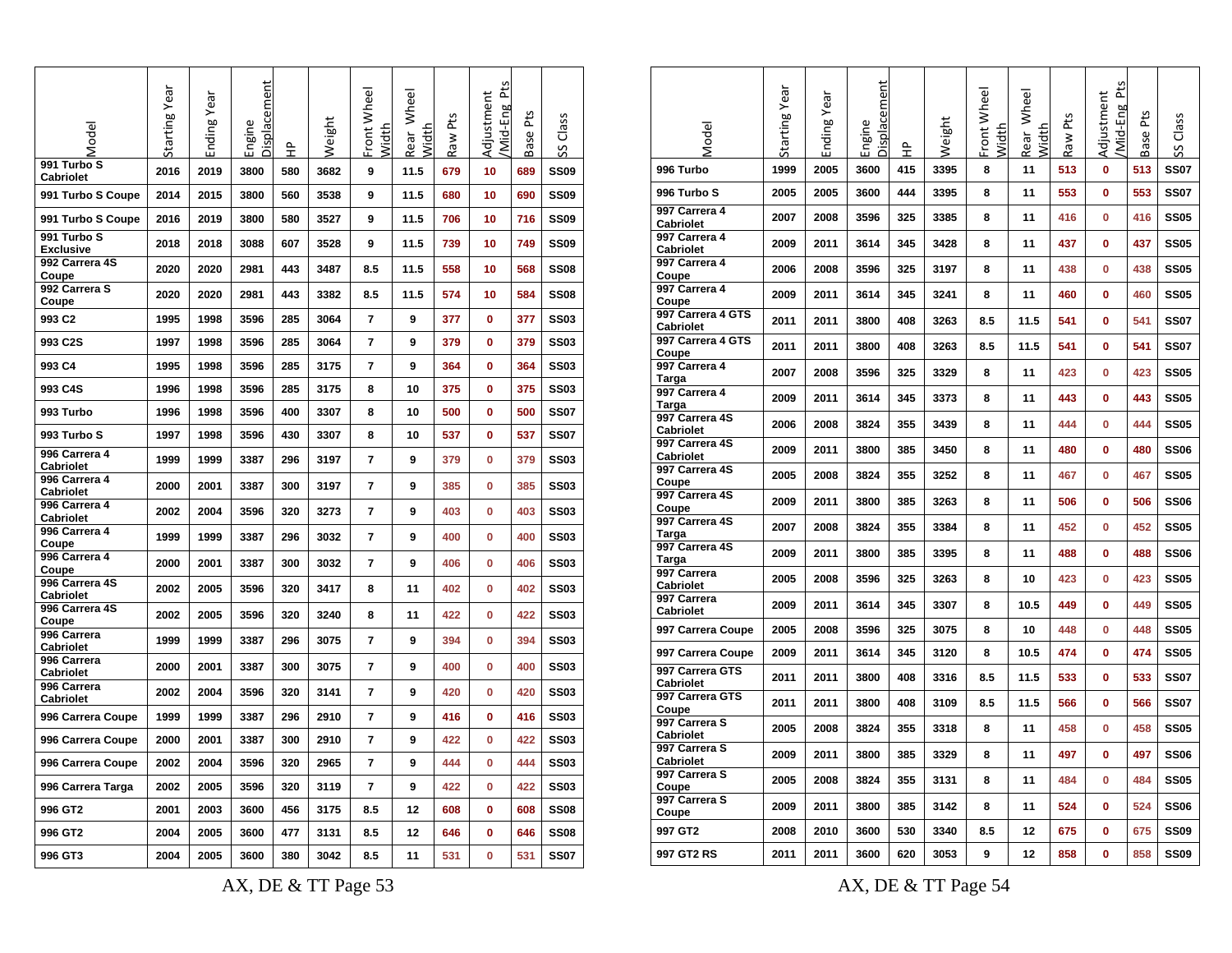| Vlodel                                          | Starting Year | Ending Year | <b>Displacement</b><br>Engine | 웊   | Weight | Front Wheel<br>Nidth | Rear Wheel<br>Width | Pts<br>Raw <sub></sub> | <b>Pts</b><br>Adjustment<br>Mid-Eng | Pts<br>Base | Class<br>SS |
|-------------------------------------------------|---------------|-------------|-------------------------------|-----|--------|----------------------|---------------------|------------------------|-------------------------------------|-------------|-------------|
| 997 GT3                                         | 2007          | 2008        | 3600                          | 415 | 3075   | 8.5                  | 12                  | 579                    | 0                                   | 579         | <b>SS08</b> |
| 997 GT3                                         | 2009          | 2011        | 3797                          | 435 | 3075   | 8.5                  | 12                  | 607                    | 0                                   | 607         | <b>SS08</b> |
| 997 GT3 RS                                      | 2007          | 2008        | 3600                          | 415 | 3031   | 8.5                  | 12                  | 587                    | 0                                   | 587         | <b>SS08</b> |
| 997 GT3 RS                                      | 2010          | 2010        | 3797                          | 450 | 3031   | 9                    | 12                  | 639                    | 0                                   | 639         | <b>SS08</b> |
| 997 GT3 RS                                      | 2011          | 2011        | 3797                          | 450 | 3020   | 9                    | 12                  | 642                    | $\bf{0}$                            | 642         | <b>SS08</b> |
| 997 GT3 RS 4.0                                  | 2011          | 2011        | 4000                          | 500 | 2998   | 9                    | 12                  | 713                    | 0                                   | 713         | <b>SS09</b> |
| 997 Speedster                                   | 2011          | 2011        | 3800                          | 408 | 3371   | 8.5                  | 11.5                | 525                    | 0                                   | 525         | <b>SS07</b> |
| 997 Turbo                                       | 2006          | 2008        | 3600                          | 480 | 3494   | 8.5                  | 11                  | 583                    | 0                                   | 583         | <b>SS08</b> |
| 997 Turbo<br>Cabriolet                          | 2009          | 2009        | 3600                          | 480 | 3624   | 8.5                  | 11                  | 566                    | 0                                   | 566         | <b>SS08</b> |
| 997 Turbo<br>Cabriolet                          | 2010          | 2012        | 3800                          | 500 | 3627   | 8.5                  | 11                  | 589                    | 0                                   | 589         | <b>SS08</b> |
| 997 Turbo Coupe                                 | 2009          | 2009        | 3600                          | 480 | 3470   | 8.5                  | 11                  | 590                    | 0                                   | 590         | <b>SS08</b> |
| 997 Turbo Coupe                                 | 2010          | 2012        | 3800                          | 500 | 3461   | 8.5                  | 11                  | 615                    | $\bf{0}$                            | 615         | <b>SS08</b> |
| 997 Turbo S<br><b>Cabriolet</b>                 | 2011          | 2013        | 3800                          | 530 | 3660   | 8.5                  | 11                  | 618                    | 0                                   | 618         | <b>SS08</b> |
| 997 Turbo S Coupe                               | 2011          | 2013        | 3800                          | 530 | 3494   | 8.5                  | 11                  | 645                    | $\bf{0}$                            | 645         | <b>SS08</b> |
| Panamera                                        | 2011          | 2013        | 3.6                           | 300 | 3880   | 8                    | 9                   | 335                    | 0                                   | 335         | <b>SS10</b> |
| Panamera                                        | 2014          | 2016        | 3.6                           | 310 | 3902   | 8                    | 9                   | 347                    | 0                                   | 347         | <b>SS10</b> |
| Panamera                                        | 2017          | 2019        | 2995                          | 330 | 4001   | 9                    | 10.5                | 374                    | 0                                   | 374         | <b>SS10</b> |
| Panamera 4                                      | 2011          | 2013        | 3.6                           | 300 | 4012   | 8                    | 9                   | 325                    | 0                                   | 325         | <b>SS10</b> |
| Panamera 4                                      | 2014          | 2016        | 3.6                           | 310 | 4012   | 8                    | 9                   | 338                    | 0                                   | 338         | <b>SS10</b> |
| Panamera 4                                      | 2017          | 2019        | 2995                          | 330 | 4079   | 9                    | 10.5                | 368                    | $\bf{0}$                            | 368         | <b>SS10</b> |
| Panamera 4<br><b>Executive</b>                  | 2017          | 2019        | 2995                          | 330 | 4266   | 9                    | 10.5                | 354                    | 0                                   | 354         | <b>SS10</b> |
| Panamera 4 Sport<br>Turismo                     | 2018          | 2019        | 2995                          | 330 | 4144   | 9                    | 10.5                | 364                    | 0                                   | 364         | <b>SS10</b> |
| Panamera 4 E-<br><b>Hybrid</b>                  | 2017          | 2019        | 2894                          | 462 | 4784   | 9                    | 10.5                | 431                    | 0                                   | 431         | <b>SS10</b> |
| Panamera 4 E-<br><b>Hybrid Exec</b>             | 2017          | 2019        | 2894                          | 462 | 4960   | 9                    | 10.5                | 417                    | 0                                   | 417         | <b>SS10</b> |
| Panamera 4 E-<br><b>Hybrid Sport</b><br>Turismo | 2018          | 2019        | 2894                          | 462 | 4828   | 9                    | 10.5                | 428                    | 0                                   | 428         | <b>SS10</b> |
| Panamera 4S                                     | 2010          | 2013        | 4.8                           | 400 | 4101   | 8                    | 9                   | 415                    | 0                                   | 415         | <b>SS10</b> |
| Panamera 4S                                     | 2014          | 2016        | 3.0                           | 420 | 4123   | 8                    | 9                   | 436                    | 0                                   | 436         | <b>SS10</b> |
| Panamera 4S                                     | 2017          | 2019        | 2894                          | 440 | 4123   | 9                    | 10.5                | 471                    | 0                                   | 471         | <b>SS10</b> |
| Panamera 4S Exec                                | 2014          | 2016        | 3.0                           | 420 | 4409   | 9                    | 10                  | 420                    | O                                   | 420         | <b>SS10</b> |

| Vlodel                                               | Starting Year | Ending Year | Displacement<br>Engine | $\frac{\Delta}{\Delta}$ | Weight | Front Wheel<br>Width | Rear Wheel<br><b>Width</b> | Pts<br>Raw | Pts<br>Adjustment<br>Mid-Eng | Pts<br>Base | Class<br>SS. |
|------------------------------------------------------|---------------|-------------|------------------------|-------------------------|--------|----------------------|----------------------------|------------|------------------------------|-------------|--------------|
| Panamera 4S Exec                                     | 2017          | 2019        | 2894                   | 440                     | 4365   | 9                    | 10.5                       | 448        | $\bf{0}$                     | 448         | <b>SS10</b>  |
| Panamera 4S Sport<br>Turismo                         | 2018          | 2019        | 2894                   | 440                     | 4221   | 9                    | 10.5                       | 462        | 0                            | 462         | <b>SS10</b>  |
| <b>Panamera GTS</b>                                  | 2013          | 2013        | 4.8                    | 430                     | 4232   | 9                    | 10                         | 444        | 0                            | 444         | <b>SS10</b>  |
| Panamera GTS                                         | 2014          | 2016        | 4.8                    | 440                     | 4244   | 9                    | 10                         | 454        | 0                            | 454         | <b>SS10</b>  |
| Panamera GTS                                         | 2019          | 2019        | 4.0                    | 453                     | 4398   | 9                    | 10.5                       | 459        | $\bf{0}$                     | 459         | <b>SS10</b>  |
| Panamera GTS<br><b>Sport Turismo</b>                 | 2019          | 2019        | 4.0                    | 453                     | 4464   | 9                    | 10.5                       | 452        | 0                            | 452         | <b>SS10</b>  |
| Panamera S                                           | 2010          | 2013        | 4.8                    | 400                     | 3968   | 8                    | 9                          | 428        | 0                            | 428         | <b>SS10</b>  |
| Panamera S                                           | 2014          | 2016        | 3.0                    | 420                     | 3990   | 8                    | 9                          | 450        | $\mathbf{0}$                 | 450         | <b>SS10</b>  |
| Panamera S E-<br><b>Hybrid</b>                       | 2014          | 2016        | 3.0                    | 416                     | 4619   | 8                    | 9                          | 389        | 0                            | 389         | <b>SS10</b>  |
| Panamera S Hybrid                                    | 2012          | 2013        | 3.0H                   | 380                     | 4365   | 8                    | 9                          | 375        | 0                            | 375         | <b>SS10</b>  |
| Panamera Turbo                                       | 2010          | 2013        | 4.8                    | 500                     | 4343   | 9                    | 10                         | 496        | $\mathbf{0}$                 | 496         | <b>SS07</b>  |
| Panamera Turbo                                       | 2014          | 2016        | 4.8                    | 520                     | 4343   | 9                    | 10                         | 518        | $\bf{0}$                     | 518         | <b>SS07</b>  |
| <b>Panamera Turbo</b>                                | 2017          | 2019        | 3996                   | 550                     | 4398   | 9.5                  | 11.5                       | 552        | $\bf{0}$                     | 552         | <b>SS07</b>  |
| Panamera Turbo<br>Exec                               | 2014          | 2016        | 4.8                    | 520                     | 4564   | 9                    | 10                         | 495        | 0                            | 495         | <b>SS07</b>  |
| Panamera Turbo<br>Exec                               | 2017          | 2019        | 3996                   | 550                     | 4630   | 9.5                  | 11.5                       | 527        | 0                            | 527         | <b>SS07</b>  |
| Panamera Turbo<br><b>Sport Turismo</b>               | 2018          | 2019        | 3996                   | 550                     | 4398   | 9.5                  | 11.5                       | 553        | 0                            | 553         | <b>SS07</b>  |
| <b>Panamera Turbo S</b>                              | 2012          | 2013        | 4.8                    | 550                     | 4398   | 9                    | 10                         | 537        | 0                            | 537         | <b>SS07</b>  |
| <b>Panamera Turbo S</b>                              | 2015          | 2016        | 4.8                    | 570                     | 4398   | 9.5                  | 11                         | 566        | 0                            | 566         | <b>SS07</b>  |
| Panamera Turbo S<br>Exec                             | 2015          | 2016        | 4.8                    | 570                     | 4586   | 9.5                  | 11                         | 545        | 0                            | 545         | <b>SS07</b>  |
| <b>Panamera Turbo S</b><br>E-Hybrid                  | 2018          | 2019        | 3996                   | 680                     | 5093   | 9.5                  | 11.5                       | 587        | $\bf{0}$                     | 587         | <b>SS08</b>  |
| Panamera Turbo S<br><b>E-Hybrid Exec</b>             | 2018          | 2019        | 3996                   | 680                     | 5313   | 9.5                  | 11.5                       | 565        | 0                            | 565         | <b>SS08</b>  |
| Panamera Turbo S<br><b>E-Hybrid Sport</b><br>Turismo | 2018          | 2019        | 3996                   | 680                     | 5126   | 9.5                  | 11.5                       | 584        | 0                            | 584         | <b>SS08</b>  |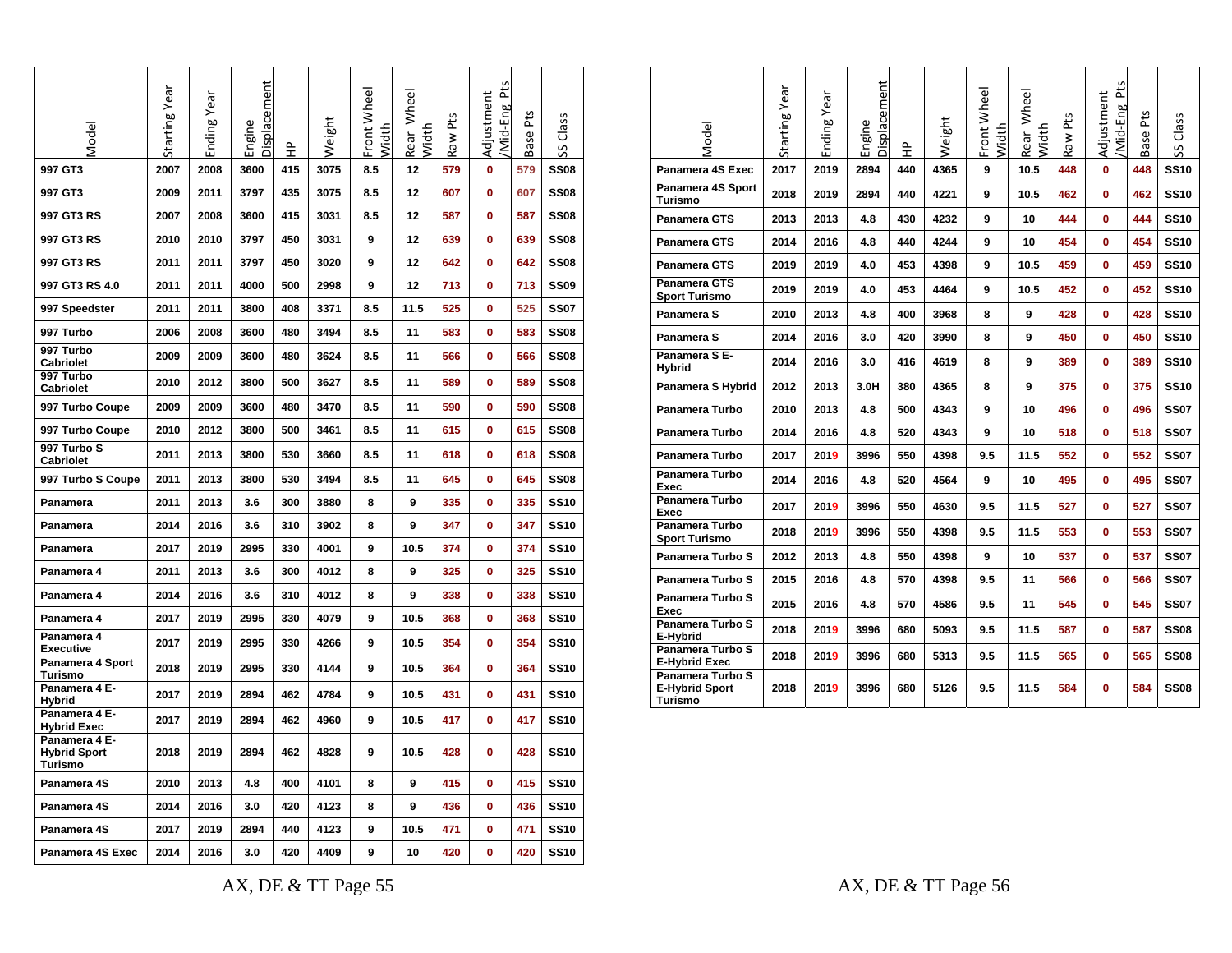#### **Appendix F. Sample harness installation diagrams.**

These diagrams are provided as examples only. In all cases harnesses must be installed according to the manufacturer's directions.

See the Schroth Competition Harness Instructions document for more information at http://www.schrothracing.com/

Example 1: How to lace harness straps





STEP 1: Insert strap through tightening buckle.

STEP 2: Pull strap to 8"-10" beyond buckle, fold edges and insert into mountino bracket.

STEP 4: Fold back strap again and insert





STEP 3: Fold back strap and re-insert through

**Courtesy Simpson Racing Products** 



Example 3: Seat Back Warning



Example 2: Size Warning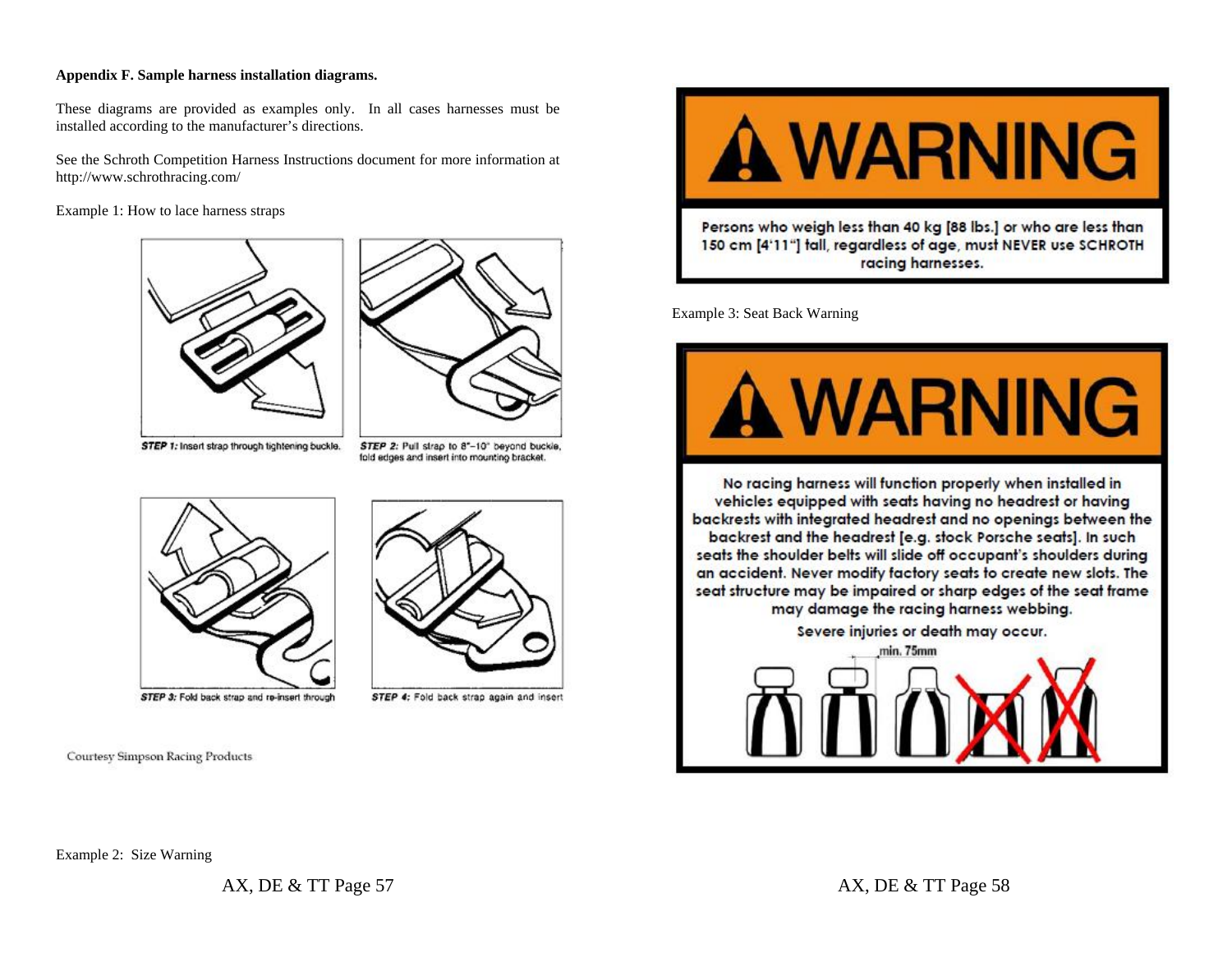# Contents

- **I. Introduction**
- **II. Divisions**
- **III. Car Classification**
- **IV. Judging**
- **V. Scoring**
- **VI. Awards**



# **Concours Rules 2019**

Concours Page 1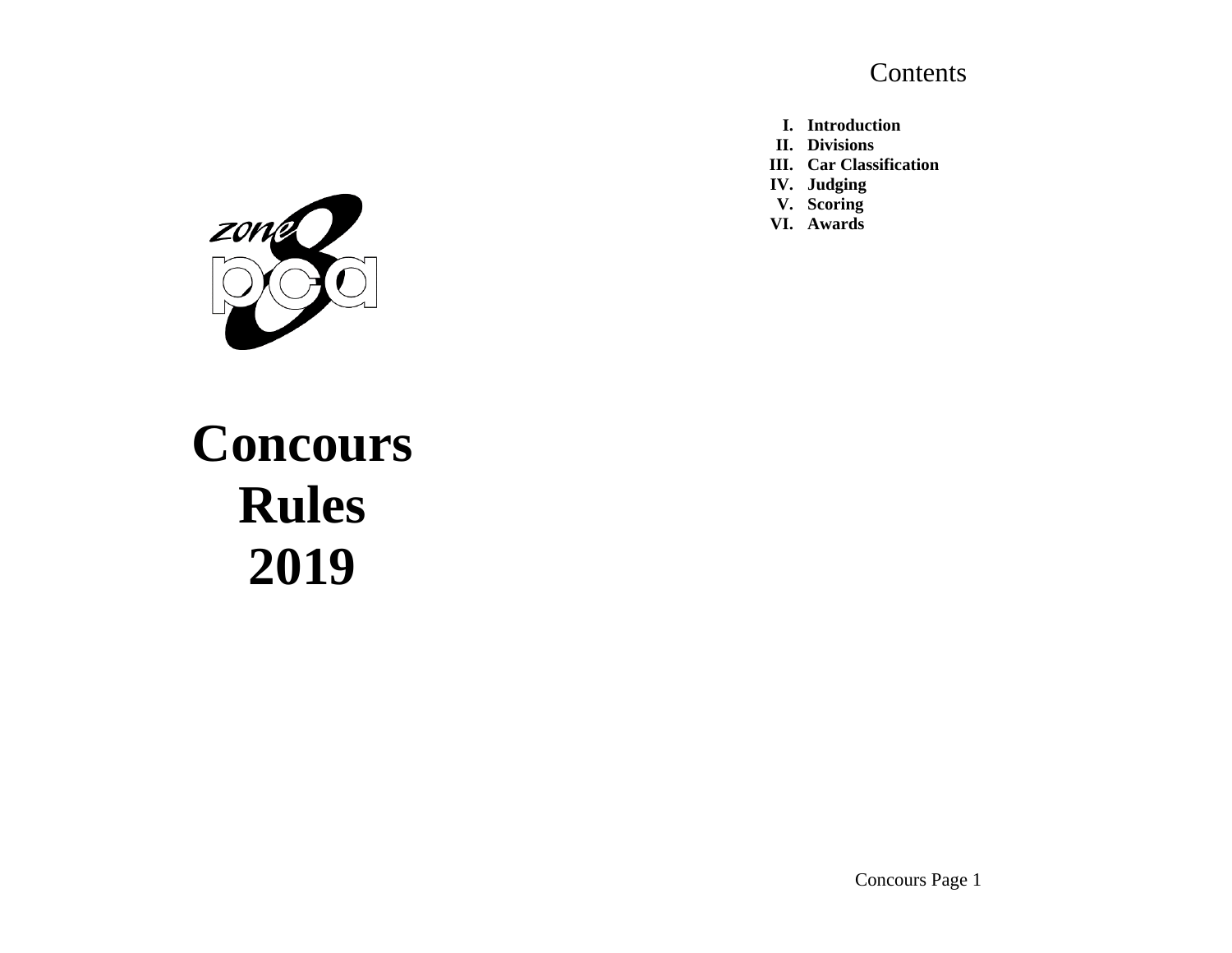# **I INTRODUCTION**

Concours d' Elegance is a French term denoting a gathering together of automobiles in competition or judging of their respective merits in terms of coach work design, finish and appointments. In the PCA, we are concerned with only one marque, Porsche. Porsche is defined as an automobile manufactured by Porsche AG, its predecessors or its successors, and powered by an engine manufactured by Porsche, except as noted in Section III, Part G. Ruf AG-built automobiles are considered Porsches for event purposes. Members use their cars in many different ways and for many specific purposes. Therefore, the purpose of this Zone 8 Concours Series is to select the best prepared and maintained Porsche.

- A. Any person is eligible to be an entrant at a PCA Zone 8 Concours event.
- B. For in-state shows, all Street, Unrestored, Ubergang, and Wash and Shine division entries MUST be driven both to and from their home port/permanent residence. The following exception will be made for multi-event weekends: for those cars which are participating in both concours and performance driving events of a multi-event weekend, these entries may be driven both to and from their garage or hotel, etc. Such cars may not be trailered directly to the show area.
- C. Street, Unrestored, Ubergang, and Wash and Shine division cars may be trailered to out-of-state shows.
- D. Full Concours, Ganz Ubergang, and Special Categories division cars may be trailered to all events.
- E. Each car must proceed to its display location under its own power, without assistance of any kind (see Section IV Part H). Special Categories division entries may be exempt due to noise restriction requirements (see Section III Part G). Each car must be in its assigned display position at the time judging begins.
- F. "For Sale" signs are prohibited.
- G. No commercial displays are allowed unless authorized by the Event Chairperson.
- H. All vehicle alarm systems must be turned off prior to entering the Concours site and must remain off throughout the Concours.
- I. Regions are encouraged to have a "display only" category at their events that is not judged. It is suggested that entry fees for this category be less than for the judged cars.
- J. All scoring sheets shall be printed on white paper. Vehicle information sheets shall be printed on the following color paper for ease of recognition:

Full Concours – Red Ganz Ubergang – Tan Street - Blue Unrestored - Yellow Ubergang – Lilac Wash & Shine – Green Special Categories - Orange Display – White

#### **II DIVISIONS**

Concours shall have the following divisions:

- . Full Concours
- $\bullet$ Ganz Ubergang
- . Street
- . Unrestored
- . Ubergang
- . Wash & Shine
- . Special Categories

With the exception of Unrestored and Special Categories, the divisions are distinguished by what areas of the car shall be judged. The additional criteria for those two divisions shall be covered in Section III Parts D & G.

Judging shall be in the following areas for each division:

|                               |   |          |              |   | Full Ganz Street Unrestored Special Ubergang W&S |   |   |
|-------------------------------|---|----------|--------------|---|--------------------------------------------------|---|---|
|                               |   | Ubergang |              |   |                                                  |   |   |
| Exterior                      | X | X        | $\mathbf{X}$ | X | X                                                |   | X |
| Interior                      | X | X        | X            | X | X                                                | X | X |
| <b>Storage Compartment</b>    | X | X        | $\mathbf{X}$ | X | X                                                | X |   |
| <b>Engine Compartment</b>     | X |          |              | X | X                                                |   |   |
| Chassis Half (w/o engine) $X$ |   | X        |              |   |                                                  |   |   |
| Chassis Half (with engine) X  |   | X        |              |   |                                                  |   |   |

Wash and Shine division allows for members who have limited time and/or interest to compete with only two (2) judged areas. While any entrant may enter the Wash and Shine division, it is the logical place for beginners, and therefore written and verbal comments from the judges are encouraged to help and assist new participants in preparing their Porsches for Zone 8 Concours competition. This is not to imply that a lessor standard is applied to the Wash & Shine division. All judging is done to the same standards in all divisions. Those with less experience or new to Concours should expect to compete with more experienced entrants.

#### **III CAR CLASSIFICATION**

Except as allowed in Section III Part G all entries must have the same basic Porsche engine configuration as originally equipped.

A. FULL CONCOURS DIVISION

- C-1 All Closed 356
- C-2 All Open 356

Concours Page 2

Concours Page 3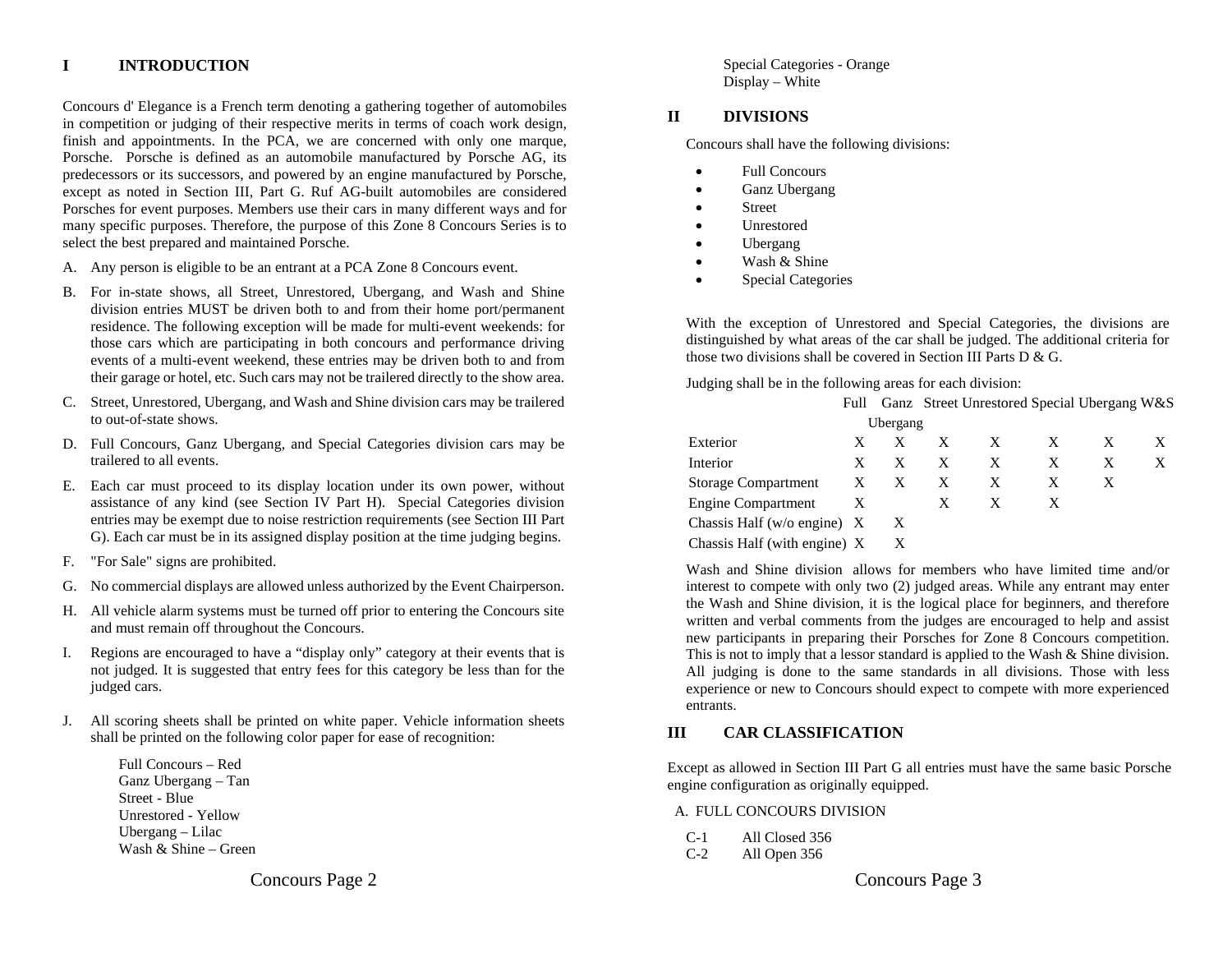- C-3 911, 912 (1965-1973)
- C-4 911, 911 Turbo, 930, 912E (1974-1983)
- C-5 911 Carrera & Turbo (1984-1989)
- C-6 911 Carrera & Turbo (964, 993, 1989-1998)
- C-7 911 Carrera & Turbo, GT2, GT3 (996, 997, 1999-2013)
- C-8 914-4, 914-6
- C-9 All 924, 928, 944, 968

#### B. GANZ UBERGANG DIVISION

- GU-1 Boxster
- GU-2 Cayman
- GU-3 911 Carrera (991, 2012-On)
- GU-4 Cayenne
- GU-5 Panamera
- GU-6 Macan
- C. STREET DIVISION
	- S-1 All Closed 356
	- S-2 All Open 356<br>S-3 911, 912 (196)
	- 911, 912 (1965-1973)
	- S-4 911, 911 Turbo, 930, 912E (1974-1983)
	- S-5 911 Carrera & Turbo (1984-1989)
	- S-6 911 Carrera & Turbo (964, 993, 1989-1998)
	- S-7 911 Carrera & Turbo, GT2, GT3 (996, 997, 1999-2013)
	- S-8 914-4, 914-6
	- S-9 All 924, 928, 944, 968

# D. UNRESTORED DIVISION

- UR-1 All Closed 356
- UR-2 All Open 356
- UR-3 911, 912 (1965-1973)
- UR-4 911, 911 Turbo, 930, 912E (1974-1983)
- UR-5 911 Carrera & Turbo (1984 -1989)
- UR-6 911 Carrera & Turbo (964, 993, 1989-Y-20)
- UR-7 *Reserved for future use*
- UR-8 914,914-6
- UR-9 All 924, 928, 944, 968

Unrestored entries are Porsches, a minimum 20 model years old (current model year minus 20 years, Y-20), with a minimum of 75% Porsche Factory applied paint and 75% Porsche Factory installed interior, with both interior and exterior dating from the time of the original manufacture and installed or applied at the time of the original manufacture at the factory. Only vehicle model, age, and percentages of original paint and interior are considered when qualifying vehicles for the Unrestored classes. This has no impact on the judging areas for this division as outlined in Section II.

#### E. UBERGANG DIVISION

- UG-1 Boxster
- UG-2 Cayman
- UG-3 911 Carrera (991, 2012-On)
- UG-4 Cayenne
- UG-5 Panamera
- UG-6 Macan

The Ubergang division is a transitional division for the newer models which have an engine compartment that is not as accessible as it has traditionally been in older models. This division gives these entries a place to compete that is a step up from Wash & Shine while the rules committee evaluates both the popularity of these entries and the various options for modifying the rules to accommodate them.

F. WASH & SHINE DIVISION

| $W&S-1$  | All Closed 356                                        |
|----------|-------------------------------------------------------|
| $W&S-2$  | All Open 356                                          |
| $W&S-3$  | 911, 912 (1965-1973)                                  |
| $W&S-4$  | 911, 911 Turbo, 930, 912E (1974-1983)                 |
| $W&S-5$  | 911 Carrera & Turbo (1984-1989)                       |
| $W&S-6$  | 911 Carrera & Turbo, (964, 993, 1989-1998)            |
| $W&S-7$  | 911 Carrera & Turbo, GT2, GT3 (996, 997, 991 1999-On) |
| $W&S-8$  | 914-4, 914-6                                          |
| $W&S-9$  | All 924, 928, 944, 968                                |
| $W&S-10$ | All Boxster, Cayman                                   |
| $W&S-11$ | Cayenne, Panamera, Macan                              |

# G. SPECIAL CATEGORIES DIVISION

- SC-1 Special Interest
- SC-2 Current Competition
- SC-3 Limited Production

The Special Categories division is intended to accommodate cars which, either because of their unique nature or their use, might be placed at a competitive disadvantage if entered in the other divisions. A car is eligible for entry in this division only if it satisfies the criteria for one of the following classes:

1. Special Interest. This class includes cars which have been so extensively modified from the original stock configuration that they may not be able to compete on an even footing with the cars in the class in which they would otherwise be included. Any car made by Porsche which, because of extensive modifications, no longer satisfies the definition of a Porsche given in Section I INTRODUCTION of these Concours competition rules is eligible for this class, and cars in this class may have any type of engine installed, including non-Porsche engines. Cosmetic body modifications, installation of roll cages, routine engine modifications such as substitutions between carburetors and fuel injection systems, displacement increases and other internal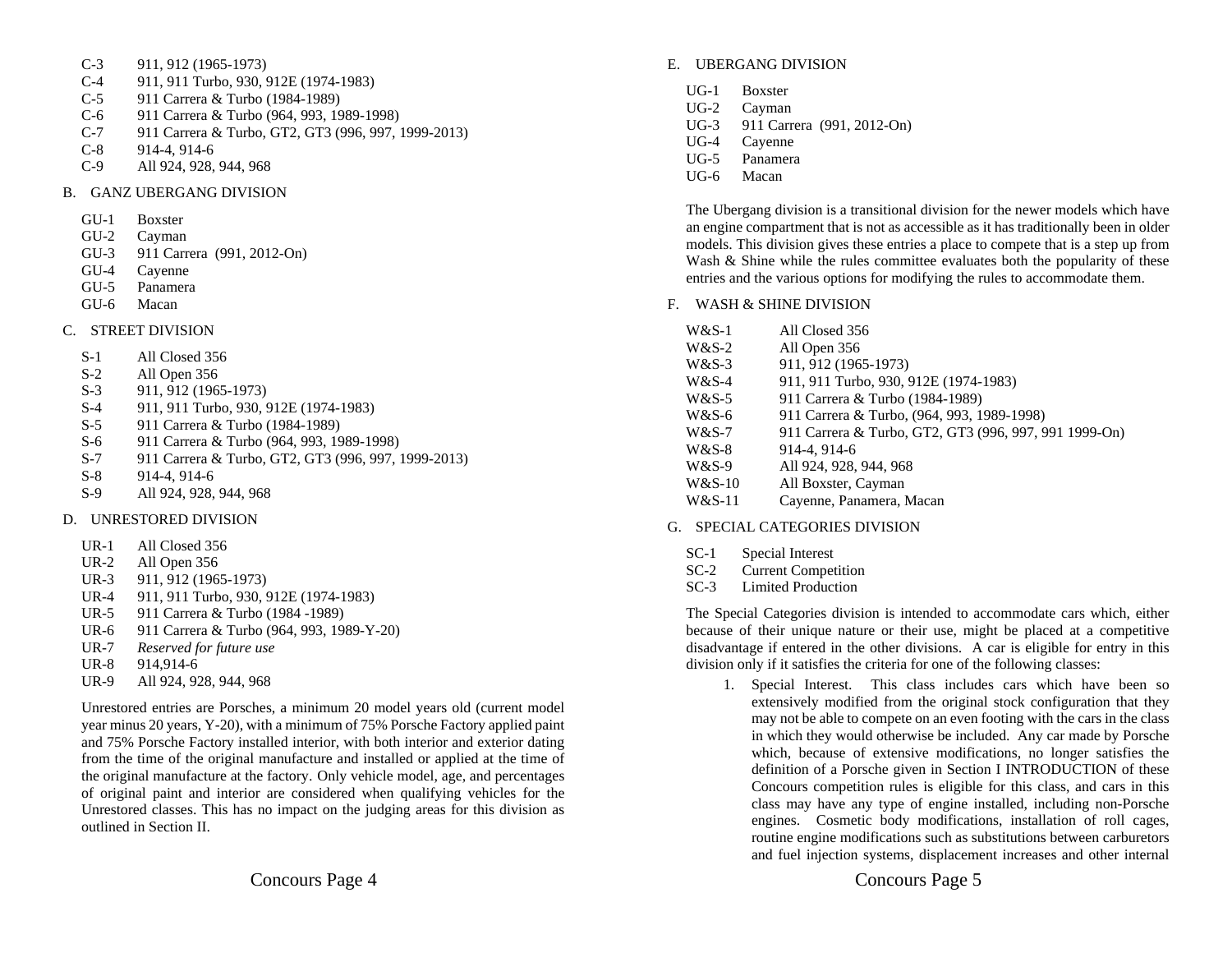engine modifications shall not, by themselves, qualify a car for this class.

- 2. Current Competition. This class includes cars that have, within the last 12 months, been driven actively in track competition such as time trials, DEs or club racing events. Acceptable competition is not restricted to PCA events and may include events sanctioned by other organizations such as but not limited to the International Motor Sports Association or the Sports Car Club of America. Autocross is not considered to be track competition. The entrant must be able to provide documentation of entry into such competitive events within the last year upon request.
- 3. Limited Production. This class includes Porsches made in limited quantities that differ substantially from normal production cars. Examples include the 550 in its various guises along with its descendants, any of the 900 series of competition cars such as the 904, 906, 917 and 934, other racing cars such as Formula and Indy cars, as well as cars such as the 959 and Carrera GT. In general, cars based on production street vehicles are not eligible for this class, so that special editions of production 911s such as anniversary editions and the 997 Club Coupe and special versions of production cars such as the 1952 America Roadster, the 911R, the 1973 Carrera RS and the RS America must be entered in the classes containing other similar production cars.

Any person entering a car in one of these classes must be prepared to explain in detail how the car satisfies the requirements of the class. In the event of any question over whether a particular car qualifies for one of these classes, the Zone 8 Concours Chairperson will make the final determination about its eligibility. An entrant may voluntarily move their vehicle to another division if that division has a class that can reasonably accommodate their model of vehicle. For example, a 959 could reasonably be considered a limited Production 911 and therefore compete in Full Concours as a 911. However, on the other extreme, there is no class in any other division that could accommodate a 917, so no movement is possible for such a vehicle. In making such a move, when possible, the entrant acknowledges that they may be at a competitive disadvantage. The car may not be switched back to SC Division after judging begins.

- H. There shall be no combining of classes.
- I. Each entrant is responsible for correctly classifying his/her own car. Any car not classified by the start of judging will be disqualified from that event. All cars are subject to further scrutiny and reclassification at the discretion of the Zone 8 Rules Committee or the Event Chairperson at any time during an event. If a car is found to be misclassified after judging begins the event may be scored as if the car did not compete.
- J. Newer models are not currently represented in the Full, Street & Unrestored divisions. See the definition of the Ubergang division for an explanation.

# **IV JUDGING:**

A. Judging shall be based on preparation and maintenance, not on originality or deviations from stock. Personalization or modification of the vehicle is not penalized if it is done in a competent and professional manner.

More details on judging methods are covered in the Zone 8 Concours Judge's Manual, available here:

http://zone8.pca.org/forms/Concours/ConcoursJudgesManual2012.pdf

- B. The entrant shall fill out the top portion of the Entry Form completely, as well as his/her name and class on each Score sheet. He/she shall not write below the line on the Master Score Sheet. The Entry Form and Score Sheets should be placed on the driver's side of the windshield.
- C. Typically the entrant prepares the car prior to arriving at the Concours site. Any final preparation may be made at the Concours site prior to the start of judging.

Once judging begins, only exterior light dusting with a duster or suitable dusting cloth will be permitted. Use of toothbrushes, Q-tips, or any other cleaning device or products could result in a penalty of 10 points, assessed by the Event Chairperson.

Entries must be displayed with all exterior parts uncovered. (Example, bras, mirror covers, dust covers, etc.) Windows (glass or plastic) shall be up and/or installed. All tops must be up and in place and installed. Sunroofs shall be closed. A car with a convertible or other removable or retractable top that is not fully up either by malfunction, owners choice or any other reason will be given a 5 point deduction. Similarly, a 5 point deduction will be given if exterior parts are not uncovered or windows are not up at the time a car is judged.

An entrant must have all jacks, spare tires & toolkits in the car ready to be judged. Said items are not to be wrapped in protective covering at the time the 5 minute Light Dusting only warning is given. A penalty of 5 points shall be given to any item that is not ready for inspection at the time the judges walk up to the car to commence judging.

- D. Contestants will be notified, by general announcement, at least 5 minutes prior to the start of official event judging by the event head judge or Event Chairperson or their designee.
- E. An entrant or representative must accompany the car during the time of judging. The car will not be judged if the entrant or representative is not present.
- F. For each division other than Wash & Shine, each component of the car will be judged for five (5) minutes. For the exterior component, the one-minute walkaround will be counted in the total time. After the walk-around, all compartments (door, trunk, glove box, etc.) as requested will be opened off the clock. Judging then resumes for the exterior and begins for all other components of the car. The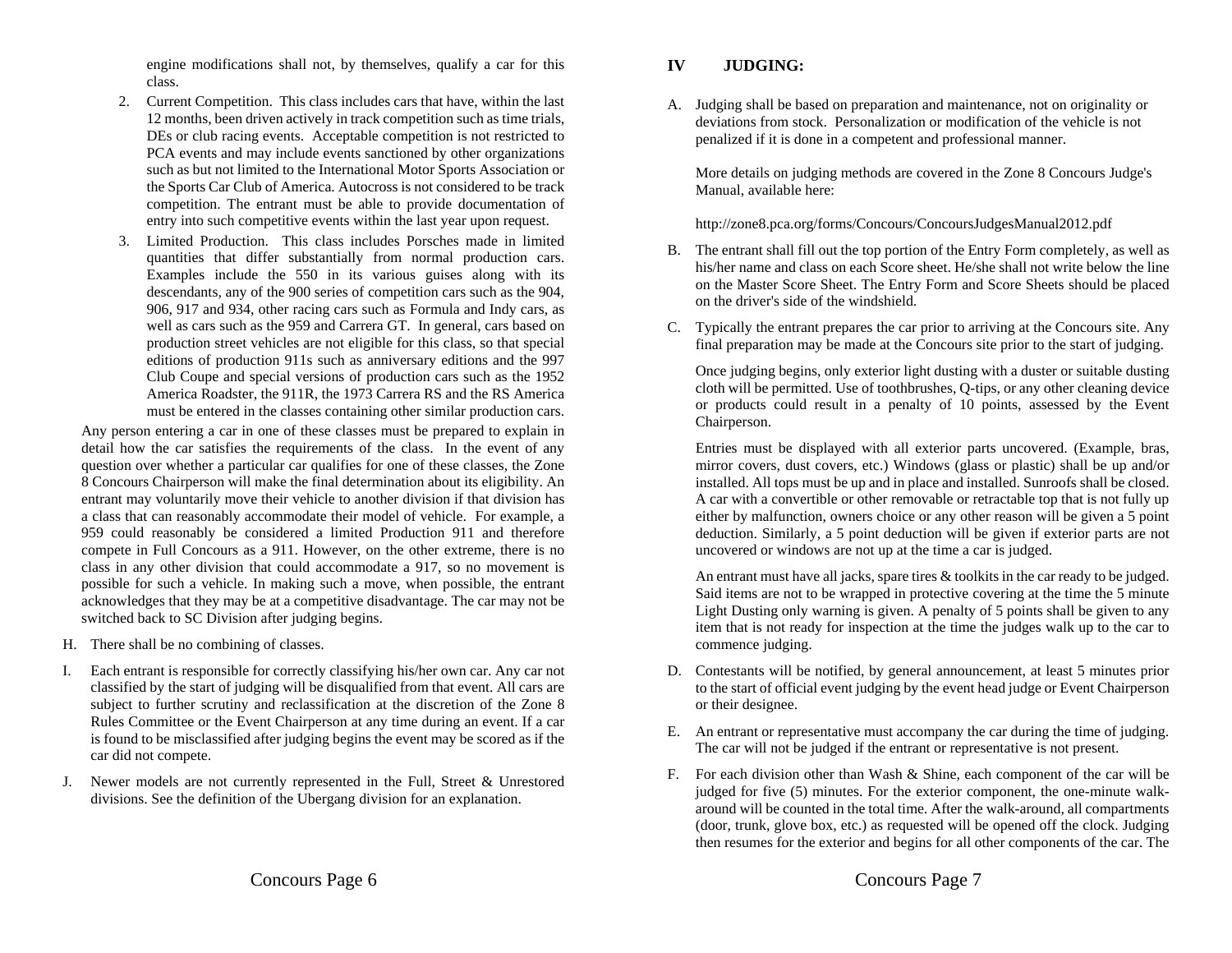exterior judge is to stop judging at the point where one minute remains for the judging of areas other than the exterior, thus allowing the same time for all areas.

- G. There are no time limits for judging in the Wash & Shine division.
- H. An entry may be required to demonstrate its ability to start, or have any part checked for proper operation and maintenance (Example: horn, lighting, brakes, etc.). Oil caps, battery caps, brake fluid caps, spark plug connectors, etc., will not be removed from their normally affixed position.
- I. A judging team will remain intact to judge all assigned cars. All entrants in each class must be judged by a single team; classes may not be divided between different teams.
- J. No participant can judge in a class or division at an event if he or she is showing a car in that class or division. Additionally, they will be ineligible for year-end awards in that class or division.
- K. Divisions containing over 9 cars may be divided into two groups. If this occurs, judging Best of Division will be performed by a new judging team comprised of an equal number of judges from the original two teams. The new team will rejudge the car with the highest score from each group. Judges on the newly formed team must judge an area different from the area previously judged.
- L. All judges must attend a Concours Judging School at least once every three years or their judging privileges will be suspended.
- M. The Zone has established four levels of judges as follows:

Judge Zone 8 Judge

Senior Judge

Master Judge

All judges will be classified using a judging point system based on their levels of experience and judging education obtained at Zone 8 events. Judging points are awarded according to the following schedule:

| Completing a Zone 8 Concours school | 100 judging points |
|-------------------------------------|--------------------|
| Judging at a Zone 8 Concours        | 100 judging points |
| Teaching at a Zone 8 Judging School | 100 judging points |

Point levels for each classification are as follows:

| Judge        | Less than 500 judging points                                                    |
|--------------|---------------------------------------------------------------------------------|
| Zone 8 Judge | At least 500 judging points, including attending at least<br>1 Judging School   |
| Senior Judge | At least 1000 judging points, including attending at least<br>2 Judging Schools |
| Master Judge | At least 1500 judging points, including attending at least<br>3 Judging Schools |

Any judge with a Zone 8 or higher classification who wishes to maintain that classification must judge at least one event each year and show a car in a judged class at least once every two years. Any judge who fails to do so will have his or her classification reduced by one level each year these requirements have not been met. A Master Judge must complete at least one Zone 8 Judges School every two years or he/she will be reclassified as a Senior Judge.

To participate in the role of head judge on a judging team at a Zone 8 Concours a judge must have a "Zone 8 Judge" or higher classification.

Judges and workers must sign the "Service" form at each event to acquire judging points. The Z8 Concours Chair will archive the forms to be used to determine year-end awards and judge classifications.

At each year-end awards banquet, any judge newly qualified at the Zone 8 Judge or higher level will be recognized and awarded a name tag signifying the achievement.

# **V SCORING:**

- A. Individual score sheets will be returned to the entrant immediately following the presentation of awards at each show within the series.
- B. Written protests shall be filed with the Event Chairperson within 15 minutes of the end of the awards presentation. For this reason, each entry is to remain in place for at least 15 minutes following the awards presentation. A protest can be filed only if a Zone 8 Concours Rule has been violated. The written protest must reference that rule.
- C. Each Concours will include awards for "Best of Full Concours", "Best of Street", "Best of Unrestored", "Best of Wash and Shine", "Best of Ubergang", and "Best of Special Categories " for the Full Concours, Street, Unrestored, Wash and Shine, Ubergang and Special Categories Division Overall Winners. The score will be based solely on the total points awarded. These point totals will be maintained for Class and Overall Year-End Awards.

"Best of Show" is not a Zone sanctioned competition. Any region that gives such an award is responsible for setting and administering any applicable rules.

- D. In the event of a tie, the tie will be broken as follows:
	- 1. Compare the scores in the judging areas as described in Section II DIVISIONS, the car having the highest score in the most areas will be the winner.
	- 2. If a tie still exists, (i.e., each car had the highest score in the same number of judging areas), then compare the score in each of the judging areas, beginning with exterior and proceeding to each judged area in the order as described in Section II DIVISIONS. The car with the best score in exterior will be the winner. If there is a tie in this area, then proceed to compare scores in each area in order until the tie is broken.

Concours Page 8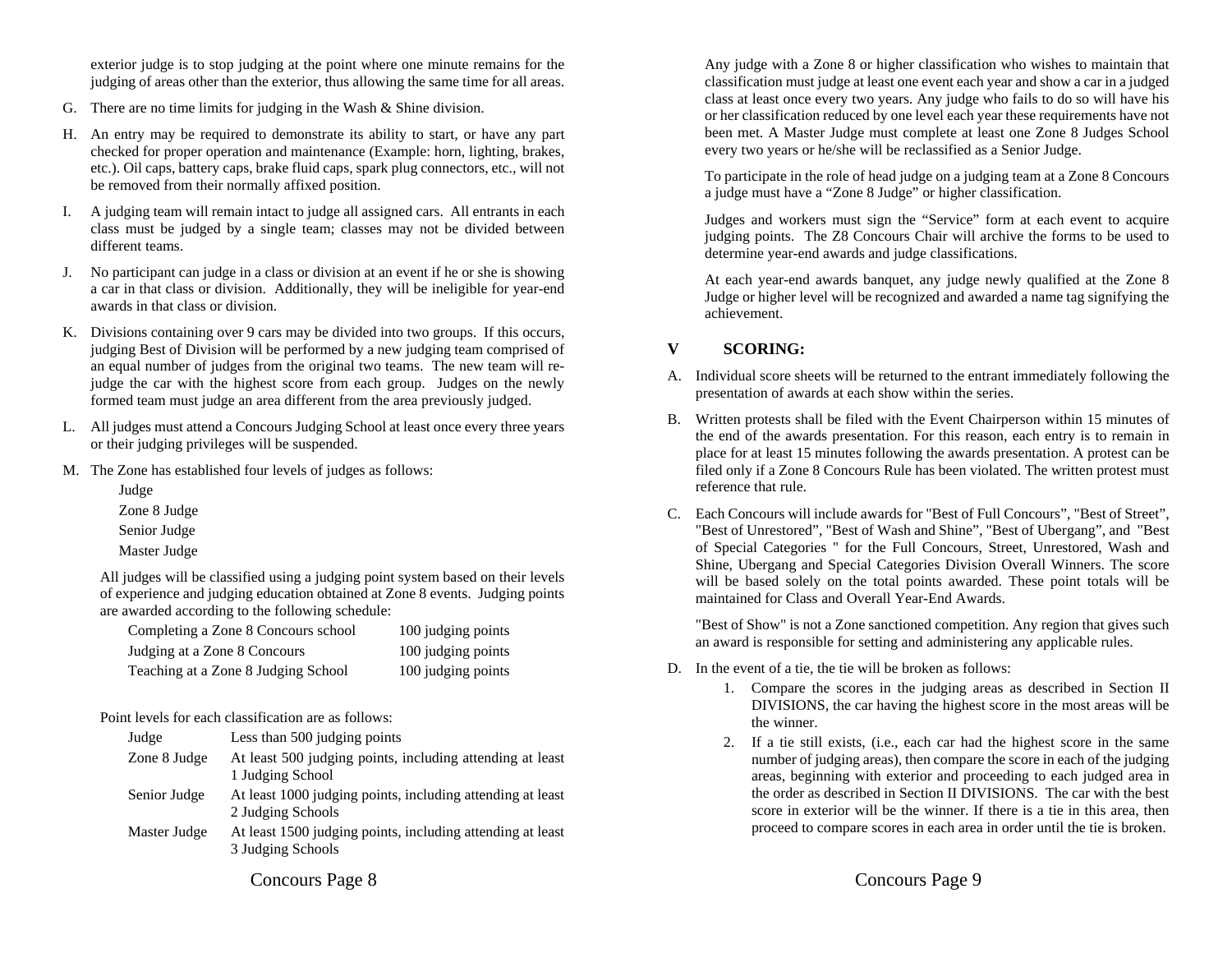- 3. If a tie still exists, go back to each judged area and compare the scores in each "sub-area" (i.e., exterior, Coachwork) in each of the areas in the same order until the tie is broken.
- E. Should damage occur to a car en route to or while competing at a Zone 8 Concours event, there may be a one-time-only provision made for that damage in order that the car remain competitive in that event. This allowance may be instituted under the following conditions:
	- 1. The damage is sufficient that it would prevent the car from being competitive in the event, and is caused by a third party or extreme environmental issue, not the owner, his or her agents or representatives, nor mechanical failure or malfunction, excepting tire failure as noted below.
	- 2. The car may still proceed safely to the Concours event under its own power or trailered, as provided for in Section I.B., and is also able to proceed to its display location under its own power per Section I.E.
	- 3. The Event Head Judge must be notified by the affected entrant or a representative on his or her arrival. The deadline for this notification shall be the commencement of the Judges' Meeting, except in the case of damage occurring during the event, in which case the Event Head Judge should be notified immediately.

The affected car shall be examined by the Event Head Judge to determine the scope and area of the damage. The damaged portion of the car, as determined by the Event Head Judge, shall not be judged on any car competing in the same Division in order to maintain equity in the judging process for the event. There shall be no changes in timing or other processes of judging for the event as a consequence of this provision, with the exception that if damage to the car precludes the operation of its horn, lighting, etc. as outlined in Section IV.G., judging of the operation of that specific device shall be excluded from the affected Division. In the event of damage occurring at an event after the commencement the Judges' Meeting or judging of the entrants' cars, such that the excluded areas have already been judged on other cars, the exclusion of the damaged area may only be made on the affected car.

To be considered for exclusion, damage to a car should be of a nature that due to its significance would completely prevent the car from being competitive in the event. Damage caused by third parties or extreme environmental issues is to be considered for exclusion. Exclusions shall not be made for paint chips due to road conditions or other similar minor, owner-correctable issues, nor shall exceptions be made for owner/representative-caused damage or any mechanical failures or malfunctions, with the exception of tire failure. In the event of tire failure, the failed tire should not be judged if the spare tire is included in the score sheets for the division in which the car is competing. The replacement tire (formerly the spare) should be judged, but damage to the car directly consequential to the tire failure should be excluded, such as damage to the fender, wheel well, suspension components, etc. Should any damage be sufficient to exclude an entire Judging Area (one full score sheet), or if it affects multiple Judging Areas, it may be determined that the car is unable to equitably compete in the event.

The decisions of the Event Head Judge regarding the scope of the damage and its exclusion shall be final and binding to the event. Provision for the same damage may not be commuted, continued, or allowed for any subsequent events in the same or future seasons of Concours competition.

#### **VI AWARDS:**

- A. Only PCA members, family members, or affiliate members and their entry shall be eligible for the PCA Zone 8 year-end awards.
- B. Every Concours event will present awards in every class that has at least one entrant.

Awards are based on the following:

| Number of entrants | Number of awards                               |
|--------------------|------------------------------------------------|
|                    |                                                |
| 2 or more          | Number of entrants divided by 2 (rounded down) |

This is the minimum award depth per class. More awards maybe given at the Event Chairperson's discretion, if it is done consistently across classes. Participation awards are encouraged but are at the Event Chairperson's discretion.

- C. To be eligible for a year-end award, a participant must have earned at least 300 service points and have achieved one of the following in a single class:
	- 1. Have competed in at least 51% of the Zone 8 Concours events.
	- 2. Have competed in at least 33% of the Zone 8 Concours events, including at least one out-of-state Zone 8 Concours.

After meeting the above:

Class championships shall be awarded to the entrants who have amassed the highest total number of points in competition within their classes.

The Division Championship in each of the six Divisions, Full Concours, Unrestored, Street, Wash and Shine, Ubergang and Special Categories, shall be awarded to the entrant who has competed in at least four of the Zone 8 Concours events and who has the highest total calculated from their best four scores received during the year's competition.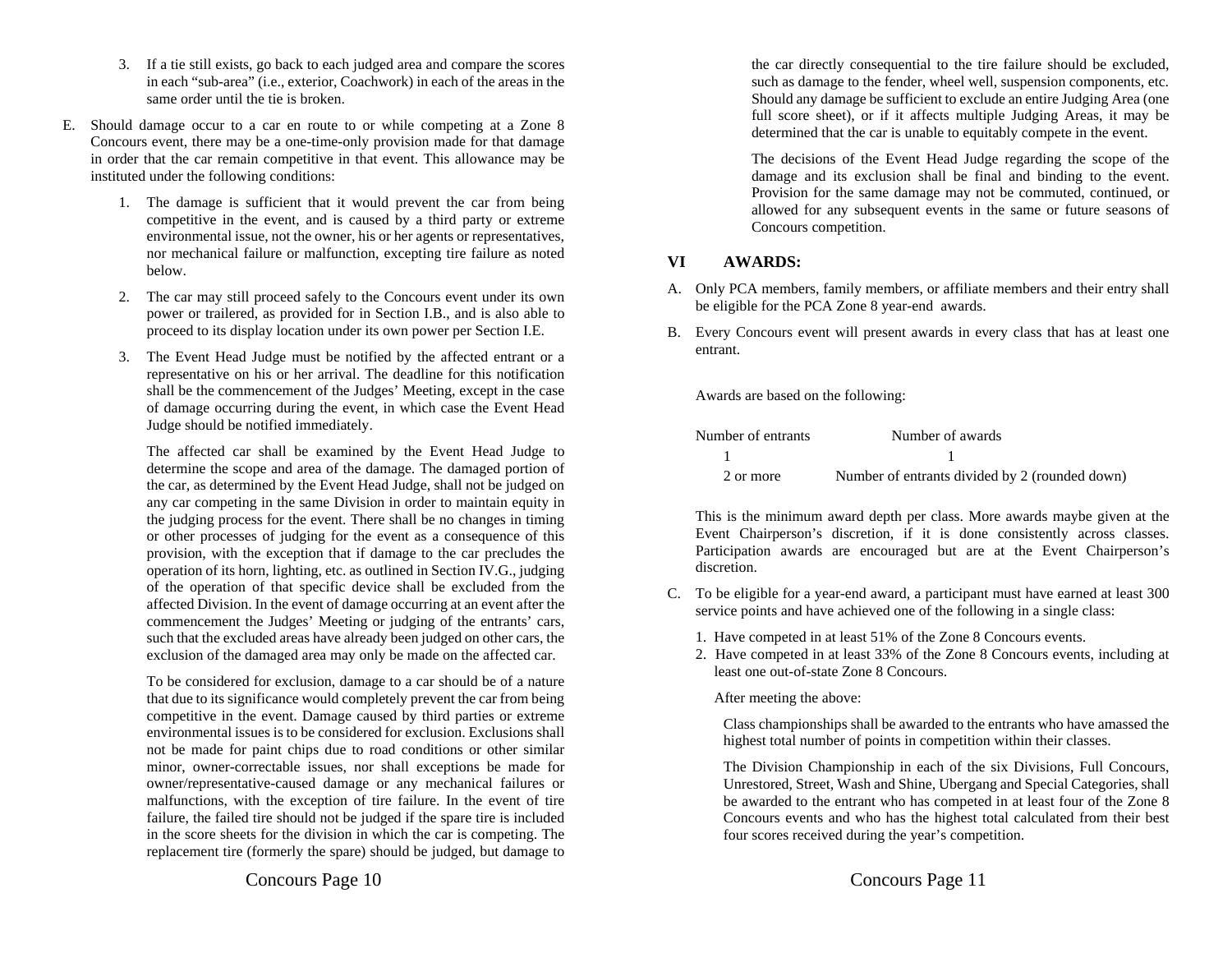D. A car may compete in only one class/division for year-end awards in a given year.

An entry may change division one time during the season. Only the points appropriate to the new division will be transferred.

E. Service points will be earned according to the following schedule:

| Event chairperson     | 300 service points |
|-----------------------|--------------------|
| Assistant chairperson | 100 service points |
| Event judge           | 100 service points |
| Volunteer             | 75 service points  |



# **Rally Rules 2019**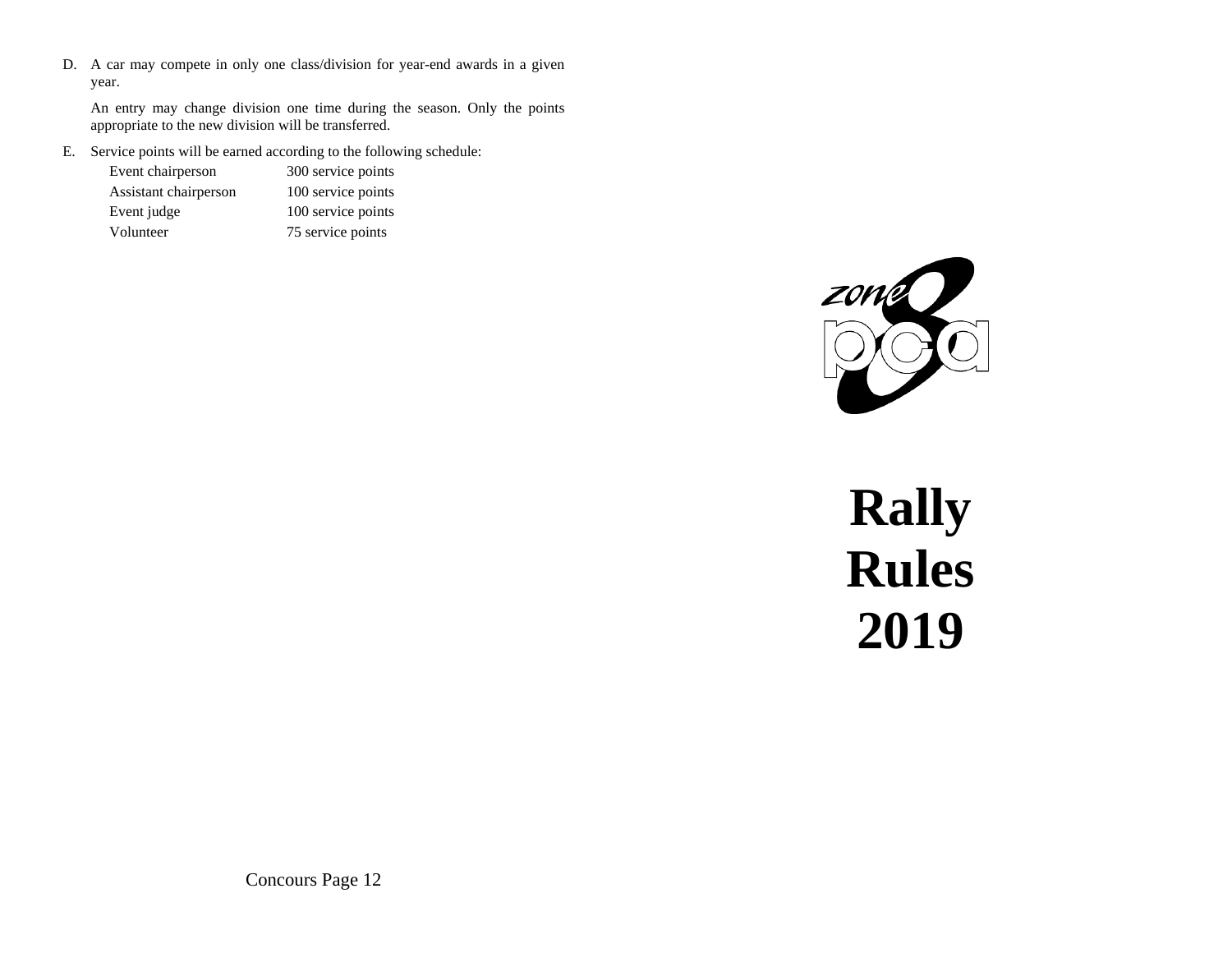# **Contents**

- **I. Introduction**
- **II. Classes**
- **III. Measurement and Timing**
- **IV. Checkpoints**
- **V. Scoring, Penalties and Protests**
- **VI. Delays**
- **VII. Administrative**
- **VIII. Course Instructions**

# **I INTRODUCTION**

- A. All Zone 8 rallies shall be navigational (Time/Speed/Distance) rallies. This is an event where cars follow a prescribed route on public roads at a precise speed or need to arrive at a destination after a precise driving duration. At the discretion of the Zone 8 Rally Chairperson, a Gimmick Rally may be held as an official Zone 8 rally, and be allowed to count towards the Zone 8 Rally Series. For purposes of year end awards, Gimmick Rally points for first, second, third places etc. will be accumulated in the same TSD rally class in which the entrant participated most frequently for that year. If the entrant did not have a class in which they participated the majority of the time, then the points shall be assigned to Class C. Gimmick Rally rules are not covered in this document.
- B. The object of the rally competition is to follow the prescribed course and to arrive at each checkpoint when you are due, neither early nor late. Each leg of the rally is scored separately; if you are late at one checkpoint, you cannot improve your score by arriving early at the next checkpoint. Be sure that you have the correct number of legible route instruction pages, in the correct order. You may not start the rally before your assigned start time for leg one.
- C. Always drive in a safe and legal manner. You may neither drive recklessly nor illegally during the event; if you do, you may be disqualified. The Event Chairperson's decision on these issues will be final. If needed, time delay requests may be submitted in accordance with Section VI. DELAYS.
- D. No alcohol or drugs will be consumed during the event. Consumption of alcohol or use of drugs by any participant during the event will result in expulsion. The Event Chairperson's decision on these issues will be final.
- E. Drivers must be at least 18 years of age and affirm that they possess a valid state driver's license. 16 and 17 year olds may participate (as navigators only) according to the rules of the Junior Participation Program. Minors under the age of 16 are not allowed either as navigator or as other passengers. The JPP program is documented in the Region Procedures Manual, distributed annually by PCA national and on the national website. Adult entrants do not have to be club members. The JPP program is for minors related to club members ONLY.
- F. Deviations from or additions to the rules spelled out in Section VIII COURSE INSTRUCTIONS are allowed if the deviation or addition is clearly spelled out in an addendum at the beginning of the route instructions and is distributed to each entrant.
- G. A "trap" is an event that causes you to arrive early or late at the next checkpoint. Typically this is the result of incorrectly executing an instruction and is based on either course following, speed or time.
- H. Course traps may only be based on the rules outlined in Section VIII COURSE INSTRUCTIONS and any addendums to that section. No other sections of this document may be used as the basis for traps.
- I. The use of two-way radios or mobile/portable phone is forbidden except in emergencies. Contestants found in violation of this rule will be disqualified.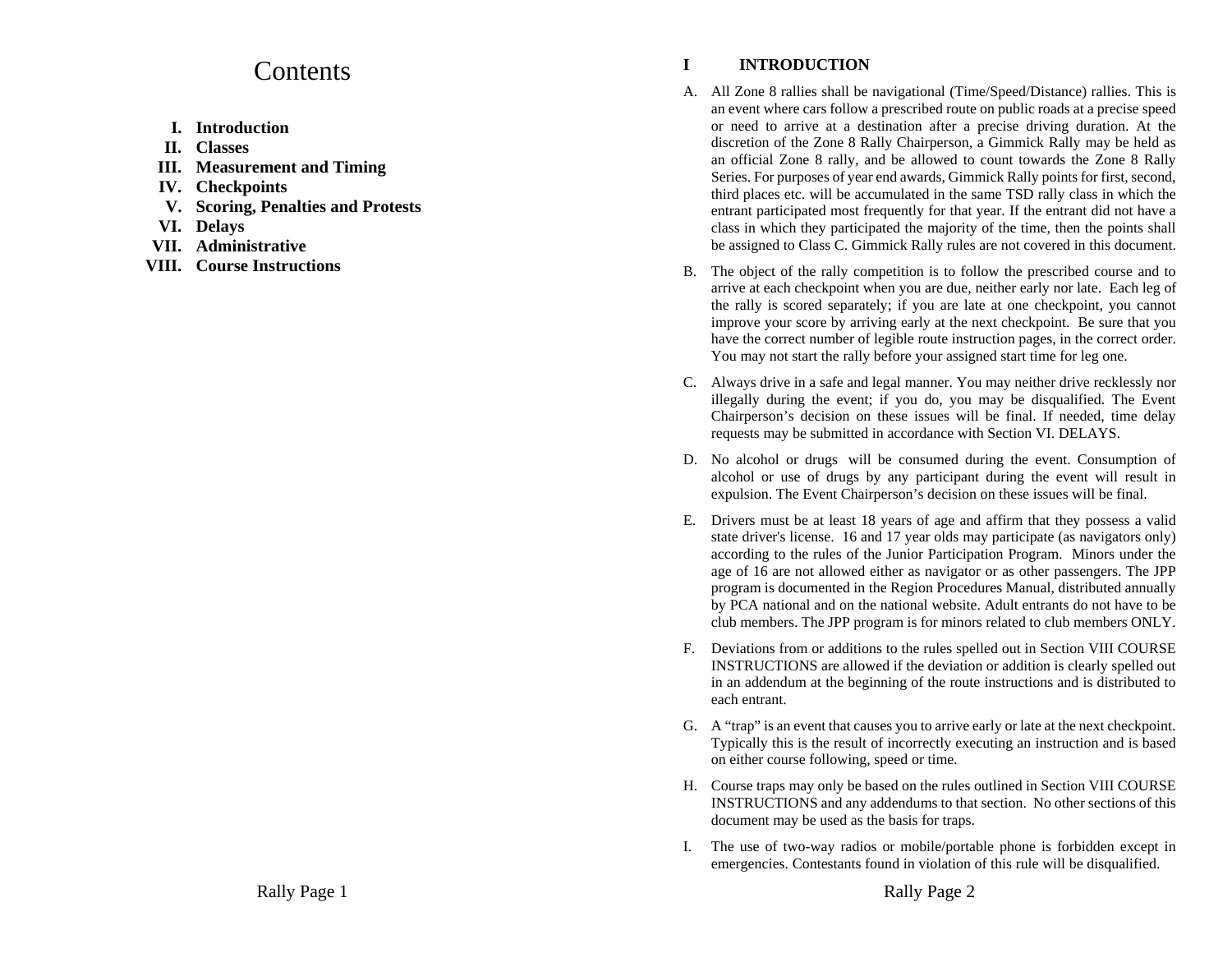### **II CLASSES**

There are five (5) competitive classes:

- A. Class A Unlimited equipment.
- B. Class B Contestants using unlimited measuring equipment but no cumulative calculation device; or Stock odometer for measuring distance, with unlimited calculating equipment (calculation equipment must not connect to distance measuring device in Class B).
- C. Class C The only permissible equipment is stock odometer, pencil, paper, and watches/clocks. No calculating equipment or tables are permitted (slide rules, factor tables, calculators, computers, etc.) other than seconds-to- hundredths conversion charts.
- D. Class D Class D shall run to the same rules as Class E, as specified in the Zone-8 rally regulations, with the exceptions:
	- 1. That anyone regardless of experience may compete in class D
	- 2. The event chairperson may choose to write a "Tour Course", in conjunction with the regular Zone-8 rally, and use that course as the Class D course, but that course must conform to the Zone-8 rally regulations, as it will count toward the series championship.

The words "Tour Course" are defined as meaning that the rally course referred to as a tour course must not contain any traps (see Section I Part G).

E. Class E - Same requirements as Class C, but for beginners, new to the sport. It is strongly recommended that the Class E rallyists be provided with greatly simplified course and instructions in order to foster their learning of rally skills and to encourage their continued participation in the sport. Receiving a yearend award in Class E requires that the rallyists must move to another class for subsequent years.

For all classes, any factory installed equipment is permissible, including navigational systems and average speed displays. Portable GPS units are also allowed.

Each entrant is responsible for correctly classifying his/her own car. During the rally, there may be a check for proper equipment. All cars are subject to further scrutiny and reclassification at the discretion of the Zone 8 Rules Committee or the Event Chairperson at any time during an event. If a car is found to be misclassified after it completes the rally the event may be scored as if the car did not compete.

# **III MEASUREMENT AND TIMING**

The course was measured to the nearest 0.01 mile with a car equipped with nonexpandable tires. Adjust assigned speeds to conform to the rally's official measurement.

Official rally time will be available at registration. It is synchronized with WWV (National Bureau of Standards time signal) and set to local Pacific Time. Timing will be to the nearest 0.01 minute.

| Seconds to Hundredths Conversion Table (.01=Hundredths) |     |      |     |      |     |      |     |      |     |      |      |
|---------------------------------------------------------|-----|------|-----|------|-----|------|-----|------|-----|------|------|
| Sec.                                                    | .01 | Sec. | .01 | Sec. | .01 | Sec. | .01 | Sec. | .01 | Sec. | .01  |
| :00:                                                    | .00 |      |     |      |     |      |     |      |     |      |      |
| :01                                                     | .02 | :11  | .18 | :21  | .35 | :31  | .52 | :41  | .68 | :51  | .85  |
| :02                                                     | .03 | :12  | .20 | :22  | .37 | :32  | .53 | :42  | .70 | :52  | .87  |
| :03                                                     | .05 | :13  | .22 | : 23 | .38 | :33  | .55 | :43  | .72 | :53  | .88  |
| :04                                                     | .07 | :14  | .23 | :24  | .40 | :34  | .57 | :44  | .73 | :54  | .90  |
| :05                                                     | .08 | :15  | .25 | :25  | .42 | :35  | .58 | :45  | .75 | :55  | .92  |
| :06                                                     | .10 | :16  | .27 | :26  | .43 | :36  | .60 | :46  | .77 | :56  | .93  |
| :07                                                     | .12 | :17  | .28 | : 27 | .45 | :37  | .62 | :47  | .78 | :57  | .95  |
| :08                                                     | .13 | :18  | .30 | :28  | .47 | :38  | .63 | :48  | .80 | :58  | .97  |
| :09                                                     | .15 | :19  | .32 | :29  | .48 | :39  | .65 | :49  | .82 | :59  | .98  |
| :10                                                     | .17 | :20  | .33 | :30  | .50 | :40  | .67 | :50  | .83 | :60  | 1.00 |

# **IV CHECKPOINTS**

A. Manned checkpoints:

- 1. You will be timed in as the front wheels of your car pass the in marker, identified by a sign "PCA IN". DO NOT STOP AT THE IN MARKER but continue to the workers to receive your time in and time out. Timing disagreements must be resolved or at least registered with that checkpoint's personnel.
- 2. You will be given all information necessary to begin the next leg correctly, such as out speed and active route instructions); any numbered route instructions skipped are canceled. DO NOT BLOCK OTHER CONTESTANTS' VIEW OF THE OUT MARKER; DO NOT BLOCK TRAFFIC AT THE OUT MARKER. Begin the next leg at the out marker at your assigned time out.
- 3. Stopping, creeping, or evasive action within sight of a checkpoint is forbidden, unless required by a route instruction or law. Unless required, such action shall cause you to be assessed a penalty.
- B. Do-It-Yourself Checkpoints (DIYCs–unmanned checkpoints):
	- 1. At a DIYC, write your time in or arrival time (in hours, minutes, and hundredths of a minute--not seconds) in the next available TIME IN box on your control card.
	- 2. Your time out is 1.00 minute after your time in.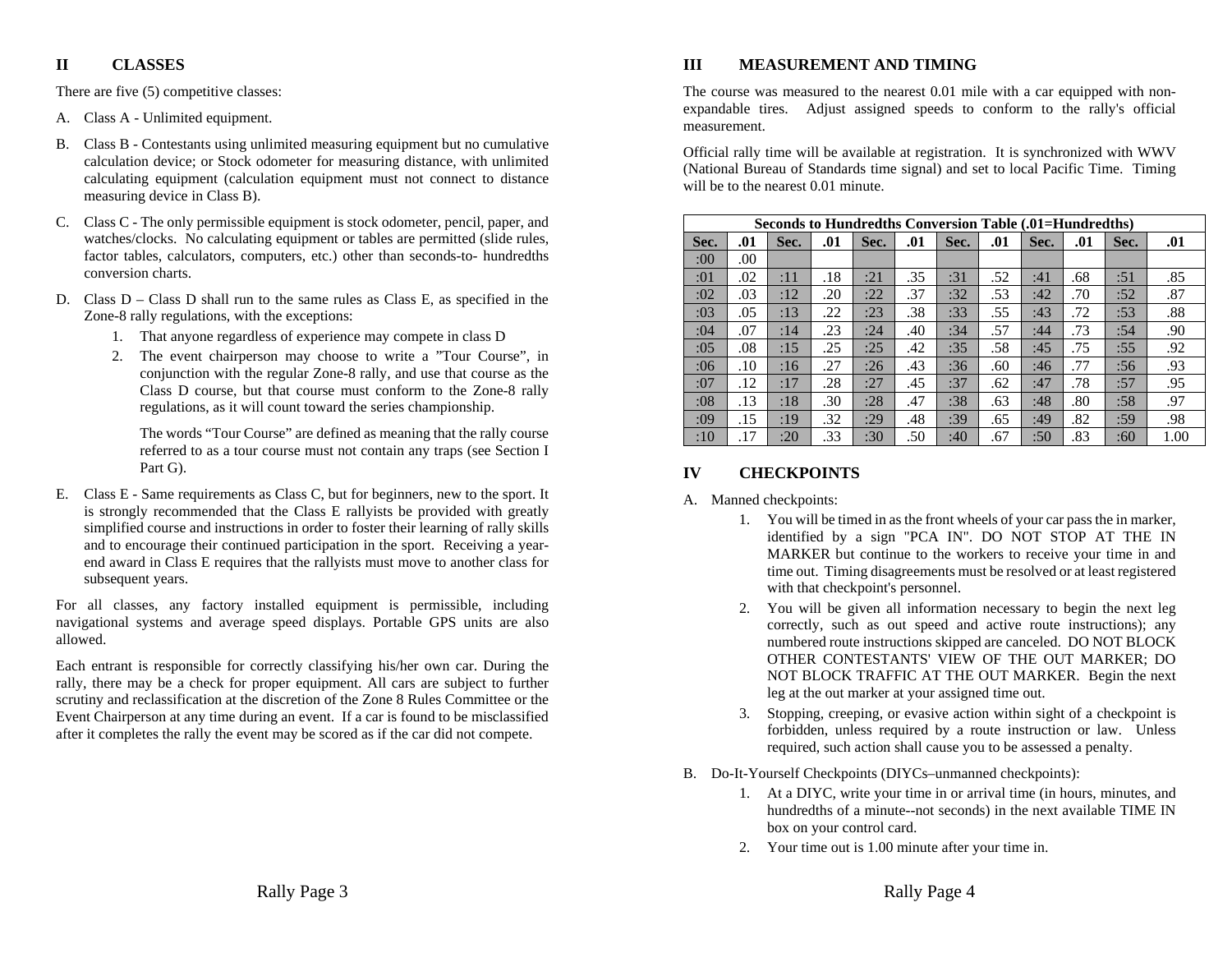- 3. You must write your time in on your control card before you enter the next manned checkpoint, or you will be scored as having missed the DIYC. You may not change your DIYC times after entering that manned checkpoint.
- 4. EXAMPLE: DIYC at "Stop Ahead". Were you to arrive at this sign at 8:46.75, you would: Write your time in (8:46.75) in the first available TIME IN space on your control card; then write your time out  $(8:47.75 = 8:46.75 + 1.00$  minute) in the first available TIME OUT space on your control card.

|                 | LEG <sub>1</sub> | LEG <sub>2</sub> | LEG <sub>3</sub> |
|-----------------|------------------|------------------|------------------|
| TIME IN         | 8:35.89          | 8:46.75          |                  |
| <b>TIME OUT</b> | 8:04.00          | 8:40.00          | 8:47.75          |
| <b>ELAPSED</b>  | 0:31.89          | 0:06.75          |                  |

### **V SCORING, PENALTIES, AND PROTESTS**

- A. Penalties will be assessed as follows:
	- 1. 1 point for each 0.01 minute early or late at each checkpoint, up to a 500 point maximum penalty per leg or 500 points for each leg involved in missing a checkpoint.
	- 2. 50 points for stopping, creeping, or evasive action within sight of a checkpoint.
	- 3. 500 points or disqualification for each instance of unsporting or dangerous conduct.
- B. If you feel there is an error in the rally, you may submit a written protest. Your protest may include the desired corrective action. You will be notified of the decision of the protest committee.

# **VI DELAYS**

- A. Reasonable requests for a time delay may be granted for the following reasons:
	- 1. Blockage of the rally course--for example, by trains, accidents, cattle, etc.
	- 2. Stopping to aid another motorist, to give aid at an accident, or to give information to local authorities.
	- 3. Any other problem you encounter.
- B. Submit your request for a time delay in writing at the next manned checkpoint.

#### **VII ADMINISTRATIVE**

- A. All persons participating in the event (drivers, navigators and workers) will sign the appropriate insurance release forms prior to participating in the event.
- B. The insurance certificate will be displayed or be available for inspection at registration.
- C. Participants shall affirm that there is valid and current car insurance for the rally vehicle.
- D. Awards
	- 1. One award for up to three cars in a class. One additional award per two additional cars entered, up to five Awards per class.
	- 2. This is the minimum award depth per class. More awards maybe given at the Event Chairperson's discretion, if it is done consistently across classes.
	- 3. Separate awards will be awarded for Driver and Navigator.
	- 4. Participation awards are encouraged but are at the Event Chairperson's discretion.
	- 5. Awards will be presented on the day of the event.
- E. Only PCA members, family members, or affiliate members shall be eligible for the PCA Zone 8 year-end awards. Scoring for year-end awards (class finishing position relative to PCA entrants only):

| CLASS<br><b>FINISH</b> | 1 <sub>st</sub> | $\gamma$ nd | 2rd<br>- | ⁄1 th | $\leq$ th<br>ັ | 6 <sup>th</sup> | 7th | oth<br>$\circ$ | Oth | 1 $\cap$ <sup>th</sup><br>◡ | $1$ th |
|------------------------|-----------------|-------------|----------|-------|----------------|-----------------|-----|----------------|-----|-----------------------------|--------|
| <b>POINTS</b>          | ንበ<br>∠∪        | ⊥ັ          | ∸        | ιv    |                | O               | ◡   |                | ◡   | $\sqrt{2}$<br>-             |        |

- 1. 20 points are awarded to those who write and put on a Zone 8 rally. 12 points are awarded for working a Zone 8 rally.
- 2. In order to qualify for a year-end award, entrants must compete in at least 35% of the year's Zone 8 rally events in a single class. Writing or working does not substitute for competing in a rally to satisfy the 35% requirements, although the points do count towards a year-end award.
- F. All Zone 8 Rally instructions and courses must be pre-approved by the Zone 8 Rally Chairperson or that person's designated representative.
- G. The Event chairperson shall complete and submit the Post Event Report and submit it within five days of the event. The Post Event Report is available in the RPM or on www.pca.org
- H. The Event chairperson shall appoint an independent safety observer who shall complete and submit the Event Observer Report within ten days of the event. The Event Observers Report is available in the RPM or on www.pca.org
- I. The Event chairperson shall ensure that an Incident Report is completed and submitted as required. An Incident Report should be completed whenever any of the following occur:

1. There is car-to-car contact of any sort, whether or not the damage can be "rubbed out."

2. There is car damage caused by contact with an immovable object which cannot be buffed out. Damage caused by contact with debris does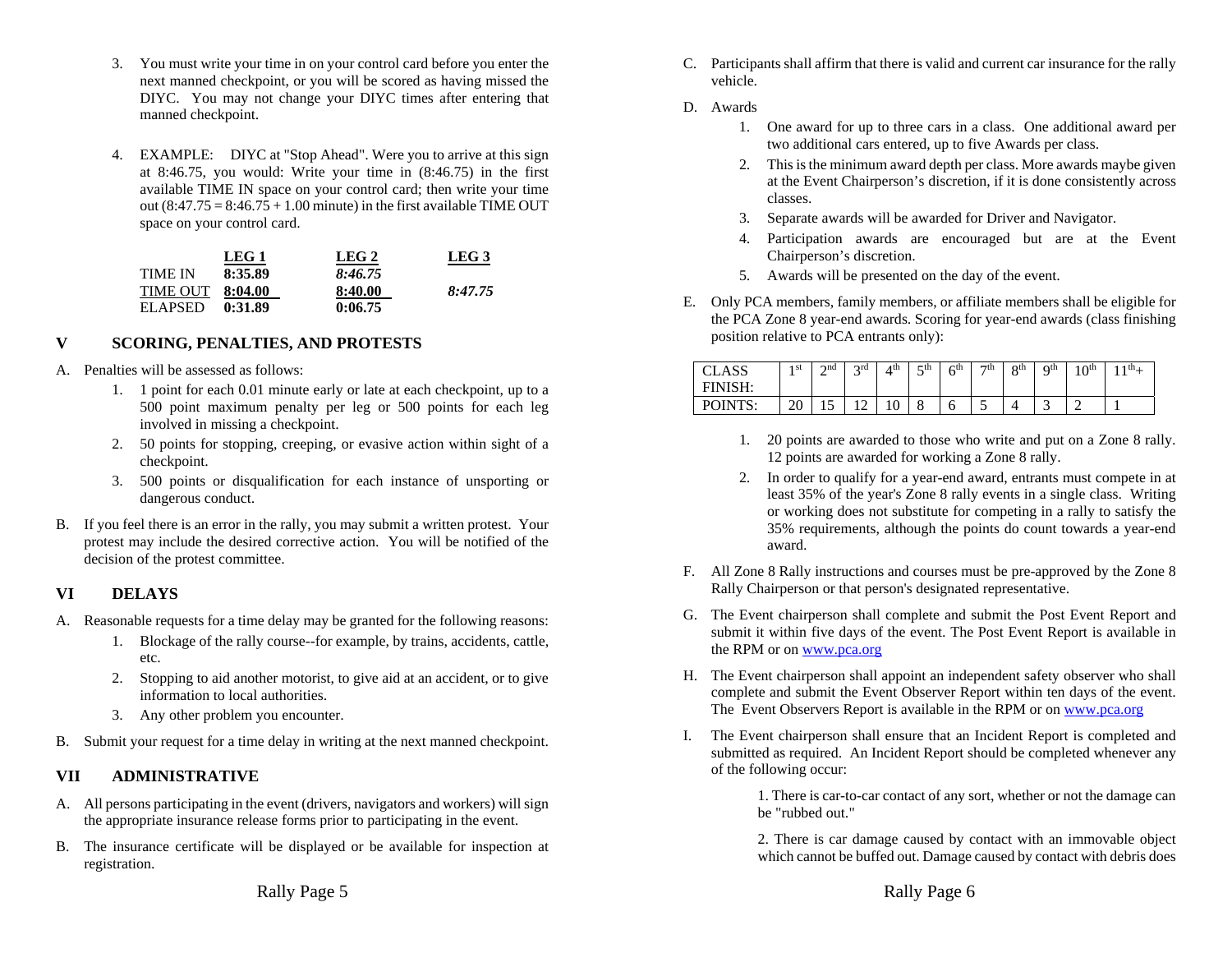|              | not require a report.                                                                                                                                           | lined road                                                                                                                                                      | A road with one or more lines (or row(s) of dots or center median)                                                                                                                                  |  |  |
|--------------|-----------------------------------------------------------------------------------------------------------------------------------------------------------------|-----------------------------------------------------------------------------------------------------------------------------------------------------------------|-----------------------------------------------------------------------------------------------------------------------------------------------------------------------------------------------------|--|--|
|              | 3. There is an incident involving a potential injury or actual injury to a<br>person, even though the previous criteria have not been met.                      |                                                                                                                                                                 | separating opposing directions of traffic. At an INTERSECTION<br>where the line (etc.) is broken, the LINED ROAD is the road<br>bearing a line (etc.) which proceeds in the direction most nearly   |  |  |
|              | 4. There is a verbal altercation between an individual(s) and an event<br>or Region official.                                                                   |                                                                                                                                                                 | indicated by the line (etc.) before the break.                                                                                                                                                      |  |  |
|              | In the event of bodily injury, an Incident Report should be submitted on the<br>next business day, otherwise, Incident Reports are due within five (5) business | Opp                                                                                                                                                             | Opportunity –an INTERSECTION where you could perform the<br>required action.                                                                                                                        |  |  |
|              | days. The Incident Report form is available in the RPM or on www.pca.org                                                                                        | Pause                                                                                                                                                           | Delay the specified time. Consider the pause at the reference<br>point.                                                                                                                             |  |  |
| VIII         | <b>COURSE INSTRUCTIONS</b>                                                                                                                                      |                                                                                                                                                                 | Turn Right at an INTERSECTION--from 10 to 179 degrees.                                                                                                                                              |  |  |
|              | A) DEFINITIONS AND ABBREVIATIONS                                                                                                                                | $\mathbb{R}$                                                                                                                                                    |                                                                                                                                                                                                     |  |  |
| at           | "In the vicinity of" for course actions (e.g., R, L, STRAIGHT,                                                                                                  | <b>SA</b>                                                                                                                                                       | Sign(s) Anywhere (See Section VIII Part D.2).                                                                                                                                                       |  |  |
|              | TURN); "even with" for other actions, including CASTS, pauses,<br>mileages, etc.                                                                                | Signal                                                                                                                                                          | An INTERSECTION where your travel is controlled by at least<br>one red, yellow, and green traffic light.                                                                                            |  |  |
| CAST         | Change Average Speed To or continue average speed of. Execute<br>speed changes when your front wheels are even with the first part                              | <b>SOL</b>                                                                                                                                                      | Sign(s) On Left (See Section VIII Part D.2).                                                                                                                                                        |  |  |
|              | of the indicated sign or landmark except when instructed<br>otherwise. Execute speed changes associated with course actions                                     | Stop                                                                                                                                                            | An official red and white stop sign, which requires you to stop.                                                                                                                                    |  |  |
|              | (e.g., R, L, STRAIGHT, TURN) at the apex of the<br>INTERSECTION. All speeds are in miles per hour unless you<br>are instructed otherwise.                       | straight                                                                                                                                                        | Continue in the most straightforward direction through an<br>INTERSECTION.                                                                                                                          |  |  |
| checkpoint   | A manned or unmanned timing location (See Section IV<br>CHECKPOINTS).                                                                                           | $\mathbf T$                                                                                                                                                     | An INTERSECTION having the general shape of the letter T as<br>you approach it from the base.                                                                                                       |  |  |
| Control      | A location along the rally course identified by a sign reading                                                                                                  | turn                                                                                                                                                            | Either R or L, but in the only direction possible.                                                                                                                                                  |  |  |
|              | PCA CONTROL at which you are required to stop. (See Section<br>VIII Part D.8.e).                                                                                | <b>WOF</b>                                                                                                                                                      | Whichever Occurs First--A two-or-more portion numbered route<br>instruction separated by the word 'or' (See Section VIII Part<br>$B.2.b$ ).                                                         |  |  |
| <b>DIYC</b>  | Do-it-Yourself Checkpoint--an unmanned checkpoint (See<br>Section IV Part B).                                                                                   |                                                                                                                                                                 | <b>B) ROUTE INSTRUCTIONS</b>                                                                                                                                                                        |  |  |
| <b>FLR</b>   | Follow the LINED ROAD (See lined road definition below &<br>see Section VIII Part C.3.a).                                                                       | 1. Execute each route instruction at the first possible point satisfying the route<br>instruction and consistent with these Rally Rules. Execute each part of a |                                                                                                                                                                                                     |  |  |
| free zone    | A portion of the rally where there are no manned checkpoints.                                                                                                   |                                                                                                                                                                 | multiple-part route instruction in the order presented.<br>Numbered route instructions:                                                                                                             |  |  |
| intersection | The joining of two or more eligible rally roads where you could<br>go in more than one direction without making a U-turn.                                       |                                                                                                                                                                 | Complete each numbered route instruction, in ascending numerical<br>sequence, before you initiate the next numbered route instruction.<br>b. Some numbered route instructions may be designated WOF |  |  |
| L            | Turn Left at an INTERSECTION--from 10 to 179 degrees.                                                                                                           |                                                                                                                                                                 | (Whichever Occurs First), and will be separated into two or more                                                                                                                                    |  |  |
|              | Rally Page 7                                                                                                                                                    |                                                                                                                                                                 | Rally Page 8                                                                                                                                                                                        |  |  |